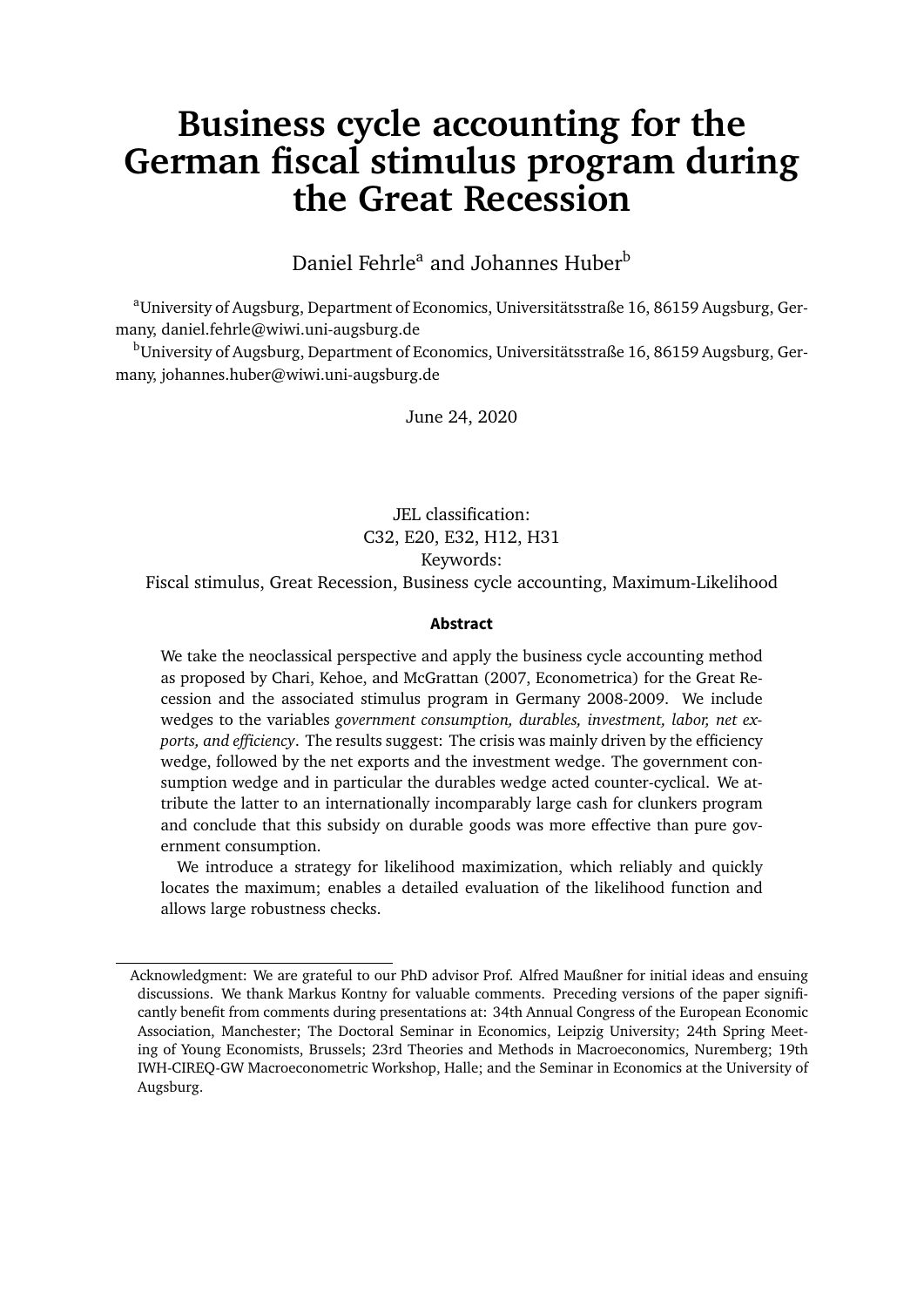#### **1 INTRODUCTION**

In response to the Great Recession in 2008 and 2009, the German government, like many others, launched an expansive fiscal stimulus program. This policy intervened on different markets by increasing transfers and government spending, decreasing tax rates and social contributions and expanding short-time work possibilities. Particularly noteworthy is the German cash for clunkers program, since this car subsidy affected one of Germany's core industries and was internationally incomparably large (5 Billion  $\epsilon$  or 0.2 % of Gross Domestic Product (GDP)). Altogether, the program amounted to 82 billion  $\epsilon$  or 3.2 % of GDP. These considerable expenditures raise the following questions: What are the consequences of these measures for macroeconomic markets and how effective was this program for aggregated output?

The debate on the effectiveness of economic stimulus packages induced by the current COVID-19 pandemic underlines the relevance of these questions. Unfortunately, such questions are difficult to answer, which is why fiscal stimuli might be the most controversially discussed anti-cyclical measures. To address them, there are basically two approaches (see e.g. [Hebous](#page-33-0) [\(2010\)](#page-33-0)): The first is to model a theoretical framework with deep structural equations, parameters, and shocks. An arbitrary number of shocks describes changes in fiscal policy, and impulse response functions as well as multipliers illustrate the consequences. Since the structure, the parametrization, and, at least partly, the parameter values ground on assumptions, the results are assumption-driven. The second approach bases on statistical models, in particular vector autoregressions (VARs). They are less theoretical and, in comparison to many of the former models, can be estimated with classical techniques. Unfortunately, in general it is impossible to distinguish between market distortions and the agent's responses to these distortions. This makes it rather impractical to study the effects of the various market interventions. Instead of selecting from these two approaches, we apply a third option, which we describe as kind of a middle course. By employing the Business Cycle Accounting (BCA) approach as proposed by [Chari et al.](#page-32-0) [\(2007\)](#page-32-0) and revisited by [Brinca et al.](#page-31-0) [\(2016\)](#page-31-0), we investigate the impact of the Great Recession during 2008 and 2009 in Germany, its aftermath, the impact of monetary policy, and in particular, the effects of the German stimulus program.

The BCA framework is based on the benchmark Real Business Cycle (RBC) model, which is extended by time-varying distortions in nearly every market, the so-called "prototype economy". [Chari et al.](#page-32-0) [\(2007\)](#page-32-0) interpret the origins of these market distortions as taxes,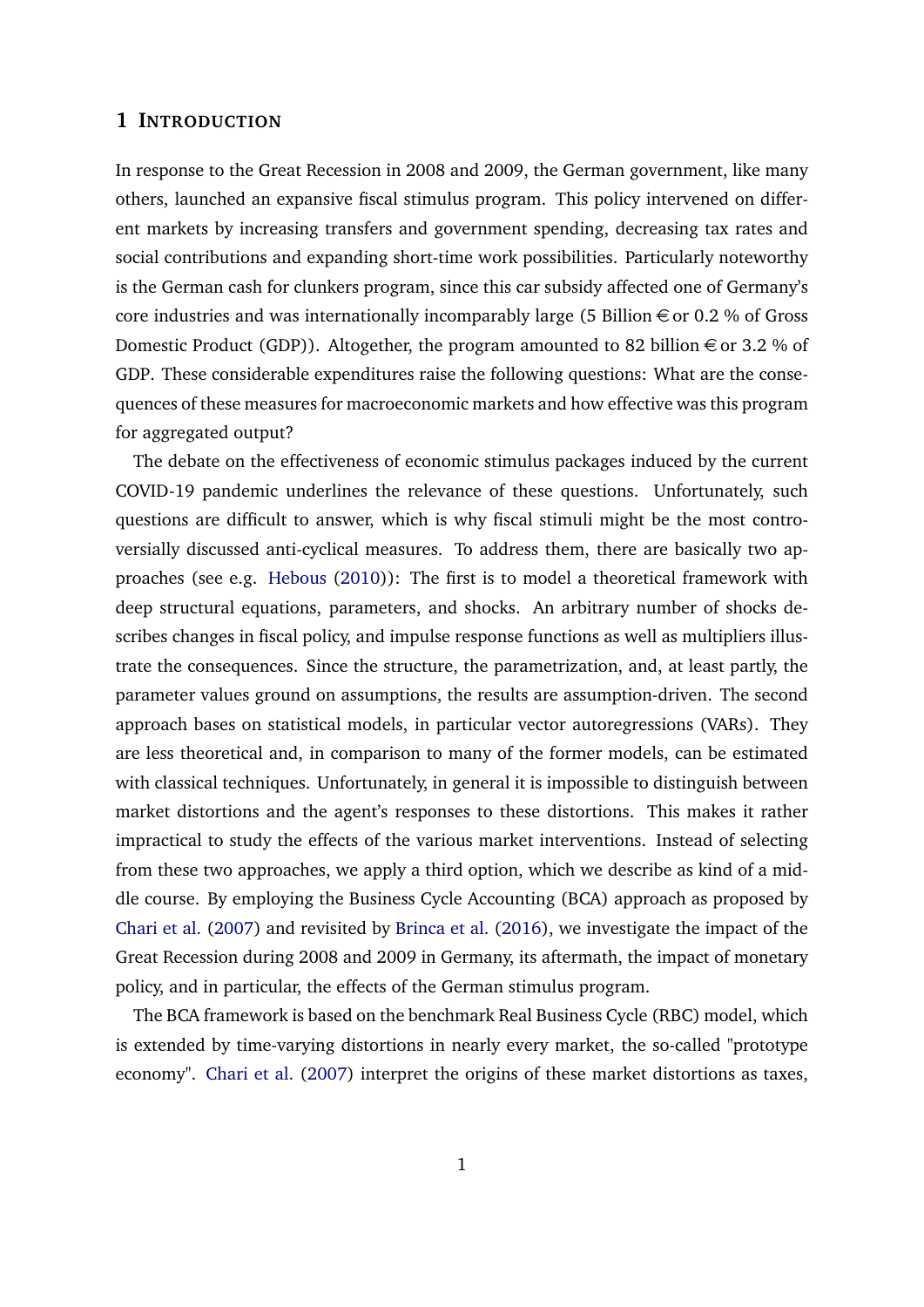nominal and real frictions, changes in expectations, etc. and call them "wedges". In contrast to most medium or large scale Dynamic Stochastic General Equilibrium (DSGE) models, the mechanisms underlying these distortions are not structural. They are parameterized like taxes, technology, or government spending and are driven by a reduced-form Markov process.<sup>[1](#page-0-0)</sup> Commonly this process is specified by a VAR(1). Using time series data one can estimate the parameters of the VAR process and measure the values of the wedges. These measured wedges are fed back into the model one by one, to assess the contribution of each wedge to the business cycle. In a nutshell, BCA is the fully developed "...through the lens of a neoclassical model"-approach.<sup>[2](#page-0-0)</sup> The slim theoretical framework and the applicability of classical estimation techniques, in this instance maximum-likelihood estimation (MLE), minimizes the number of assumptions required and thus the results are less assumption-driven. Nevertheless, one can distinguish between market distortions and the agents responses.

To increase the practicability of BCA in general and make it more suitable for the study of the German stimulus program in particular, we differ from [Chari et al.](#page-32-0) [\(2007\)](#page-32-0) in our "prototype-economy", in our estimation methodology, and in our mapping strategy.

Prototype-economy: We extend the benchmark model for the following reasons in three ways. First, the wedges include a long- and a short-run component. This allows to differentiate between growth and business cycle accounting. Since the German reunification, subaggregates of demand grew at different rates. Without growth accounting, the underlying stochastic process is non-stationary. [Chari et al.](#page-32-0) [\(2007\)](#page-32-0) set a common growth rate unfoundedly for all countries equal to 1.6 %. [Brinca et al.](#page-31-0) [\(2016\)](#page-31-0) detrend in such a way that the average trend-adjusted log output of the economy under consideration is equal zero. The latter makes the estimation procedure more robust. Our approach can be seen as a further stage.<sup>[3](#page-0-0)</sup> Second, we distinguish between government spending and net exports. This enables a government spending analysis and accounts for the fact that German industry is strongly depended on foreign trade. Third, we exclude durable consumption goods

<sup>&</sup>lt;sup>1</sup>Note that [Chari et al.](#page-32-1) [\(2009\)](#page-32-1) argue that also some of the shocks in medium or large scale DSGE models, i.e. New Keynesian models, are rather reduced-form than structural.

 $2$ This long-lasting approach was established by [Solow](#page-35-0) [\(1957\)](#page-35-0). To name but a few more recent applications: [Kehoe and Prescott](#page-34-0) [\(2002\)](#page-34-0), [Ohanian](#page-34-1) [\(2010\)](#page-34-1), [Lu](#page-34-2) [\(2012\)](#page-34-2), [Cho and Doblas-Madrid](#page-32-2) [\(2013\)](#page-32-2), [Karabarbounis](#page-33-1) [\(2014\)](#page-33-1) or [Hansen and Ohanian](#page-33-2) [\(2016\)](#page-33-2).

<sup>&</sup>lt;sup>3</sup>Note that growth accounting is implicitly applied whenever different time series are detrended by univariate filters, such as the HP-filter, the Hamilton filter or the Baxton-King filter. [DeJong and Dave](#page-32-3) [\(2011,](#page-32-3) Chapter 6.1) suggest a general procedure to estimate a common linear trend. Even by applying this strategy, the estimated process lacks stationarity here.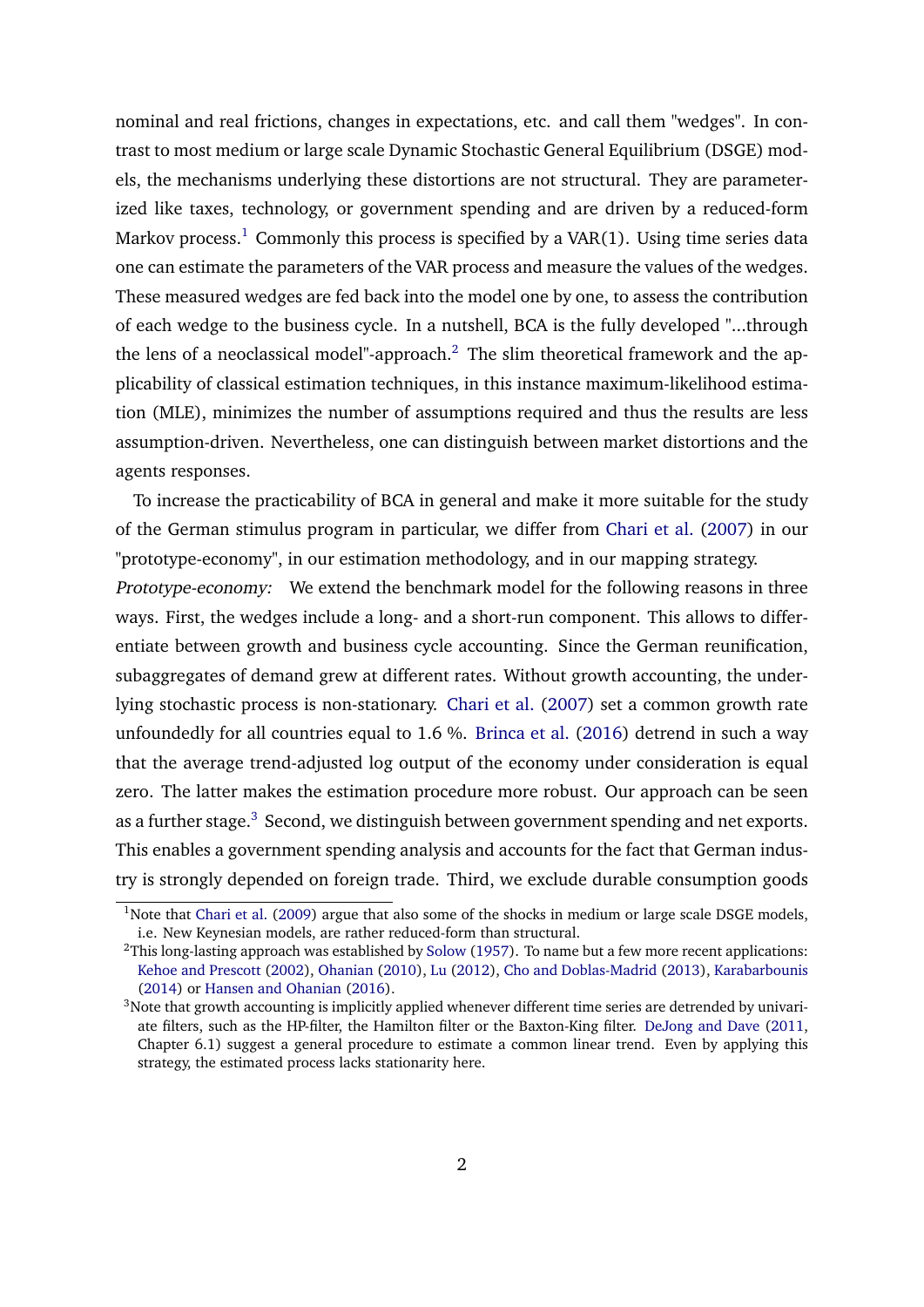from aggregated investment in order to consider the cash for clunkers program separately. After all, the model includes the following wedges: *government consumption, durables, investment, labor, net exports, and efficiency*. Previous work already extends the benchmark model in various ways, e.g. [Šustek](#page-35-1) [\(2011\)](#page-35-1) includes an asset market and a monetary policy wedge.

Estimation: We estimate two structural parameters and all parameters of the VAR process using MLE, in sum 59, and identify the wedges with Kalman-smoothing. MLE in this context is difficult, e.g. [Gerth and Otsu](#page-33-3) [\(2018\)](#page-33-3) report unsolved problems concerning likelihood optimization and BCA. $4$  As many others, they avoid the problem by switching to Bayesian estimation. As we argue, Bayesian methods are impracticable for BCA, because the reduced-form process is highly abstract and thus, it seems impossible to make any a-priori assumptions. Furthermore, [Brinca et al.](#page-31-1) [\(2018\)](#page-31-1) argue that weak identification associated with parameters of the VAR process is negligible in the context of BCA. Unfortunately, this does not hold for structural parameters. We introduce a reliable and quick procedure to locate the maximum of the likelihood function. Using this procedure, it is a feasible exercise to apply tools that help overcome problems of weak identification, namely plotting the likelihood contour, detecting the global maximum, and executing robustness checks, all with respect to the uncertain structural parameters.

The procedure can be summarized as follows: In advance, we make sure that all uncertain parameters are locally strictly identified according to the strategy of [Iskrev](#page-33-4) [\(2010\)](#page-33-4). Then, we maximize the likelihood function, which we receive from a Kalman recursion, assuming that the initial states are fixed and known in their long-run equilibrium. As [Huber](#page-33-5) [\(2020\)](#page-33-5) shows, this initialization is in line with [Chari et al.](#page-32-0) [\(2007\)](#page-32-0) and provides two advantages, i) the computation of the likelihood function can be vectorized and ii) an analytical and unique solution exists for the maximizing conditional covariance matrix. Further, [Huber](#page-33-5) [\(2020\)](#page-33-5) proves that the average of this likelihood function converges pointwise towards the average of a likelihood function received from a Kalman recursion initialized with the unconditional first and second moments. Thus, we use the first parameter estimation only as a guess for the actual estimation based on the more common, unconditional likelihood function. As mentioned, we complete the process by determining the wedges with Kalman-smoothing.

Mapping: [Chari et al.](#page-32-0) [\(2007\)](#page-32-0) map different types of structural frictions towards the

<sup>4</sup>[Gerth and Otsu](#page-33-3) [\(2018\)](#page-33-3) do not account for growth, which potentially explains the problem.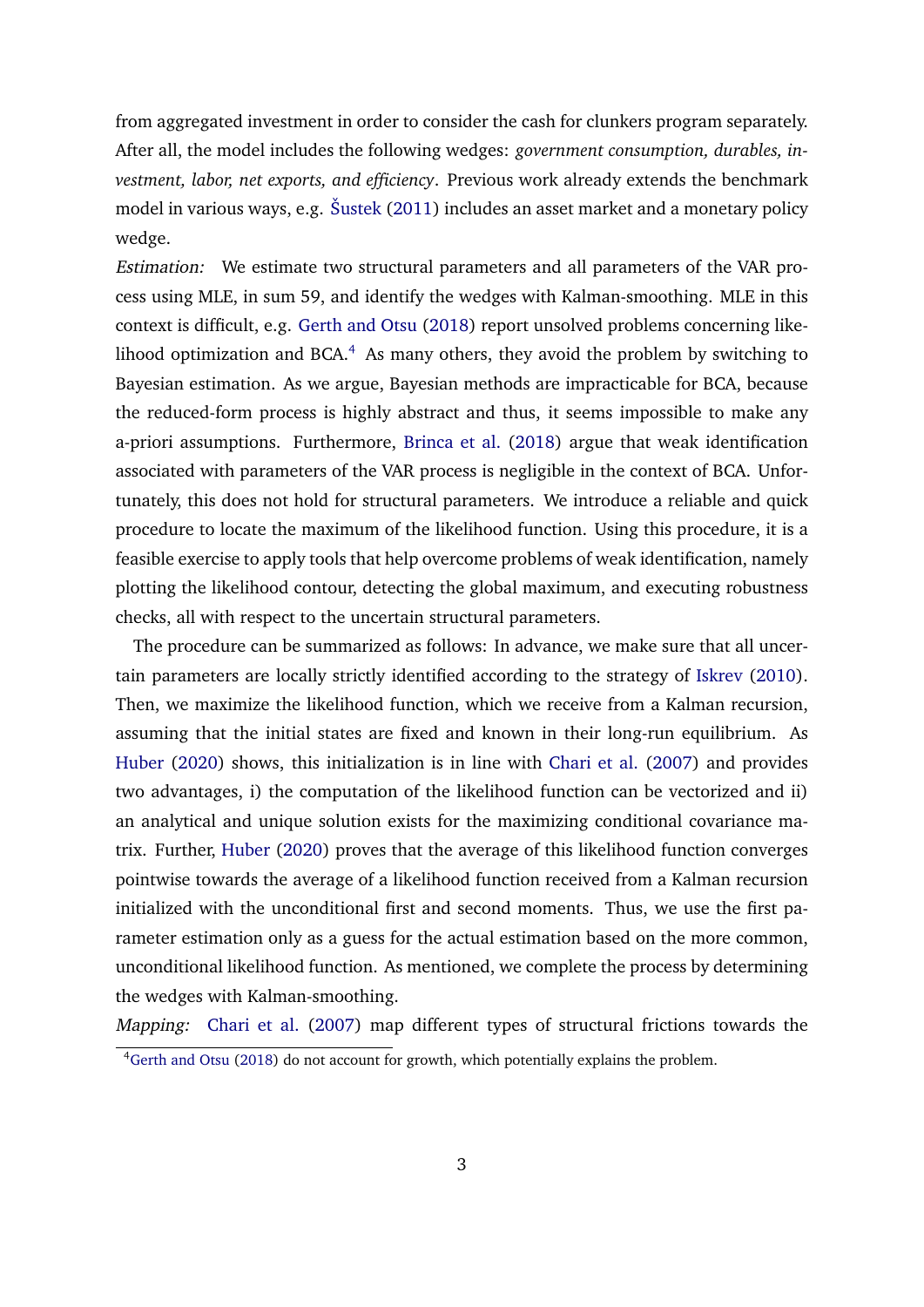reduced-form wedges, which they call "equivalent results". We map the particular measures of the fiscal stimulus program and monetary policy in a similar manner and analyze whether these interventions can explain counter-cyclical behavior. This follows [Mulligan](#page-34-3) [\(2005\)](#page-34-3) who initiates the study of policy interventions as reduced-form errors of RBC models, and [Kersting](#page-34-4) [\(2008\)](#page-34-4) who initiates the mapping of political measures, namely the 1980's U.K. labor market reforms, towards the wedges inside the BCA framework.

Our findings suggest that the crisis was mainly driven by the efficiency wedge, followed by the net exports and the investment wedge. The government consumption wedge and especially the durables wedge acted counter-cyclically. Furthermore, the labor wedge induced a fast recovery. The results are robust except for the investment wedge.

We attribute the counter-cyclicality of the durables wedge to the cash for clunkers program, which is equivalent to a durable good subsidy. Since the expenditures for government consumption were higher than for the cash for clunkers program and the effects were similar, subsidies for durable goods stimulated aggregated demand more efficiently. [Mian and Sufi](#page-34-5) [\(2012\)](#page-34-5) examine the U.S. cash for clunkers program as a representative of durables and investment subsidies using cross-section variation. They find that the program induced a large increase in car sales. Indeed, in their study, the positive effect vanishes within one year due to intertemporal substitution. In Germany, durable goods bust after the program, which suggest a similar substitution effect. However, our BCA analysis indicates that this is the transmission towards the trajectory of durables that would have occurred in the absence of the cash for clunkers program. In sum the program's effects are neither substituted entirely intra- nor intertemporally untill 2011-Q3. This is at odds with the results of a times-series analysis by [Leuwer and Süssmuth](#page-34-6) [\(2018\)](#page-34-6), who find large substitution effects. However, their work relies on the strong assumption that there were no substantial changes simultaneously to the car subsidy. [Berger and Vavra](#page-31-2) [\(2015\)](#page-31-2) investigates the households' responses to durables subsidies over the business cycle for the U.S. and find smaller effects in recessions, which is not at odds to our results, but make them more striking.

The labor market wedge induced recovery can be explained by expanded short-time work possibilities as they can decrease hiring frictions in the aftermath of recessions. Using the unemployment rate, [Gehrke et al.](#page-32-4) [\(2019\)](#page-32-4) argue that previous labor market reforms (so-called Hartz reforms) probably drove the labor market wedge induced recovery. Our method cannot distinguish between these explanations because both achieve equivalent results.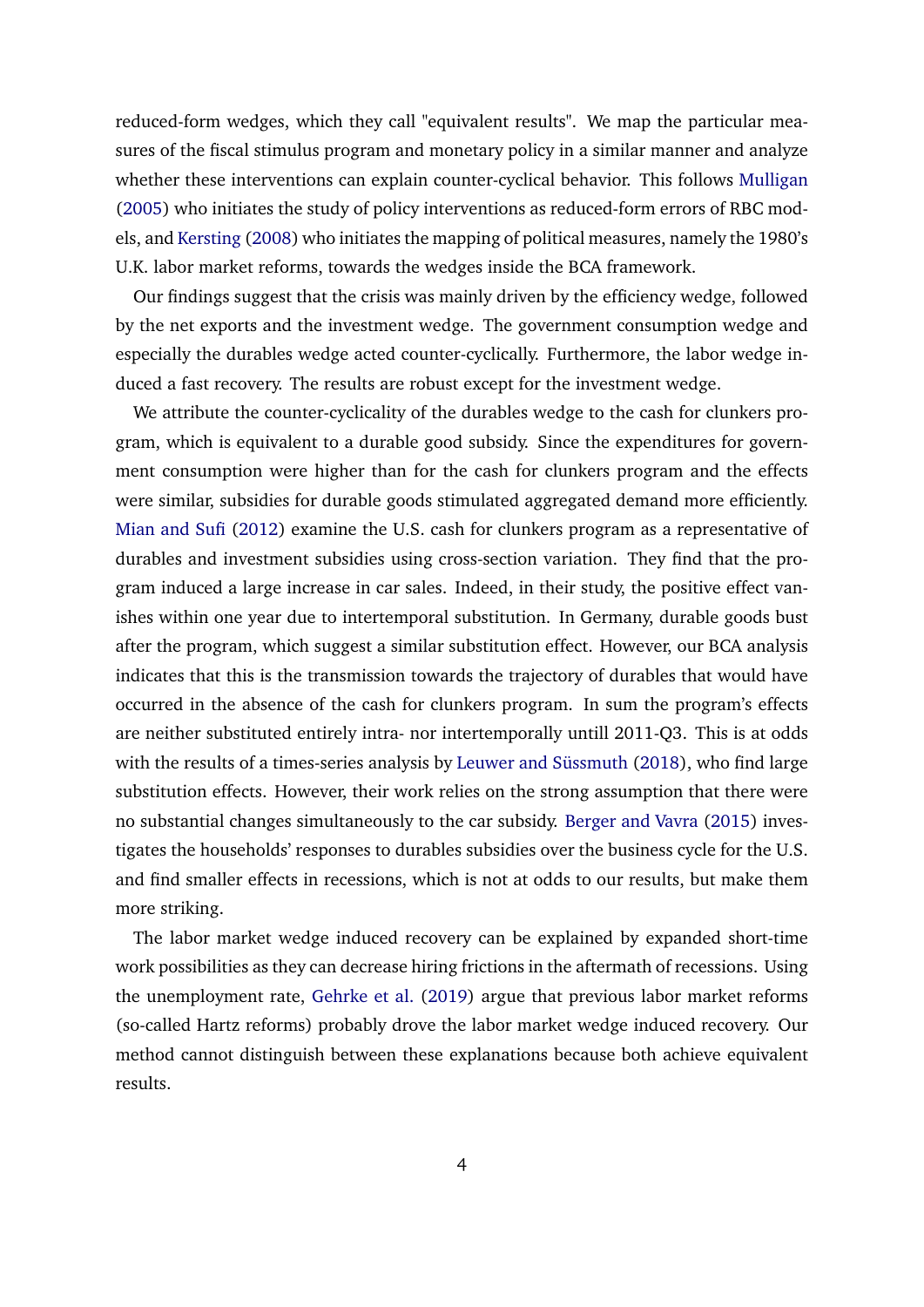Similar interpretation problems concerning reduced-form shocks arise with measures of the stimulus program which we map towards the efficiency, investment, and net exports wedge. Since these wedges caused the crisis, pro-cyclical distortions exceed the effects of counter-cyclical fiscal stimulus and monetary policy measures in those markets. Hence, pro-cyclical wedges give no evidence for ineffective measures. Assuming that the fiscal stimulus program together with monetary policy were the only counter-cyclical distortions, counter-cyclical wedges give evidence for effective measures. Under this assumption, our results represent a lower bound for the impact of fiscal and monetary policy measures and the pro-cyclical distortions.

Existing BCA applications for the Great Recession in Germany by [Brinca et al.](#page-31-0) [\(2016\)](#page-31-0) and [Gerth and Otsu](#page-33-3) [\(2018\)](#page-33-3) suggest negligible effects of the investment wedge on the business cycle. Both treat durables and other investment goods as a composite. We get similar results, feeding back both wedges at the same time into the model. In detail, the pro-cyclicality of the investment wedge and the counter-cyclicality of the durables wedge offset each other, which is why previous work potentially underrate the importance of the investment wedge and, as a consequence, equivalent financial frictions.

[Drygalla et al.](#page-32-5) [\(2018\)](#page-32-5) as well as [Gadatsch et al.](#page-32-6) [\(2016\)](#page-32-6) investigate the German fiscal stimulus program in medium-scale New-Keynesian DSGE models using Bayesian inference. They find positive but small effects on GDP and the latter finds negative effects in the aftermath of the crisis. However, neither of these studies account for durable consumption goods separately.

The remainder of the paper reads as follows. The next section sketches the German fiscal stimulus program and the monetary policy of the European Central Bank (ECB). Furthermore, we provide long-term series with focus on the crisis from 2008 till 2011 for the reunified German economy. Thereafter, we describe our version of a prototype economy. We map the single measures of the program to the wedges. In a next step, we present our calibration exercises and the estimation strategy. We show the results with a robustness and discussion section and then the paper concludes. Our Appendix presents the entire model as well as the source of our data and the corresponding manipulation.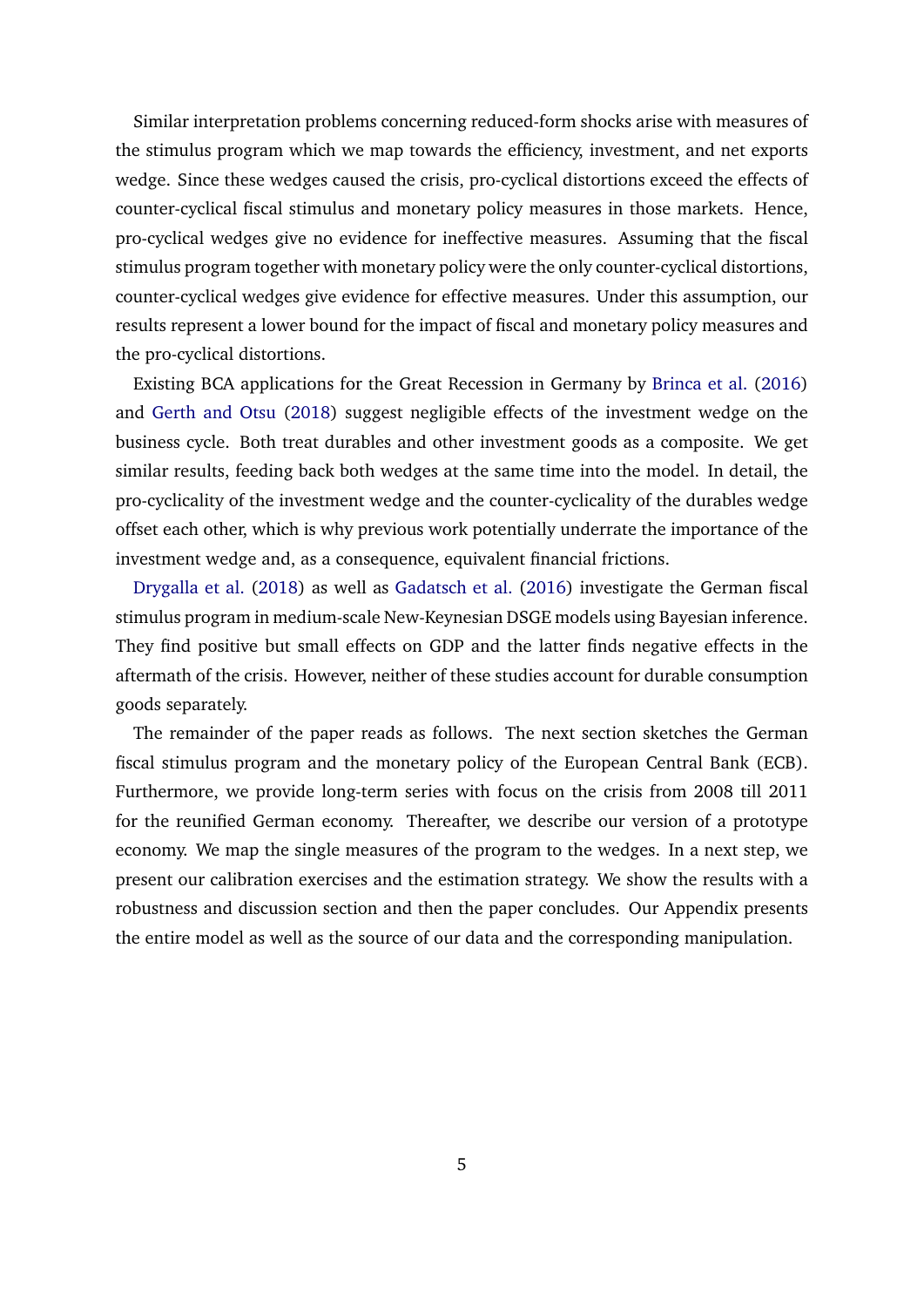#### **2 THE GERMAN CASE**

#### **2.1 The fiscal stimuli packages I and II in detail**

The German fiscal stimulus program was composed of two packages. The first became effective at the end of 2008 and the second at the beginning of 2009 [\(Bundesgesetzblatt,](#page-31-3) [2008,](#page-31-3) [2009\)](#page-31-4).

As [Rosenberger](#page-35-2) [\(2013\)](#page-35-2) describes, the first package amounted to 32 Billion  $\epsilon$  plus a loan program of 15 Billion  $\epsilon$ . The fiscal stimulus consisted of a one year's tax exemption on new cars, higher tax deductions by permitting the reducing-balance method and increasing child allowance, a lower employment insurance tax, as well as higher transfers for students and retirees.

The second stimulus package amounted to 50 Billion  $\epsilon$  plus both a loan and guarantee program of 100 Billion  $\epsilon$  and an increase of the German export credit guarantee program (Hermes cover) of about 2 Billion  $\epsilon$ . The package consisted of investments in public infrastructure, financial support for local and state authority spending, a subsidy on new cars at the amount of 2500  $\in$  per car and in total 5 Billion  $\in$ , subsidies for private innovations as well as lower income taxes and social contributions. Short-time work possibilities and benefits were expanded, further training was supported, and the Federal Employment Agency increased the number of job agents.

Table [1](#page-6-0) presents following calculations by the [OECD](#page-34-7) [\(2009\)](#page-34-7) for the stimulus program. The size of the fiscal stimulus program was on equal terms by reducing taxes and increasing transfers and spending. Transfers to households amounted to 0.3 % of GDP, where the cash for clunkers composed two out of three. Extra government spending amounted to 0.8 % of GDP. The fiscal packages amounted to 3.2% of GDP, excluding all measures which did not affected the national budget directly, e.g. the loan and guarantee program.

<span id="page-6-0"></span>

|          | Individuals                                                                  | Social Contribution | <b>Business</b> | Total <sup>*</sup> |
|----------|------------------------------------------------------------------------------|---------------------|-----------------|--------------------|
| Tax      | $-0.6$                                                                       | $-0.7$              | $-0.3$          | $-1.6$             |
|          | Transfers to households Transfers to business Government spending** Total*** |                     |                 |                    |
| Spending | 0.3                                                                          | 0.3                 | 0.8             |                    |

**Table 1:** Composition of the fiscal program in % of GDP

Notes: \* Including consumption tax measures. \*\* Final consumption + investment \*\*\* Including transfers to sub-national government. **Source:** [OECD](#page-34-7) [\(2009\)](#page-34-7).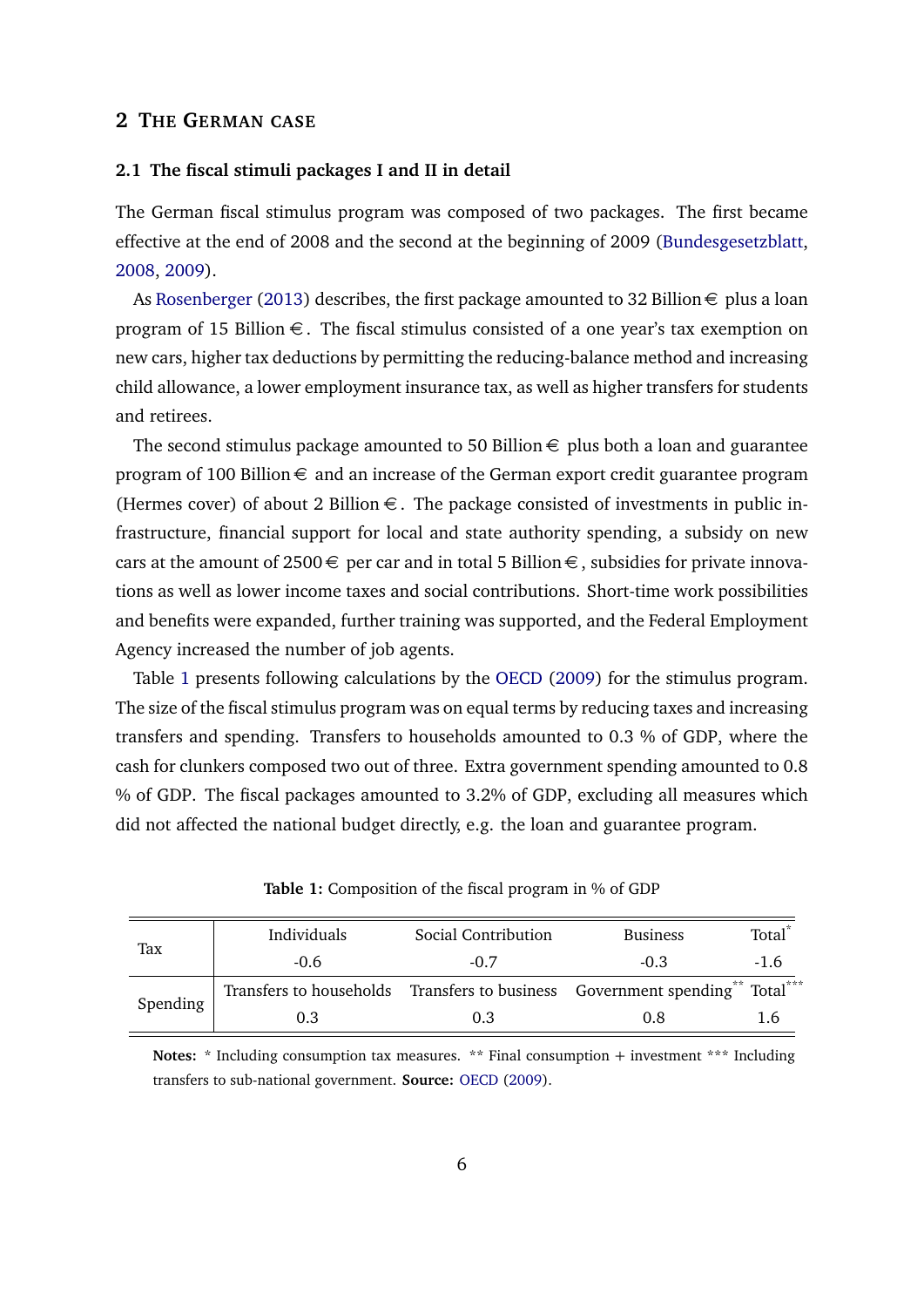#### **2.2 Monetary policy in the Great Recession**

The monetary policy of the ECB also reacted to the recession. Figure [1](#page-7-0) shows the minimum bid rate on main refinancing operations and the interest rate on deposit facilities declined in the aftermath of the declined inflation rate. The former declined from 4.25% in mid 2008 to 1% by mid 2009. Both interest rates have persisted since then.

<span id="page-7-0"></span>

Besides the conventional interest rate policy, the ECB applied further tools of monetary policy. Here we give a short overview of the detailed reports of the [European Central](#page-32-7) [Bank](#page-32-7) [\(2010,](#page-32-7) [2011\)](#page-32-8). In October 2008 the ECB switched from a variable-rate to a fixedrate tender, eased collateral requirements and enhanced the provision of liquidity. The ECB's Governing Council prolonged these measures several times. It decided to purchase bonds issued in the Euro area in May 2009 and launched the Security Markets Program in June 2009. This program conducted interventions on public and private debt securities markets in the Euro area. Then, in March and May 2010, the Governing Council decided to switch back and forth between a variable- and a fixed-rate tender and to intervene once again on the Euro area public and private debt securities markets. The Council determined long-term refinance operations to provide liquidity in August and October 2010.

#### **2.3 Stylized facts for the German economy**

Table [2](#page-8-0) presents average long-run shares of subaggregates of the reunified German economy (1991–2018). Private consumption expenditures (PCE) account for 56%, whereby durables account for 6% and non-durables for the half of GDP. The share of investment is determined at 21% and of government consumption close to 19%. Net exports account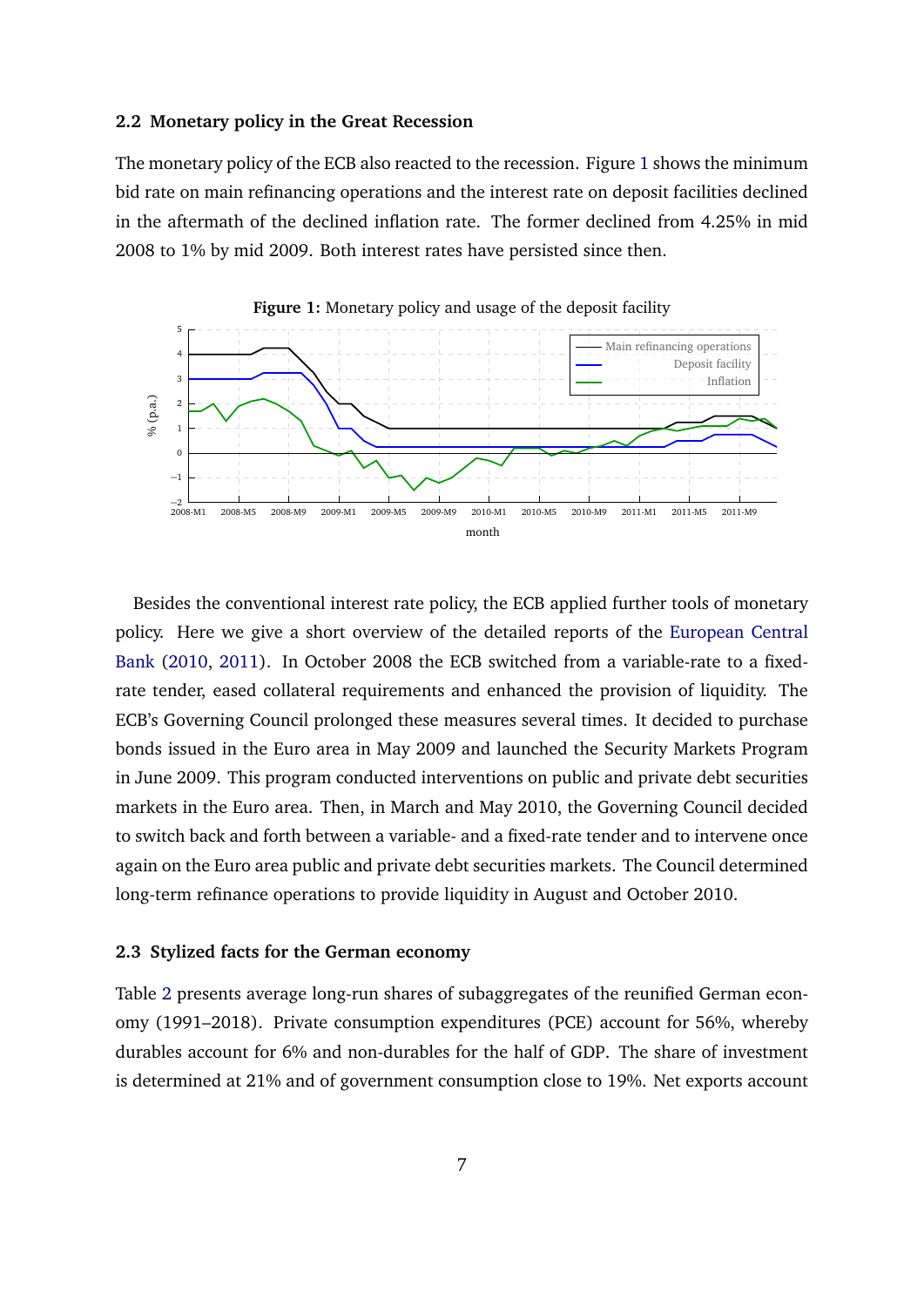<span id="page-8-0"></span>for almost 4%.

**Table 2:** Long-run ratios in % of GDP (1991–2018)

| Description                      | $x_t/\text{GDP}_t$ |
|----------------------------------|--------------------|
| Private consumption expenditures | 56.05              |
| Non-durables consumption         | 49.72              |
| Durable consumption              | 06.33              |
| Investment                       | 21.32              |
| Government consumption.          | 18.87              |
| Net exports                      | 03.76              |

**Source:** See Appendix [C,](#page-41-0) own calculations.

Figures [2](#page-9-0) and [3](#page-10-0) present the cyclical behavior of GDP, its subaggregates and hours worked. The time series are the relative deviations from the concerning linear trend. We choose a linear trend filter instead of the commonly used HP-filter to be consistent with our estima-tion strategy.<sup>[5](#page-0-0)</sup>

We observe a boom-bust cycle in GDP at about the same time of the dot-com bubble. This cycle was followed by a recovery from 2005 till 2008, which ended in a heavy drop. This drop depicts the Great Recession. GDP recovered fast and has moved along the long-run trend since then.

Panel (a) of Figure [3](#page-10-0) shows that investment has co-moved with GDP, but with a higher volatility. Panel (b) displays two heavy short boom-bust-cycles of durables. The first peaked at the end of 2006, shortly after the announcement of a value added tax (VAT) increase. This was followed by a bust at the beginning of 2007, when the increase took place. We observe the second peak at the same time as the German cash for clunkers program, which was also followed by a bust as the program expired. Government consumption was above its trend in the middle and late 1990's. It decreased at the beginning of the 2000's and increased from 2008 till 2010. Since 2010 it has fluctuated around its trend. Non-durable consumption was below its trend in the aftermath of the reunification, and was above the trend in the 2000's until the Great Recession and decreased slightly afterwards. Net exports relative to GDP decreased from 1997 till 2001 from their trend, and increased sharply afterwards till 2003. From then on until the crisis they moved above

 $5F$ lor [\(2014\)](#page-32-9) presents an overview of HP-filtered second moments of similar data.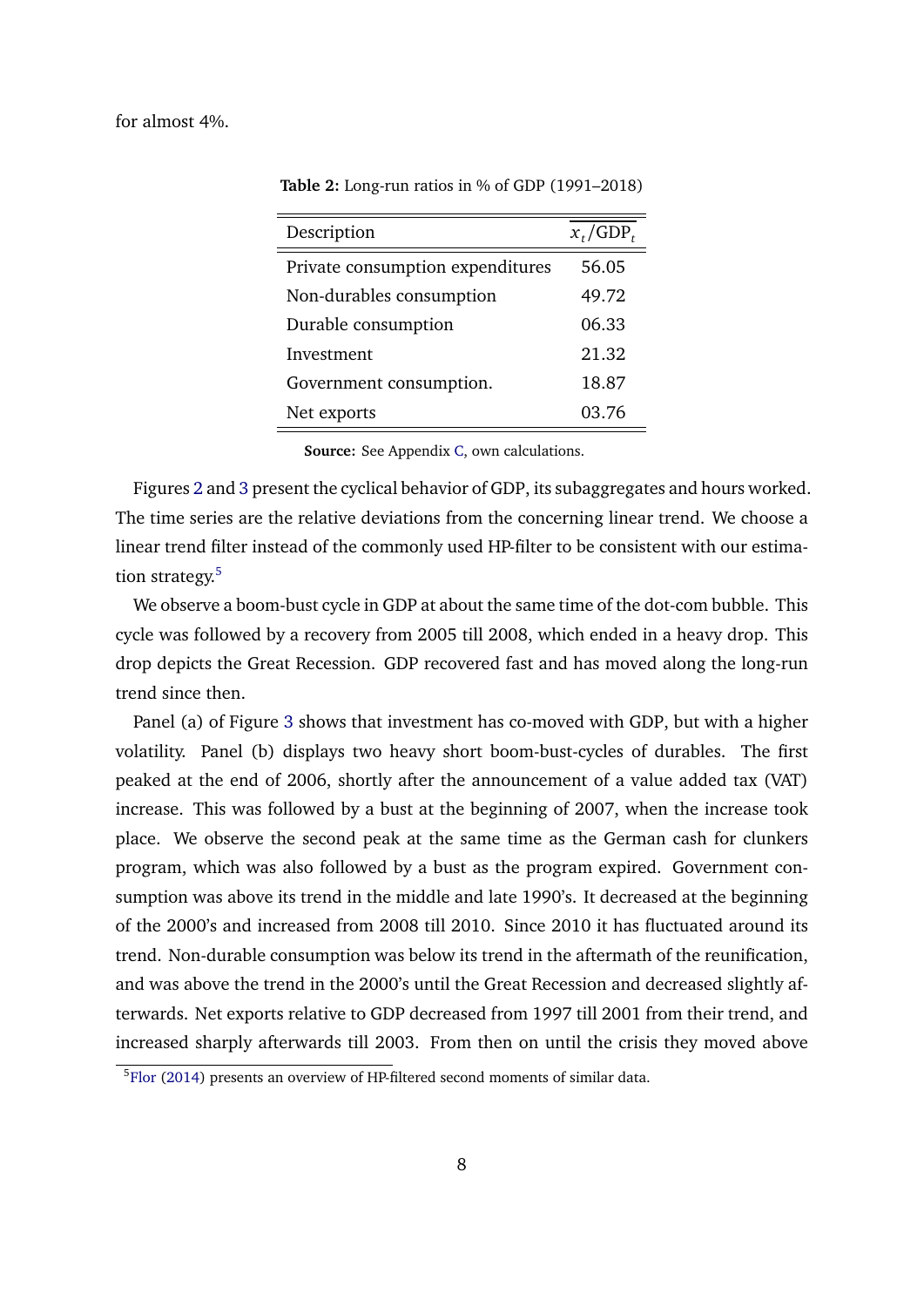<span id="page-9-0"></span>

**Notes:** The data is presented as relative deviations from linear trend. The light gray area indicates the crisis from 2008-Q1 – 2011-Q3, the dark gray area indicates the main effective period of the fiscal stimulus program 2008-Q4 – 2009-Q4. **Source:** see Appendix [C,](#page-41-0) own calculations.

the trend. Since the crisis they have fluctuated around the trend. In the medium-run, hours worked declined after the German reunification till 2005 and from then on they have increased. Hours worked have co-moved with GDP from 2000 onwards.

The light gray area in Figures [2](#page-9-0) and [3](#page-10-0) indicates the Great Recession. GDP, hours worked and investment decreased from the end of 2008 until the peak of the crisis in 2009-Q2 by 5%-points, 4%-points and 12%-points, respectively. Their recovery completed in 2011. Durables increased during the time of the car subsidy – indicated through the dark gray area – by 12%-points and decreased by 18%-points afterwards. Durables recovered at the end of 2010. Government consumption increased at the beginning of 2009 by 5%-points and remained till the end of 2011 by 4%-points above its trend. Non-durables were less than 2% below their trend at the end of 2009 and recovered fast.

#### **3 METHODS**

#### **3.1 The prototype economy**

The prototype economy consists of an infinitely-lived household, a firm facing perfect competition, and a government which finances its expenditures by levying taxes on labor, durables, and investment. The model of [Chari et al.](#page-32-0) [\(2007\)](#page-32-0) is extended in three ways. First, we distinguish between government spending and net exports and second, exclude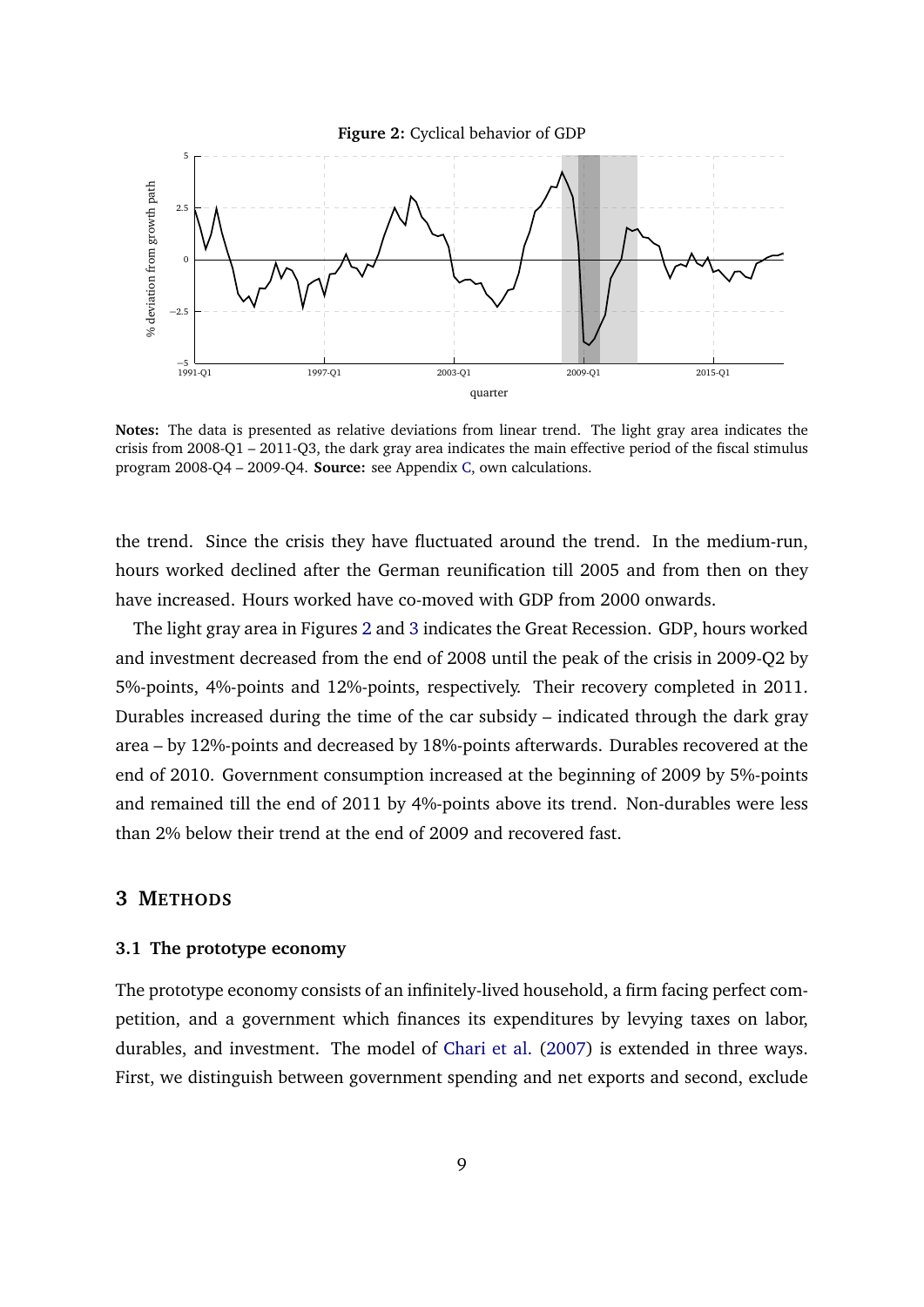<span id="page-10-0"></span>

#### **Figure 3:** Cyclical behavior of different economic measures

**Notes:** Despite hours worked, the data are presented as relative deviations from the corresponding linear trend. Hours worked is the relative deviation from the average. The light gray area indicates the crisis from 2008-Q1 – 2011-Q3, the dark gray area indicates the main effective period of the fiscal stimulus program 2008-Q4 – 2009-Q4. **Source:** see Appendix [C,](#page-41-0) own calculations.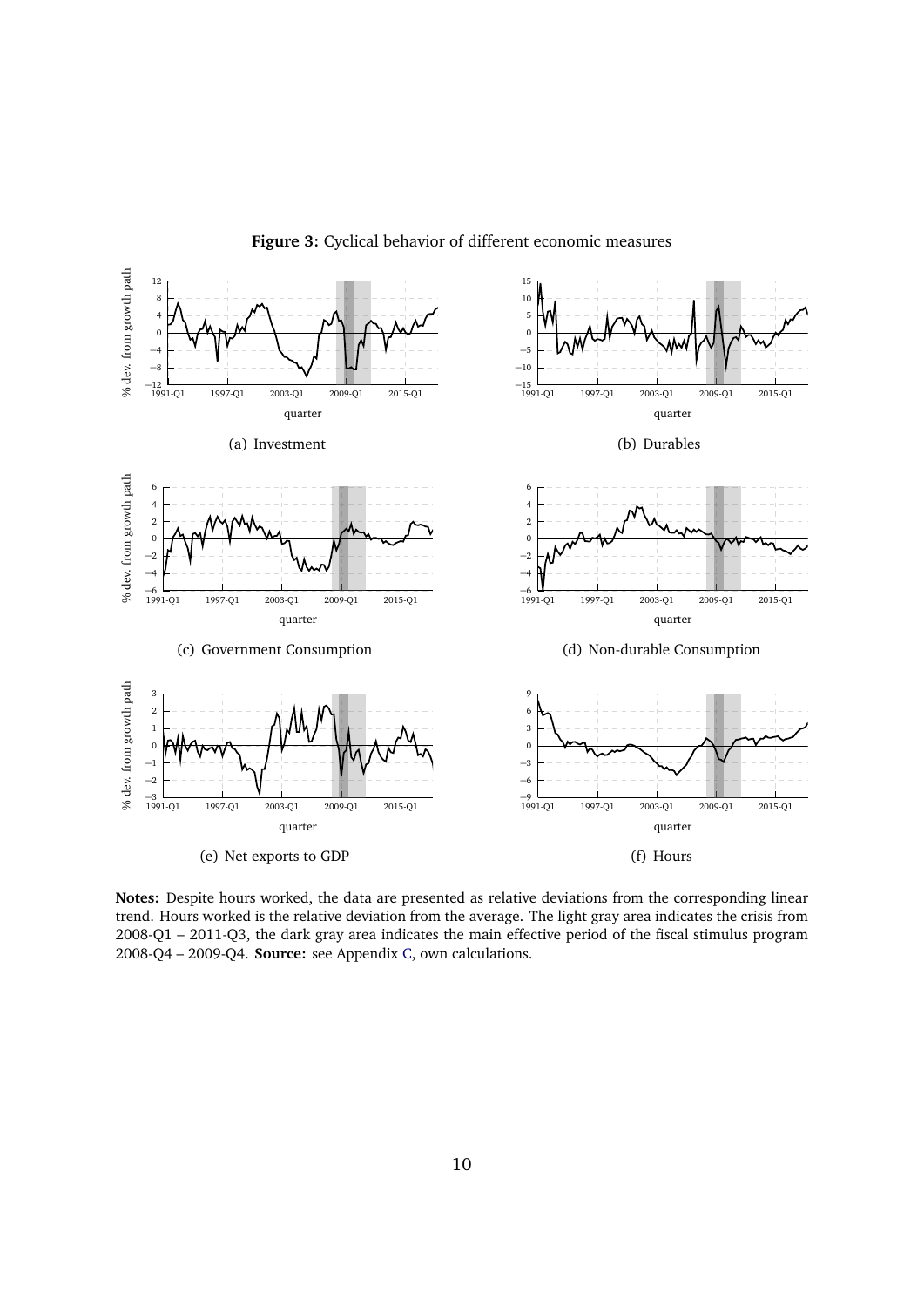durables from aggregated investment goods. Both enable a deeper analysis of the stimulus program and the former allows to account for the strong export-dependency of the German economy. Third, wedges consist of a growth and a business cycle part. This allows separate procedures for growth and business cycle accounting and ensures stationarity of the stochastic process. The model also accounts for productive capital and durable consumption capital adjustment costs. [Chang](#page-31-5) [\(2000\)](#page-31-5) shows that adjustment costs for capital goods in the market and at home solves problems with excess volatility and negative comovements, because adjustment costs lower the substitutability, which is why we model this structural friction explicitly. The model is written in per capita terms.

#### **3.1.1 Model**

The per period utility of the representative household is parameterized as follows

$$
u(C_t, D_t, N_t) = \begin{cases} \phi \ln(C_t) + (1 - \phi) \ln(K_{Dt}) + \psi \ln(1 - N_t) & \text{for } \eta = 1, \\ \frac{\left(C_t^{\phi} \cdot K_{Dt}^{1 - \phi} \cdot (1 - N_t)^{\psi}\right)^{1 - \eta} - 1}{1 - \eta} & \text{for } \eta \neq 1, \end{cases}
$$
(1)

where  $C_t$  denotes consumption of non-durable goods and  $N_t$  is the household's labor supply. The stock of durable consumption goods  $K_{Dt}$  accumulates according to

<span id="page-11-0"></span>
$$
\gamma_n K_{Dt+1} = (1 - \delta_D) K_{Dt} + D_t - \Theta_{Dt} \left( \frac{D_t}{K_{Dt}} \right) K_{Dt}, \ \Theta_{Dt} \left( \frac{D_t}{K_{Dt}} \right) = \frac{a_D}{2} \left( \frac{D_t}{K_{Dt}} - b_D \right)^2, \tag{2}
$$

where  $\gamma_n$  denotes the population growth factor,  $D_t$  are investments in durable consumption goods, and  $b_{\scriptscriptstyle D}$  is the ratio of investment in durables to the stock of durables in the long run. The household maximizes its expected life-time-utility

$$
U_{t} = \mathbb{E}_{t} \sum_{s=0}^{\infty} (\beta \gamma_{n})^{s} u(C_{t+s}, K_{Dt+s}, N_{t+s})
$$
\n(3)

subject to the budget constraint

$$
C_t + (1 + \tau_{It})P_{It}I_t + (1 + \tau_{Dt})P_{Dt}D_t \le R_t K_{It} + (1 - \tau_{Nt})W_t N_t + T_t - P_{Et}E_t,
$$
\n(4)

where  $K_{It}$  denotes the productive capital stock (capital stock hereafter),  $I_t$  investment in capital,  $T_t$  lump-sum transfers,  $E_t$  net exports,  $R_t$  the rental rate on capital, and  $W_t$  the real wage. The tax rates  $\tau_{Nt}$ ,  $\tau_{It}$  and  $\tau_{Dt}$  are used to model wedges in the labor, investment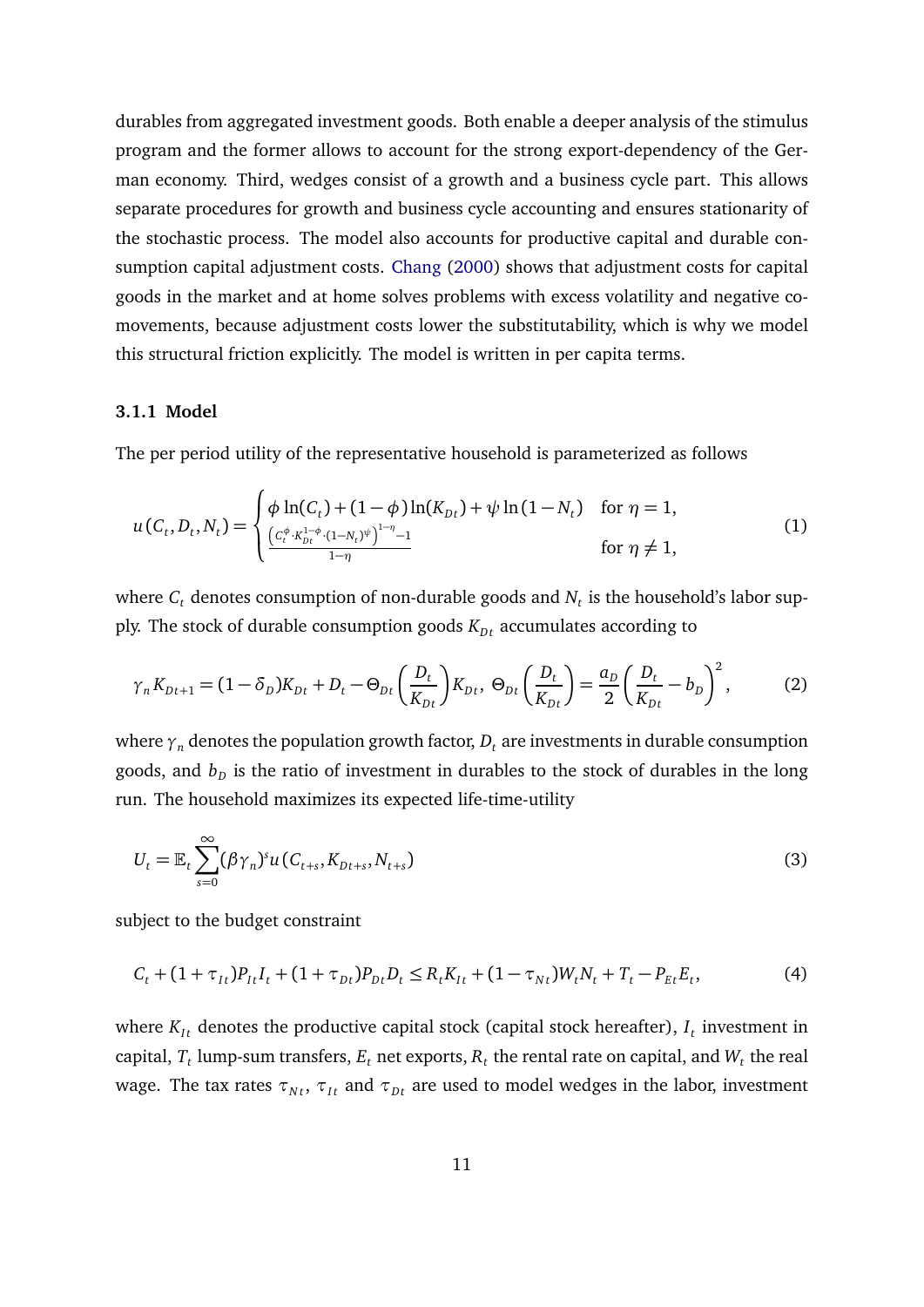and durables market.  $P_{Et}$ ,  $P_{It}$  and  $P_{Dt}$  are the relative prices for net exports, investment, and durable goods and reflects the wedges' long-run element. The consumption good is the numeraire. The capital stock follows the law-of-motion

<span id="page-12-1"></span>
$$
\gamma_n K_{It+1} = (1 - \delta_I) K_{It} + I_t - \Theta_{It} \left( \frac{I_t}{K_{It}} \right) K_{It}, \ \Theta_{It} \left( \frac{I_t}{K_{It}} \right) = \frac{a_I}{2} \left( \frac{I_t}{K_{It}} - b_I \right)^2, \tag{5}
$$

with  $b_I$  as the investment-to-capital ratio in the long run.

The representative firm produces its output good  $Y_t$  with the Cobb-Douglas technology

$$
Y_t = K_{It}^{\alpha} (\gamma_z^t Z_t N_t)^{1-\alpha} \tag{6}
$$

and faces perfect competition. The parameter  $\gamma$ <sub>*z*</sub> denotes the growth factor of labor augmenting technical progress and  $Z_t$  the efficiency wedge.

The government expenditures  $G_t$  are exogenous and the government chooses lump-sum transfers  $T_t$ , so that its budget constraint

$$
P_{Gt}G_t + T_t \leq \tau_{Nt}W_t N_t + \tau_{It}P_{It}I_t + \tau_{Dt}P_{Dt}D_t
$$
\n
$$
\tag{7}
$$

always binds. Thereby, the resource constraint of the economy is

$$
Y_t = C_t + P_{It}I_t + P_{Dt}D_t + P_{Gt}G_t + P_{Et}E_t.
$$
\n(8)

Growth component: As already mentioned, the population grows with  $\gamma_n$  and technical progress with *γ<sup>z</sup>* . Furthermore, the wedges evolve differently. The relative prices reflect this. In the long run  $P_{Xt} \in \{P_{It}, P_{Dt}, P_{Gt}, P_{Et}\}$  evolves with  $P_{Xt} = g_{P_X}P_{Xt-1}$ . The ensuing trend growth factors of different variables  $X_t$  are described in Table [3.](#page-12-0) These variables are scaled by  $x_t = \frac{X_t}{g_x^t}$  $\frac{\alpha_t}{g^\tau_x}$  and are thus stationary variables.

**Table 3:** Growth factors

<span id="page-12-0"></span>

|  |  |  |  |  |  | $X_t$ $Y_t$ $C_t$ $W_t$ $T_t$ $I_t$ $K_{It}$ $R_t$ $D_t$ $K_{Dt}$ $G_t$ $E_t$ $\gamma_z$ $N_t$ $P_{Xt}$                                                               |  |
|--|--|--|--|--|--|-----------------------------------------------------------------------------------------------------------------------------------------------------------------------|--|
|  |  |  |  |  |  | $g_X$ $g_Y$ $g_Y$ $g_Y$ $g_Y$ $g_I$ $g_I$ $g_I$ $g_V/g_I$ $g_D$ $g_D$ $g_G$ $g_E$ $g_Y^{\overline{1-\alpha}} g_I^{\overline{\alpha-1}}$ 1 $g_{P_X} = \frac{g_Y}{g_X}$ |  |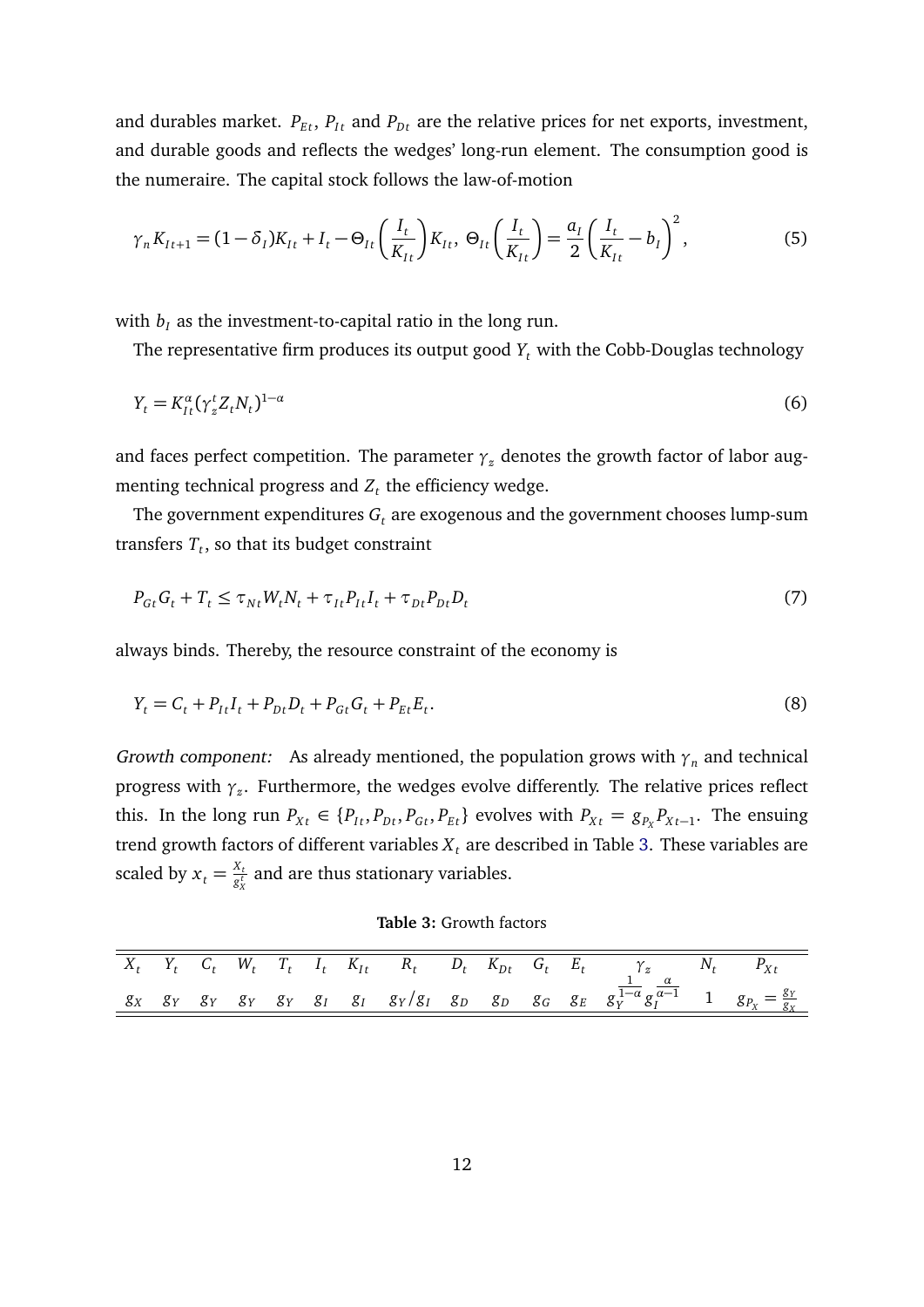Business cycle component: The VAR(1)-process

<span id="page-13-0"></span>
$$
\mathbf{s}_{t+1} = \Pi \mathbf{s}_t + \epsilon_{t+1}, \ \epsilon_t \sim \mathcal{N}(0, \Sigma), \tag{9}
$$

drives the fluctuation of the model, where  $\mathbf{s_t} = \begin{bmatrix} \ln(s_{At}) & s_{Nt} & s_{It} & s_{Dt} & s_{Et} & \ln(s_{Gt}) \end{bmatrix}^T$  and  $\epsilon_t = \begin{bmatrix} \epsilon_{At} & \epsilon_{Nt} & \epsilon_{It} & \epsilon_{Dt} & \epsilon_{Et} & \epsilon_{Gt} \end{bmatrix}^T$ . The stochastic process affects the wedges as follows

$$
Z_t = A^* \cdot s_{At}, \qquad \tau_{Nt} = \tau_N^* + s_{Nt}, \qquad \tau_{It} = \tau_I^* + s_{It},
$$
  
\n
$$
\tau_{Dt} = \tau_D^* + s_{Dt}, \qquad e_t = e^* + s_{Et}, \qquad g_t = g^* \cdot s_{Gt},
$$

where *A*<sup>\*</sup>, *τ*<sup>\*</sup> *N* , *τ* ∗ *I* , *τ* ∗ *D* , *e* ∗ and *g* ∗ are the corresponding steady-state component of the different distortions. Similar to [Chari et al.](#page-32-0) [\(2007\)](#page-32-0), we define the six wedges as follows: The efficiency wedge  $Z_t$ , the net export wedge  $e_t$ , the government spending wedge  $g_t$ , the labor wedge  $1-\tau_{Nt}$ , the investment wedge  $\frac{1}{1+\tau_{It}}$ , and the durables wedge  $\frac{1}{1+\tau_{Dt}}.$  The latter two are defined so that, similar to the labor market wedge, increases act like subsidies and decreases like taxes in comparison to the steady-state value. Since the cyclical component includes the steady-state component, detrended prices  $p_{Et}$ ,  $p_{Gt}$ ,  $p_{It}$ ,  $p_{Dt}$  are normed to one. We present in Appendix [A](#page-37-0) the full dynamic equilibrium of the model with stationary variables.

Solution: To derive the model's decision rules, we use a linear perturbation method. In detail, we apply the method of undetermined coefficients as [Uhlig](#page-35-3) [\(1999\)](#page-35-3) and [Christiano](#page-32-10) [\(2002\)](#page-32-10) describe to solve the log-linearized model. The solved model then can be written as

$$
\mathbf{y}_{t} = \mathbf{L}_{\mathbf{x}}^{y} \cdot \mathbf{x}_{t} + \mathbf{L}_{\mathbf{s}}^{y} \cdot \mathbf{s}_{t},\tag{10}
$$

<span id="page-13-1"></span>
$$
\mathbf{c}_{t} = \mathbf{L}_{\mathbf{x}}^{\mathbf{c}} \cdot \mathbf{x}_{t} + \mathbf{L}_{\mathbf{s}}^{\mathbf{c}} \cdot \mathbf{s}_{t},\tag{11}
$$

$$
\mathbf{x}_{t+1} = \mathbf{L}_{\mathbf{x}}^{\mathbf{x}} \cdot \mathbf{x}_t + \mathbf{L}_{\mathbf{s}}^{\mathbf{x}} \cdot \mathbf{s}_t,\tag{12}
$$

where the matrices **L x** characterize the policy function of the deterministic part of the model's solution, while **L** ·  $\hat{\mathbf{x}}_{\text{s}}$  describe the policy function of the stochastic part. With  $\hat{x}_{t} = \hat{x}_{t}$ ln $(x_t)$ −ln $(x)$  as the approximation of the relative deviation of a variable  $x_t$  from its steady state value *x*, the vector of observables is  $\mathbf{y}_t = \begin{bmatrix} \hat{y}_t & \hat{N}_t & \hat{i}_t & \hat{d}_t & \hat{g}_t & \frac{\hat{e}_t}{y_t} \end{bmatrix}$  $\int_0^T$ , while **c**<sub>t</sub> denotes the vector of unobserved control variables and  $\mathbf{x_t} = \begin{bmatrix} \hat{k}_{It} & \hat{k}_{Dt} \end{bmatrix}^{\text{T}}$  the vector of endogenous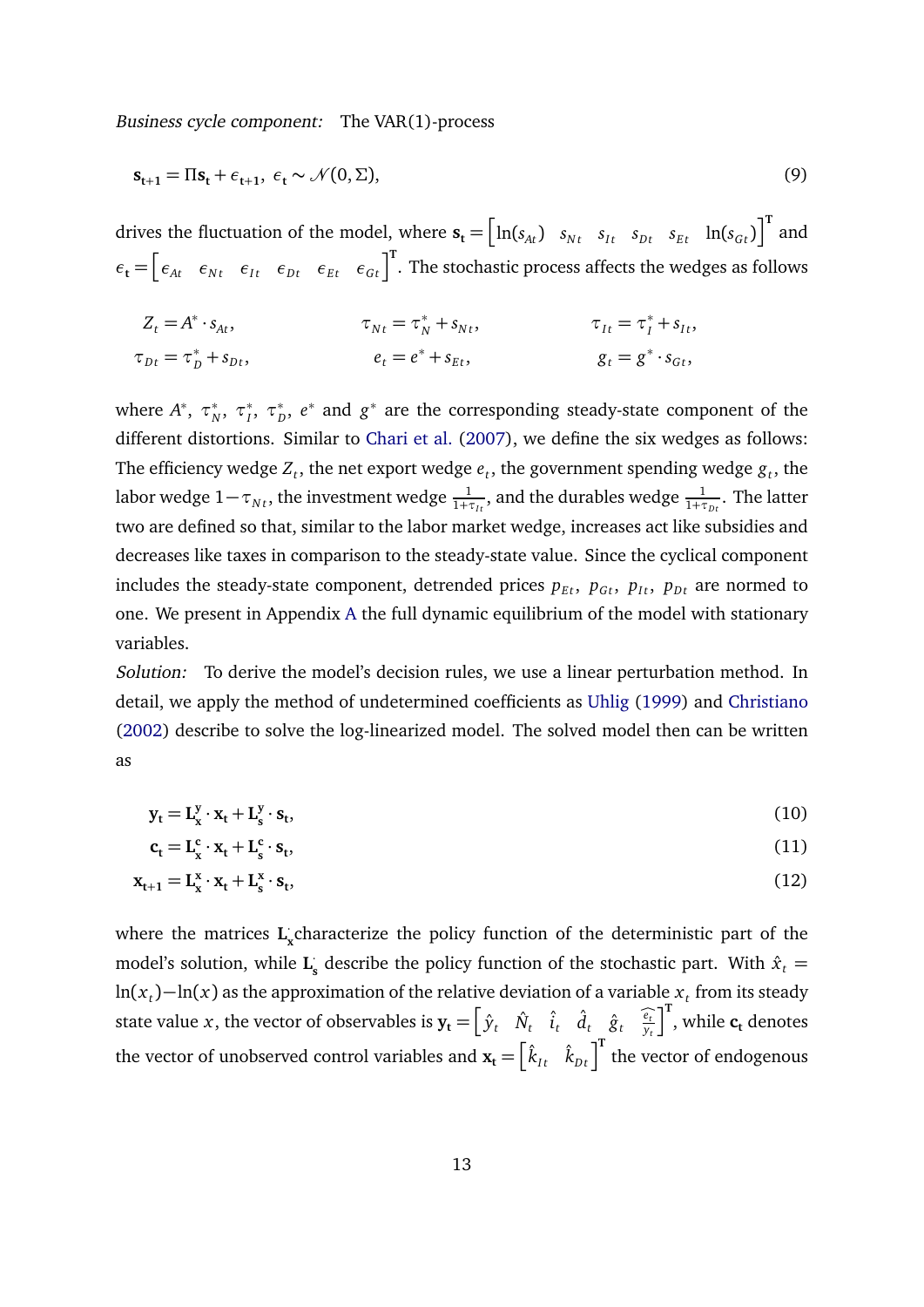states.<sup>[6](#page-0-0)</sup>

#### **3.1.2 Mapping**

[Chari et al.](#page-32-0) [\(2007\)](#page-32-0), [Brinca et al.](#page-31-0) [\(2016\)](#page-31-0), and various other authors map structural models into their prototype economy. [Nutahara and Inaba](#page-34-8) [\(2012\)](#page-34-8) apply BCA for misspecified wedges and find they are able to approximate the true wedges and the corresponding response of the agents adequately. We show first how to map the stimulus program to the prototype economy. Since the wedges' drivers are modeled as taxes, this is straightforward for most of the measures. Secondly, we reflect monetary policy.

#### **Mapping the stimulus program**

Government Wedge: We assign total government spending to the government spending wedge. These are mainly investments in infrastructure and financial support for local and state authority spending. Hence, the stimulus program increases the government wedge directly.

Durables Wedge: The two measures concerning new cars affect the durables wedge. For a given producer price, both measures reduce the absolute tax or the relative price of durables from the households perspective. Hence, they increase the durables wedge. Investment Wedge: The first part of the stimulus program which affects the investment wedge are subsidies for investments in innovations. The second are increased tax deductions by allowing for a reducing-balance method. For given producer prices, absolute taxes or the relative price of investment decreases and thus the investment wedge increases.

[Chari et al.](#page-32-0) [\(2007\)](#page-32-0) show how to map financial frictions in terms of a financial accelerator and [Brinca et al.](#page-31-0) [\(2016\)](#page-31-0) show how to map financial frictions in terms of collateral constraints into a prototype economy with an investment wedge. The loan and guarantee program lowers financial frictions, in particular they mitigate the banks' collateral constraints. Following this, the loan and guarantee program also raises the investment wedge.

Labor Wedge: The stimulus program loweres income tax and social contribution, this increases the labor wedge in general.

[Brinca et al.](#page-31-0) [\(2016\)](#page-31-0) show the link between a prototype economy with efficiency and labor wedges and an economy with search and matching frictions. The mentioned labor

<sup>&</sup>lt;sup>6</sup>The use of  $\frac{\hat{e}_t}{y_t}$  instead of  $\hat{e}_t$  is discussed in [3.2.2.](#page-20-0)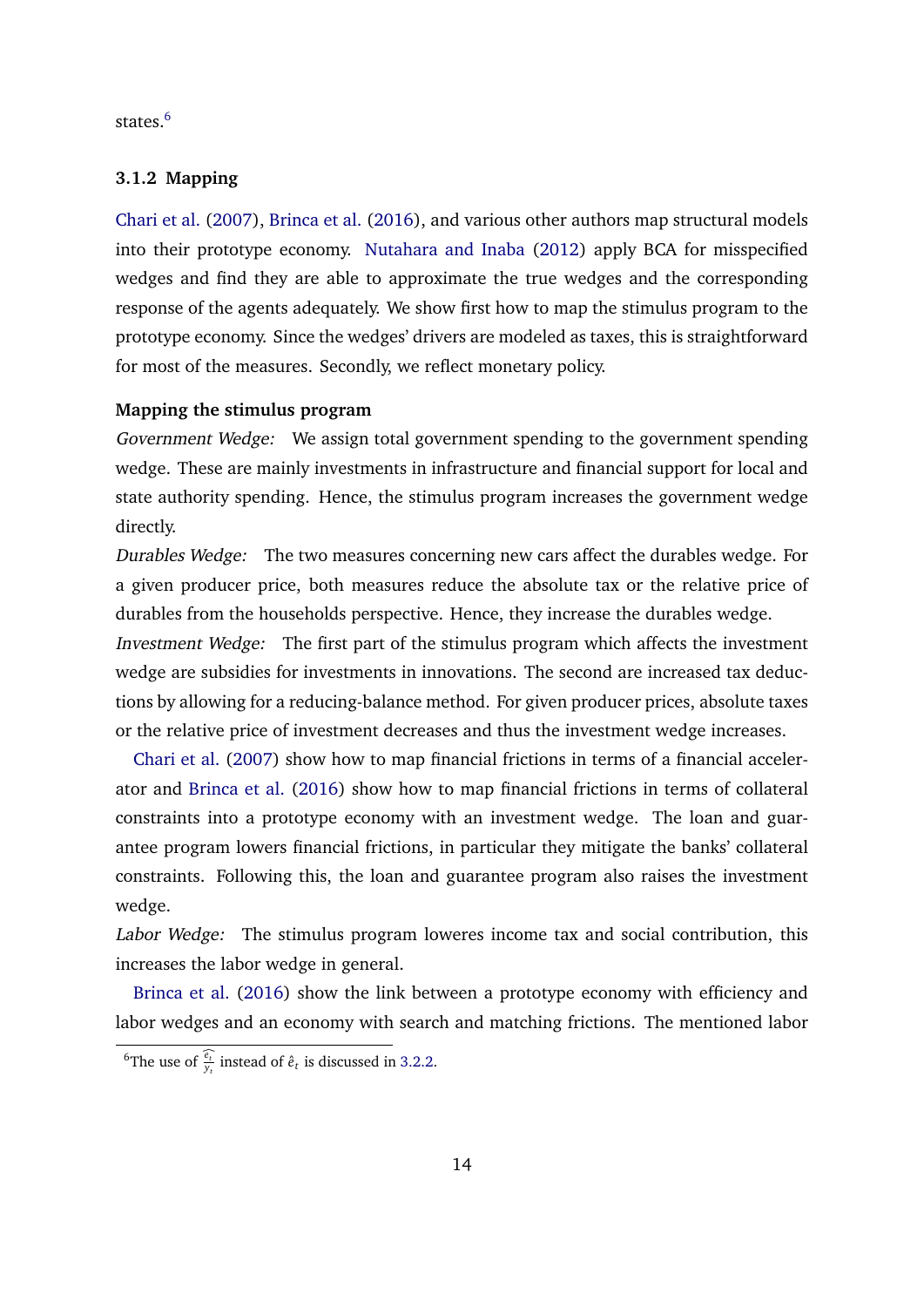market actions, e.g. expanded short-time work, reduce such frictions and thus, increase the labor market wedge. The effects should be delayed in time due to lower hiring frictions in the aftermath of the crisis.

Efficiency Wedge: Due to the labor market actions in the previous paragraph, the efficiency wedge increases also due to a better matching. Further, the expanded short-time work possibilities reduce labor hoarding, since the firm can both retain employees to lower future hiring frictions and adjust hours worked. As a consequence, the efficiency wedge increases.

As shown by [Chari et al.](#page-32-0) [\(2007\)](#page-32-0), input-financing frictions are associated with efficiency wedges. These frictions appear when firms must borrow for an input good and some firms are financially more constrained than others. Such firms have to pay higher interest rates. The loan and guarantee program lowers financial constraints and thus increases the efficiency wedge.

Net exports: The increase in Hermes coverage advances the conditions for exports. Nevertheless, the effects are probably only rather small.

#### **Mapping monetary policy**

Government Wedge: Purchasing bonds lowers the bonds' interest rates and this lowers the costs of debt-financed government spending, which may indirectly increase the government wedge.

Durables Wedge: Since refinancing is cheaper, for a given real rate of return, investment increases. Hence, monetary policy changes the intertemporal decision of a household, which is reflected in a higher durables wedge. Furthermore, provision of liquidity also changes the intertemporal decisions of liquidity constrained households, which also reflects in a higher durables wedge.

Investment Wedge: Both mentioned effects of the durables wedge have the same effect on the investment wedge. The provision of liquidity and cheaper refinancing lowers frictions in the investment market.

As already mentioned, [Brinca et al.](#page-31-0) [\(2016\)](#page-31-0) show how to map an economy with a collateral constrained bank into a the prototype economy with an investment wedge. Lower collateral constraints lower frictions in the investment market. Thus, the slacked collateral requirements by the ECB increase the investment wedge.

Efficiency Wedge: As mentioned above, input-financing frictions are associated with efficiency wedges (see [Chari et al.,](#page-32-0) [2007\)](#page-32-0). The friction appears when firms must borrow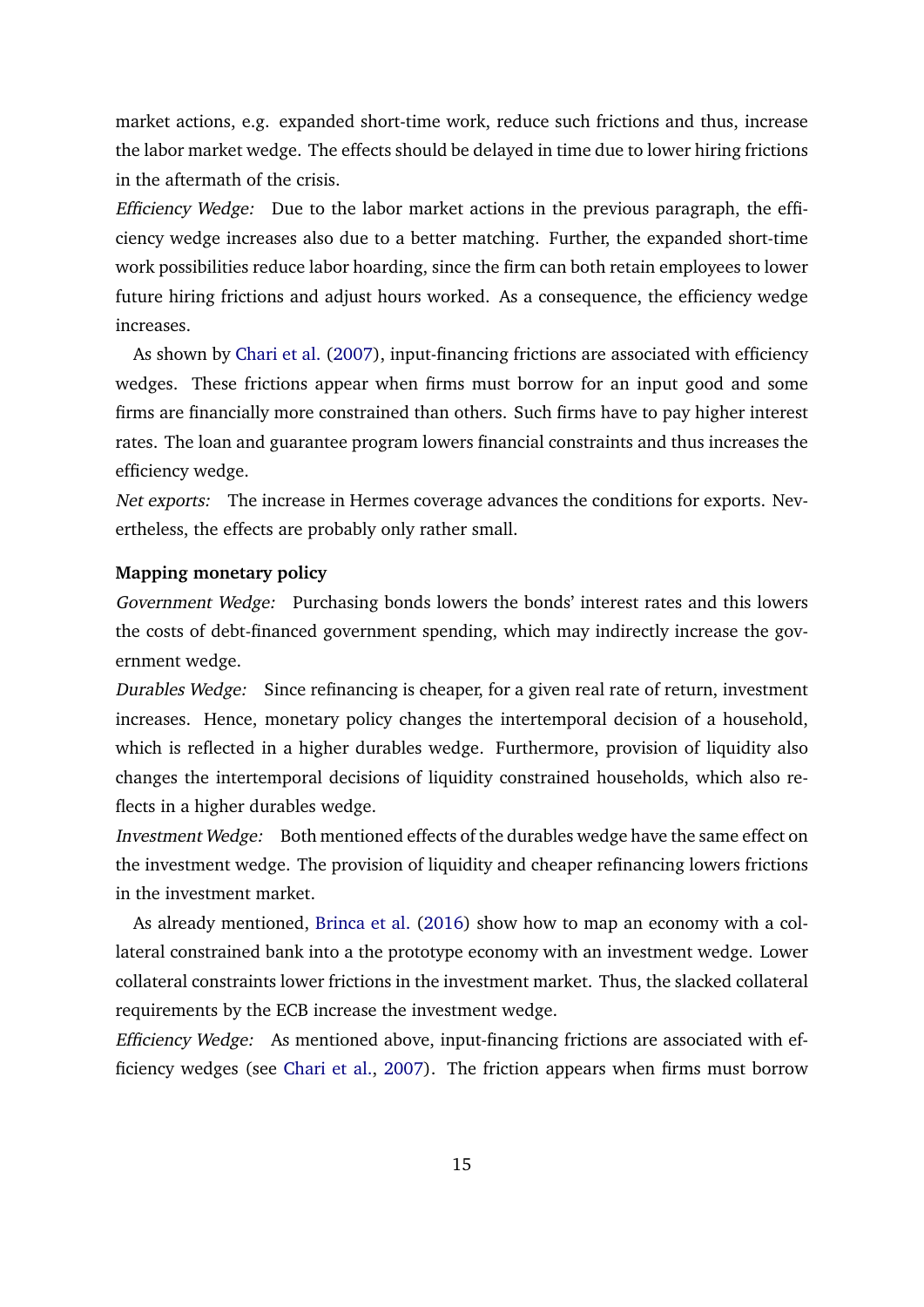for input goods and some firms are financially more constrained than others. Those firms have to pay higher interest rates. The Security Markets Program can lower these frictions and thus, increases the efficiency.

#### **3.1.3 Calibration**

We estimate the elasticity,  $\eta_{I}=\frac{I}{K}$  $\frac{I}{K_I} \Phi''_I$  $I_I^{\prime\prime}$ , of the price of capital with respect to the investment to capital ratio as well as the elasticity,  $\eta_D = \frac{D}{K_D}$  $\frac{D}{K_D}$  $\Phi''_D$  $_D^{\prime\prime}$ , of the price of the stock of durables with respect to the new durables to stock of durables ratio in addition to the parameters that characterize the stochastic process **s<sup>t</sup>** . The remaining parameters are calibrated as follows:

The capital elasticity  $\alpha$  is set to 0.34. [Flor](#page-32-9) [\(2014\)](#page-32-9) calculates this as the German capital share from 1991 to 2012. In line with [Heer and Maussner](#page-33-6) [\(2009,](#page-33-6) Chapter 1.5), [Flor](#page-32-9) [\(2014\)](#page-32-9) also provides the discount parameter  $\beta = 0.994$  for the German economy. We pin down the annual rate of capital depreciation at the average ratio of gross fixed capital formation and the net stock of fixed assets. The average quarterly capital depreciation rate arises from  $\delta_I = 1 - (1 - \delta_{I,annual})^{\frac{1}{4}}$ . In the same manner the rate of durables depreciation  $\delta_D$  is computed.

The choice of  $\psi$ ,  $\phi$  and  $\eta$ , which characterize the household's preferences, is more problematic. For  $\psi$  and  $\eta$  we follow the baseline calibration from [Chari et al.](#page-32-0) [\(2007\)](#page-32-0) and fix *ψ* at 2.24 and *η* at 1. We calibrate the preference weight of durables *φ* by matching the durable to non-durable consumption ratio with the long-run marginal rate of substitution between consumption and durables. We do not estimate the steady-state values of the different wedges. Instead, we compute them from the model's static equilibrium equations in line with [Lama](#page-34-9) [\(2011\)](#page-34-9). We fix the steady-state values of output, government consumption, investment in capital as well as in durables to their average shares of output (see Table [2\)](#page-8-0). The steady-state labor supply *N* is 0.122, which equals the average share of hours worked on the available time budget of a household.<sup>[7](#page-0-0)</sup> Our calibration exercises are summarized in Table [4.](#page-17-0)

<sup>&</sup>lt;sup>7</sup>Here we follow [\(Heer and Maussner,](#page-33-6) [2009,](#page-33-6) Chapter 1.5), who assume that the household's maximum working hours amount to  $1,440 = 16$  hours per day×90 days per quarter.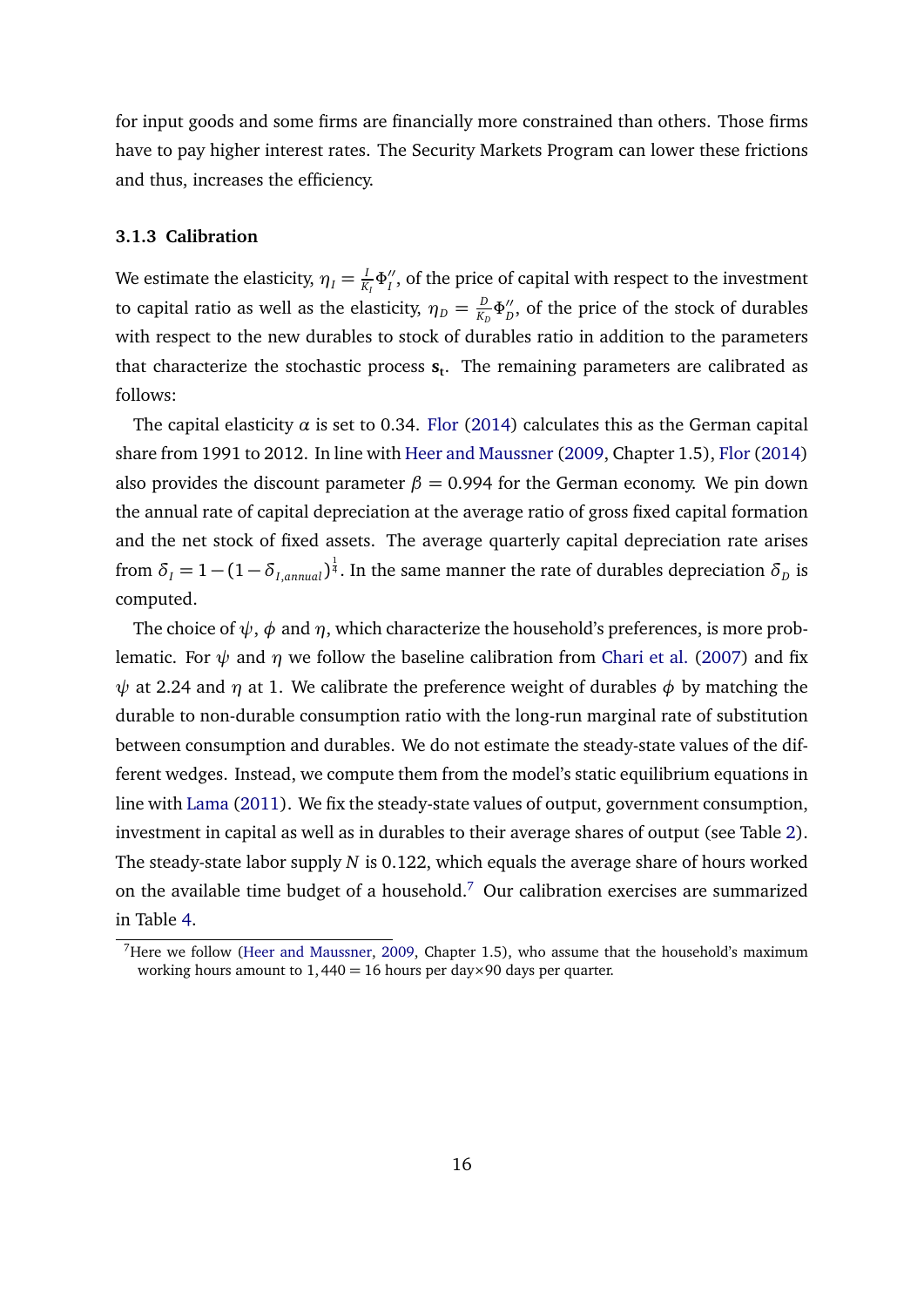<span id="page-17-0"></span>

| Parameter    | Description                      | Value |
|--------------|----------------------------------|-------|
| $\alpha$     | Capital share                    | 0.34  |
| β            | Discount factor                  | 0.994 |
| $\delta_{I}$ | Rate of capital depreciation     | 0.017 |
| $\delta_{D}$ | Rate of durables depreciation    | 0.045 |
| $\psi$       | Preference weight of labor       | 2.24  |
| Φ            | Preference weight of consumption | 0.879 |
| η            | <b>Risk aversion</b>             | 1     |

**Table 4:** Calibration of the model

#### **3.1.4 Identification**

We check our prototype economy for strict local identification following [Iskrev](#page-33-4) [\(2010\)](#page-33-4), who shows that a linearized DSGE model with normally distributed shocks is locally identified for a given set of parameters, if the Jacobian matrix of theoretical first and second moments with respect to these parameters has full rank. To check the identifiability over a sufficiently large parameter space we draw 1,000,000 times from the following distributions for the elasticities of the adjustment costs  $\eta_D$ ,  $\eta_I$ , for the the off-diagonals  $\pi_{ij}$ ,  $i \neq j$ of *Π*, for the diagonals  $\pi_{ii}$  of *Π*, and the elements  $b_{ij}$ ,  $i \leq j$  of the lower triangular matrix *B* with  $\Sigma = BB^T$ :

$$
\eta_D, \eta_I \sim U(0, 4), \quad \pi_{ij} \sim \mathcal{N}(0, 0.1), \quad \pi_{ii} \sim \mathcal{N}(0.8, 0.1), \quad b_{ij} \sim U(-0.05, 0.05).
$$

The Jacobian of the first and second moments (up to two lags) has full rank at approximately 99.9 percent of the draws. Thus, the model is virtually identifiable in the chosen parameter space.<sup>[8](#page-0-0)</sup>

[Brinca et al.](#page-31-1) [\(2018\)](#page-31-1) provide and apply strategies for identification strength. They show that weak identification of the stochastic process' parameters is secondary, but this does not hold for structural ones. To address this problem, we compute the likelihood surface of the uncertain deep parameters  $\eta_D$  and  $\eta_I$  to detect a global maximum as well as the

<sup>&</sup>lt;sup>8</sup>In comparison, we proceed similarly for the benchmark economy of [Chari et al.](#page-32-0) [\(2007\)](#page-32-0) presented in Appendix [B.](#page-39-0) The Jacobian of the first and second moments (up to two lags) has no full rank at 26 parameter draws from 1,000,000.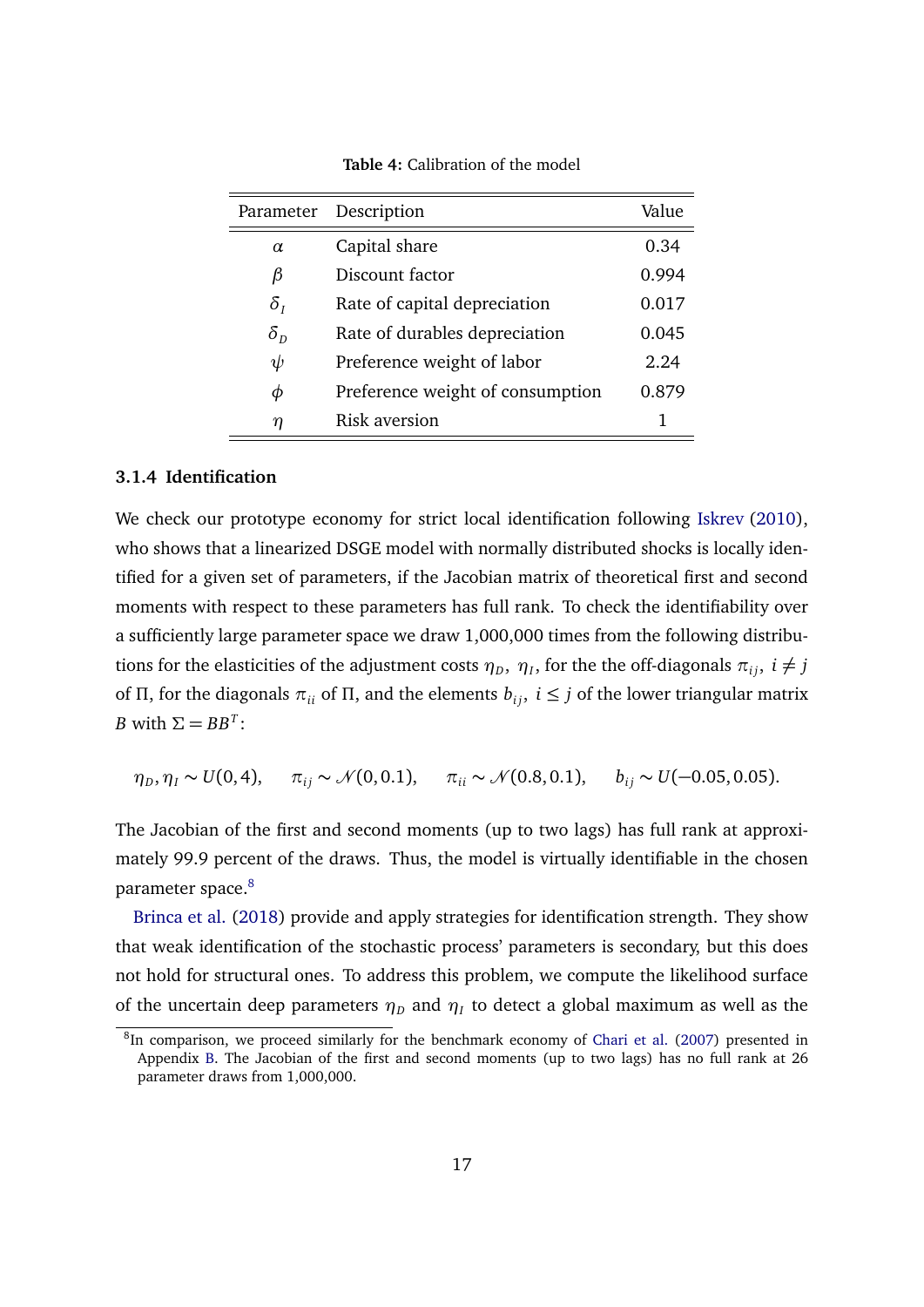likelihood's curvature and execute robustness checks in section [4.](#page-21-0)

#### **3.2 The business cycle accounting procedure**

The BCA procedure is divided into three separate steps: The estimation of the parameters, the identification of the wedge states, and the assessment of the contribution of a single wedges towards the business cycle.

MLE determines the matrices *Π* and *Σ* that characterize the stochastic process **s<sup>t</sup>** as well as the elasticities  $\eta_I$  and  $\eta_D$  that define the level of adjustment costs. Full-information estimation of DSGE models is typically done with Bayesian methods, although MLE involves less assumptions. Applying Bayesian estimation is usually meaningful, since the researcher has a structural parametrization in mind and, by association, an idea of probable parameter values. We would like to stress that the application of BCA requires MLE and any restrictions like the Bayesian approaches, such as [Otsu](#page-34-10) [\(2010\)](#page-34-10), [Chakraborty and](#page-31-6) [Otsu](#page-31-6) [\(2013\)](#page-31-6) or [Plotnikov](#page-34-11) [\(2017\)](#page-34-11) are questionable. The wedges are superpositions and interactions of a variety of market distortions with an underlying reduced-form stochastic process, which complicates the interpretation of the Markov transitions. Furthermore, recall the findings of [Nutahara and Inaba](#page-34-8) [\(2012\)](#page-34-8) that the VAR(1) strips a potentially more sophisticated stochastic process down. Thus, the estimated parameters are only pseudotrue for the real model. As a consequence, in general the values of the process' parameters cannot be interpreted, and a-priori assumptions of them are meaningless, and even more seriously, may restrict the set of mappable models. Thus, we make a point for MLE and let the data speak through an unrestricted VAR.<sup>[9](#page-0-0)</sup>

After all parameters are pinned down, either by calibration or MLE, we use a statesmoothing algorithm as described in [Durbin and Koopman](#page-32-11) [\(2012,](#page-32-11) Chapter 4.4) to predict the wedge's states  $\mathbf{s}_\mathbf{t}.$ 

In a last step, in line with [Chari et al.](#page-32-0) [\(2007\)](#page-32-0), we feed the wedges separately back into the model, while others are set constant, to assess the contribution of each wedge to the quantities of interest.<sup>[10](#page-0-0)</sup>

<sup>&</sup>lt;sup>9</sup>We would like to point out two technical issues regarding Bayesian methods and BCA. First, to the best of our knowledge, there is no prior that includes all combination parameter values that generate eigenvalues of *Π* less than one and excludes all combinations that do not have these properties. Second, the posteriors of a VAR-driven DSGE model can be multi-modal. This makes the commonly used RWMH algorithms unsuitable. For a deeper discussion and solution for the latter issue, see [Herbst and Schorfheide](#page-33-7) [\(2015,](#page-33-7) Chapter 5, 6.1)

 $10$ See the technical appendix by [Chari et al.](#page-32-0) [\(2007\)](#page-32-0) for more details.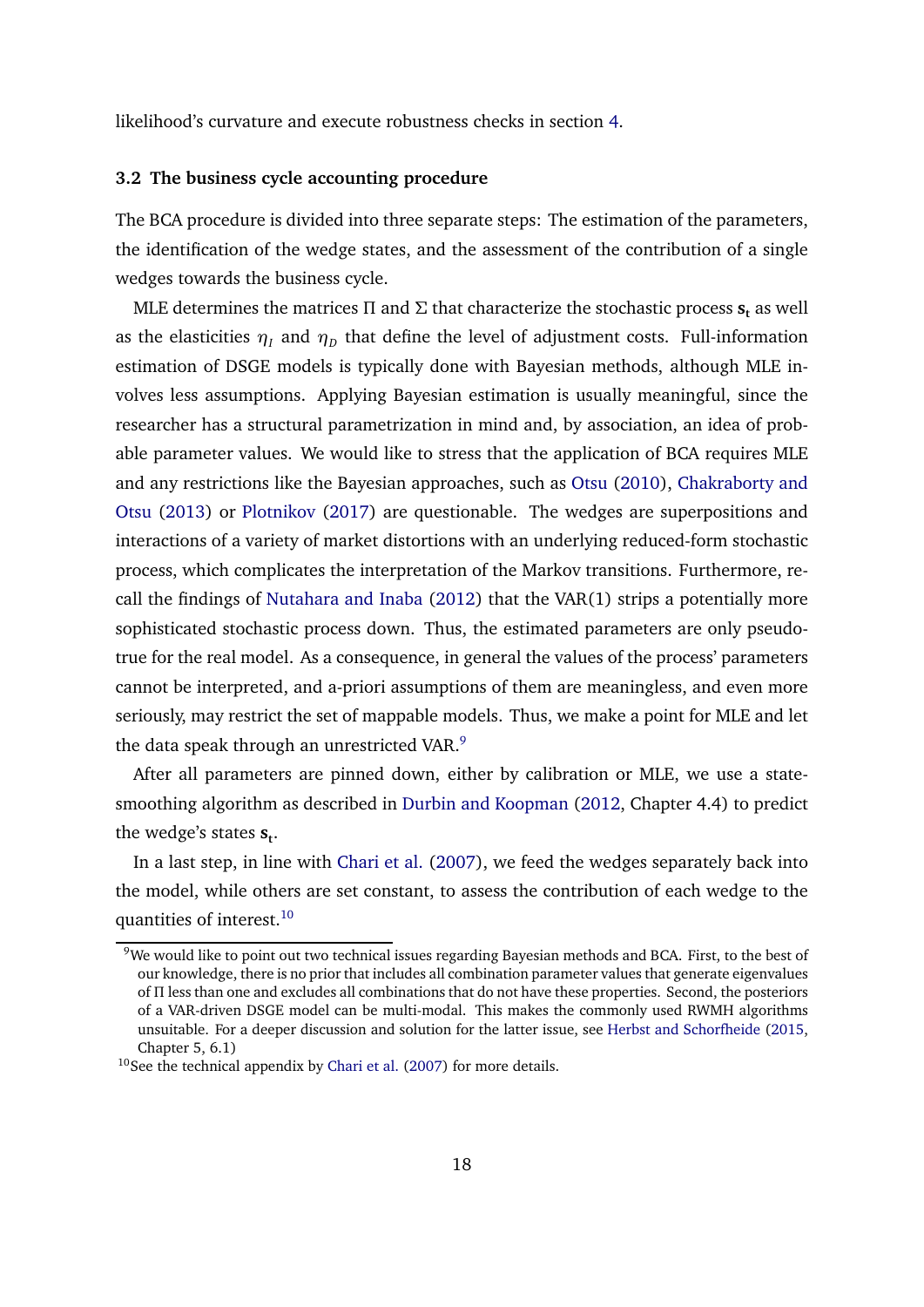#### **3.2.1 MLE**

To evaluate the likelihood function of the linear state-space model [\(9\)](#page-13-0)–[\(12\)](#page-13-1), most of the literature uses a Kalman-recursion initialized at the unconditional mean and variance of the state vector  $\mathbf{x}_0^{\mathrm{T}}$  $\mathbf{s}_0^{\text{T}}$  $_{0}^{T}]^{T}$  (see e.g. [DeJong and Dave,](#page-32-3) [2011,](#page-32-3) Chapter 8.4)). However, for an asymptotic stable state-space model, the mean squared error (MSE)  $P_{tl}$  of the point estimate for  $\mathbf{x}_{\text{t}}^{\text{T}}$  $\mathbf{s}_t^{\mathrm{T}}$   $\mathbf{s}_t^{\mathrm{T}}$  $\mathbf{f}^{\text{T}}$  conditional on a observed set of data  $\{\mathbf{y}_1, \dots, \mathbf{y}_t\}$  converges to a matrix **P**, the steady-state MSE, as  $t$  goes to infinity.<sup>[11](#page-0-0)</sup> Exploiting this property, [Chari et al.](#page-32-0) [\(2007\)](#page-32-0) use the steady-state MSE **P** instead of the unconditional variance to initialize their Kalmanrecursion. As pointed out by [Huber](#page-33-5) [\(2020\)](#page-33-5), it can be shown that the steady-state MSE **P** is equal zero in standard DSGE models like the one presented here.<sup>[12](#page-0-0)</sup> To get the intuition behind the result and for the sake of simplicity, let us consider the case without growth and with zero adjustment costs. In this case, equations [\(2\)](#page-11-0) and [\(5\)](#page-12-1) rewrite to

$$
K_{Xt+1} = X_t + (1 - \delta_X) K_{Xt}
$$
  
= 
$$
\sum_{i=0}^{t-1} (1 - \delta_X)^i X_{t-i} + (1 - \delta_X)^t K_{X1}, X \in \{I, D\}.
$$

Imagine we observe the investment  $X_i \in \{I, D\}$  in capital and in durables for all  $i = 1, ..., t$ . Assuming that  $K_{X1}$  is normally distributed with variance  $\sigma_X^2$  $\frac{2}{X}$ , the variance of  $K_{Xt+1}$  conditional on  $\{X_1, \ldots, X_t\}$  yields  $(1 - \delta_X)^{2t} \sigma_X^2$ <sup>2</sup>/<sub>*X*</sub>. Since *δ*<sub>*I*</sub>, *δ*<sub>*D*</sub> ∈ (0, 1], it is straightforward that the uncertainty regarding the endogenous states  $x_t$  disappears as  $t$  goes to infinity. Furthermore, assuming **L y**  $\frac{y}{s}$  is non-singular, $^{13}$  $^{13}$  $^{13}$  it follows that

$$
\mathbf{s}_{t} = \left[\mathbf{L}_{s}^{y}\right]^{-1} \left(\mathbf{y}_{t} - \mathbf{L}_{x}^{y} \cdot \mathbf{x}_{t}\right). \tag{13}
$$

Thus, as the uncertainty of the endogenous states  $x_t$  disappears as  $t$  goes to infinity, the uncertainty over the exogenous states **s<sup>t</sup>** disappears as well. Using a Kalman-recursion initialized at the steady-state, with the steady-state MSE **P** is therefore equivalent to the assumption that the initial state vector is fixed and known,  $\mathbf{[x_0^T}$  $\frac{1}{0}$  **s** $\frac{1}{0}$  $\mathbf{0}_0^{\mathrm{T}}$ ]<sup>T</sup> =  $\mathbf{0}_{nx+ns\times 1}$ . [Huber](#page-33-5) [\(2020\)](#page-33-5) elaborates two major advantages of a fixed and known initialization at the long-

<sup>&</sup>lt;sup>11</sup>For a formal proof, see e.g. [Hamilton](#page-33-8) [\(1994,](#page-33-8) Chapter 13).

<sup>&</sup>lt;sup>12</sup>As long as **L**<sup>y</sup><sub>s</sub> is non-singular and  $\frac{1-\delta_D}{\gamma_n \cdot g_D}, \frac{1-\delta_D}{\gamma_n \cdot g_I}$  $\frac{1-\delta_I}{\gamma_n \cdot g_I} \in [0,1)$  our prototype economy satisfies the preconditions of Proposition 1 by [Huber](#page-33-5) [\(2020\)](#page-33-5).

<sup>&</sup>lt;sup>13</sup>[Huber](#page-33-5) [\(2020\)](#page-33-5) discusses how to deal with cases where  $L_s^y$  is singular. However, this case never occurred in our analysis.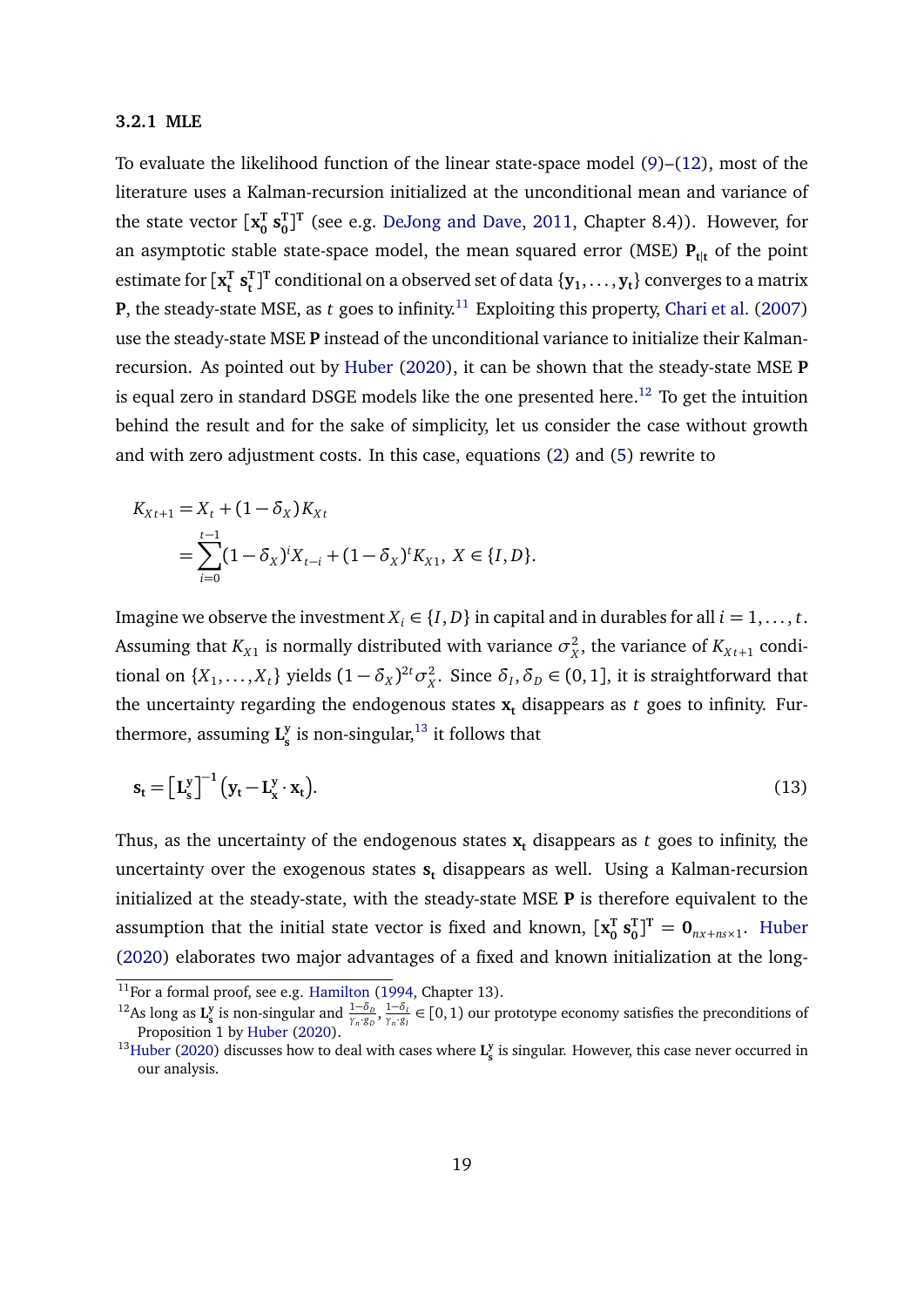run equilibrium. First, the likelihood evaluation can be vectorized and more important, it provides an analytical solution of the MLE for *Σ* since we can observe the residuals *ε<sup>t</sup>* independently of *Σ*. [14](#page-0-0) The solution of the MLE for *Σ* for a given *Π* is

$$
\hat{\Sigma} = \frac{1}{N} \sum_{t=1}^{N} \left[ \left( \mathbf{s}_t - \Pi \cdot \mathbf{s}_{t-1} \right) \cdot \left( \mathbf{s}_t - \Pi \cdot \mathbf{s}_{t-1} \right)^T \right], \ \mathbf{s}_0 = \mathbf{0}_{n_s \times 1}.
$$
\n(14)

The estimates of a standard Kalman-recursion, which is initialized at the unconditional first and second moments, are more natural, since the initial states are usually unknown. [Huber](#page-33-5) [\(2020\)](#page-33-5) however shows that the average likelihood of the steady-state Kalman-recursion converges pointwise to the average likelihood of the standardly initialized Kalman-recursion. Therefore, we choose the estimates of the steady state Kalman-recursion as the initial guess for a second optimization of the likelihood-function. This second estimation bases on Kalman-recursion initialized with the unconditional first and second moments of the states  $\mathbf{x_0^T}$  $\mathbf{s}_0^{\text{T}}$  $_{0}^{\mathrm{T}}$ ] $^{\mathrm{T}}$ .

#### <span id="page-20-0"></span>**3.2.2 Data manipulation**

The observables are GDP, investment, durables, government expenditures, net exports to GDP, and hours worked. Regressions with the logarithm of the first four observables as dependent variable and time as independent variable provide necessary components. The coefficient estimates determine the growth rates and the residuals the relative deviation from the particular growth path. Negative values for net exports prevent logarithmization. A regression with net exports relative to GDP as dependent variable and time as independent variable provides auxiliary variables. The coefficient is the excess growth rate of net exports compared to GDP growth. The residuals are the deviation from the long-run net exports to GDP rate, which is computable in the model. The residuals of these regressions are used for business cycle accounting, the coefficients for growth accounting.

Since hours worked per capita do not include a trend, the relative deviations from the long-run average are used for business cycle accounting. Whereas growth accounting is of course not applicable in this manner.

For a detailed data source, see Appendix [C.](#page-41-0)

<sup>&</sup>lt;sup>14</sup>[Huber](#page-33-5) [\(2020\)](#page-33-5) presents a detailed and more general version, Monte Carlo studies and further applications of this approach.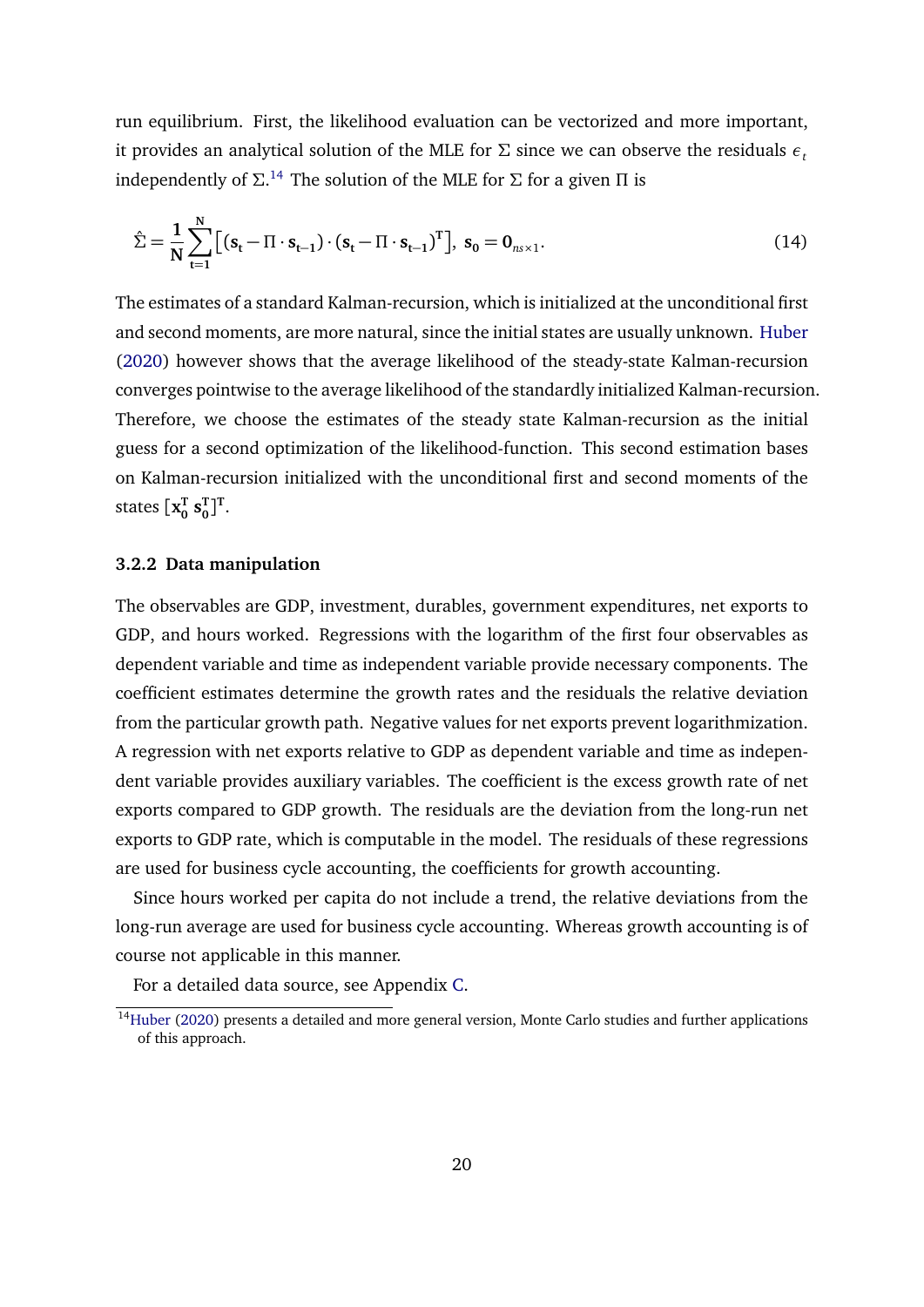#### <span id="page-21-0"></span>**4 RESULTS**

#### **4.1 Growth accounting**

<span id="page-21-1"></span>Table [5](#page-21-1) presents the growth rates of the observables. The GDP annual trend growth rate is 1.32%. The amount of durables and investment goods grows slower than GDP, while net exports grow faster. Government consumption grows similar to GDP.

| Parameter        | Description                       | Value |
|------------------|-----------------------------------|-------|
| $ln(\gamma_n^4)$ | Annual growth rate of population  | 0.03% |
| $\ln(g_v^4)$     | Annual growth rate of GDP         | 1.32% |
| $ln(g_t^4)$      | Annual growth rate of investment  | 0.93% |
| $ln(g_n^4)$      | Annual growth rate of durables    | 0.35% |
| $\ln(g_c^4)$     | Annual growth rate of gov. cons.  | 1.40% |
| $\ln(g_r^4)$     | Annual growth rate of net exports | 1.65% |

**Table 5:** Growth accounting

Similar to the shocks which drive the business cycle, the long-run components of the wedges  $P_{xt}$  and  $\gamma_z$  are reduced-form. Since we focus on the business cycle, we discuss only briefly potential causes for different growth rates. Differences in the long-run component of the durables and the investment wedge  $(P_{Dt}, P_{It})$  may occur due to investment-specific technological change as described by [Greenwood et al.](#page-33-9) [\(1997\)](#page-33-9). The increase in German net exports since the launch of the Euro is investigated by [in't Veld et al.](#page-33-10) [\(2014\)](#page-33-10). The most important factors, summed up in  $P_{Et}$ , are: A higher German savings rate, positive supply shocks, especially due to labor market reforms, as well as a higher demand for German goods of non Euro area members.

#### **4.2 Estimation**

As already mentioned, the MLE includes Π, Σ,  $\eta_D$  and  $\eta_I$ . Panel [4\(a\)](#page-22-0) illustrates the likelihood function with respect to  $η_D$  and  $η_I$ , while Π and Σ are the argument maximum of the function for given  $\eta_I$  and  $\eta_D.$  The panel identifies two local maxima. The global is at  $\eta_D = 0.19$  and  $\eta_I = 3.00$ .

Table [6](#page-23-0) presents the estimates for the autoregressive matrix *Π* as well as second moments of the innovations *ε<sup>i</sup>* . All wedges are highly autoregressive. The investment wedge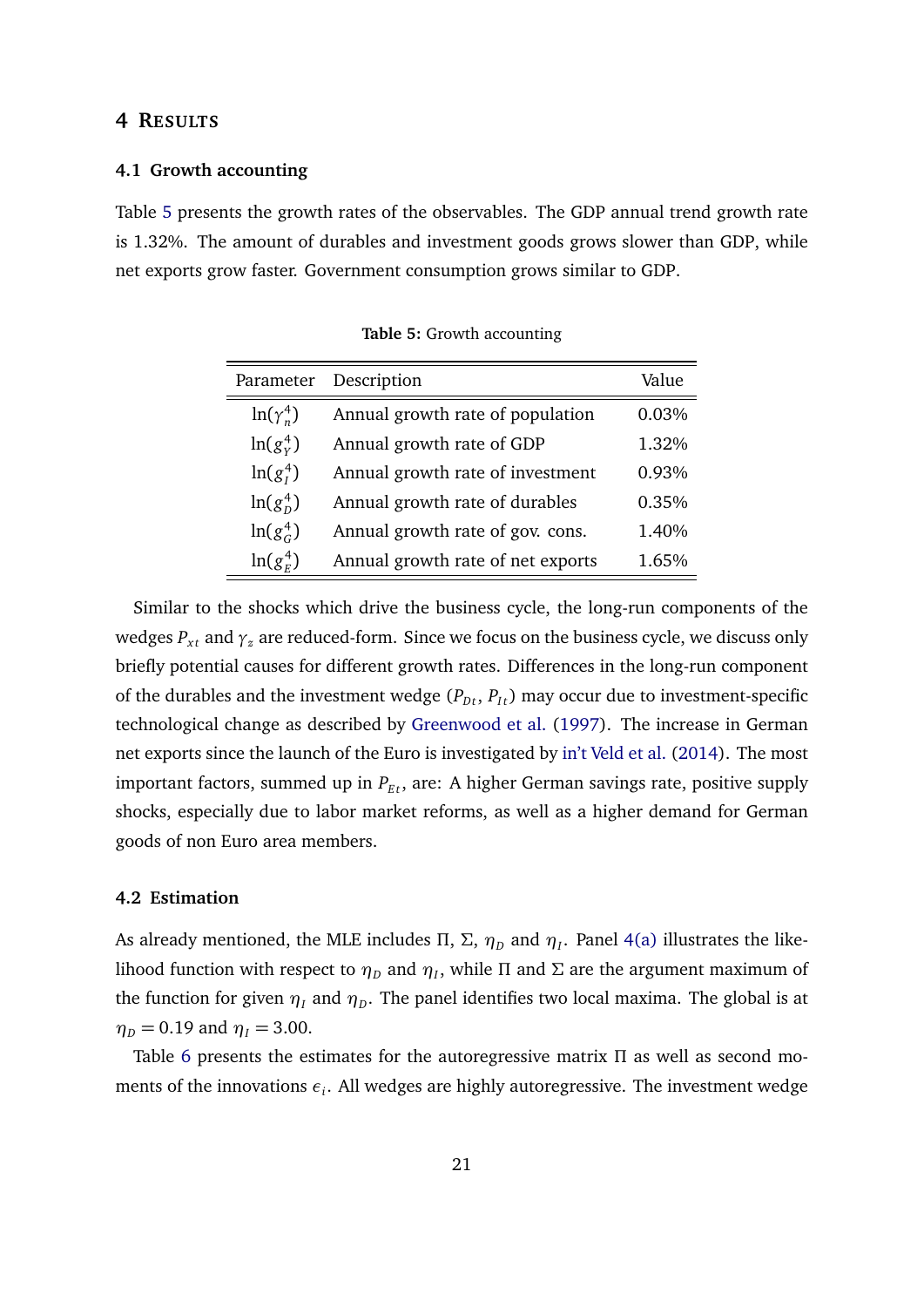<span id="page-22-0"></span>

<span id="page-22-1"></span>**Figure 4:** Maximum-Likelihood-Estimation

depends heavily on the other wedges with one lag. The innovations of the investment wedge have the highest volatility and are negatively correlated with the efficiency wedge. There is also a strong negative correlation between the innovations of the durables and the labor wedge. The net export wedge's innovation correlates with the labor wedge.

Panel [4\(b\)](#page-22-1) illustrates that the innovations of durables and investments are perfectly correlated in the absence of adjustment costs. [Fehrle](#page-32-12) [\(2019\)](#page-32-12) investigates different investment goods, vector-autoregressive processes and adjustment costs in detail and argues that adjustment costs can be viewed as a underpinning mechanism of reduced-form correlated shocks. Here, e.g. the mentioned high substitutability between durables and investments is prevented either by perfect correlated innovations, adjustment costs or a nest of them. Hence, it is useless to separate investments and durables without adjustment costs, since the corresponding wedges must co-move. Otherwise, as a result of [Chang](#page-31-5) [\(2000\)](#page-31-5), the high substitutability would lead to an excessive volatility of durables and investments and negative co-movements between them. However, this is contradicted by the data.

## **4.3 Business Cycle Accounting for the Great Recession and the German fiscal stimulus program, 2008-Q1 – 2011-Q3**

The graphical analysis of our BCA exercise is reported in Figure [5.](#page-24-0) In Panels [5\(a\)](#page-24-1) to [5\(e\)](#page-24-2) we confront the observations of GDP, its subaggregates and hours worked with the model's prediction when only one wedge is allowed to fluctuate.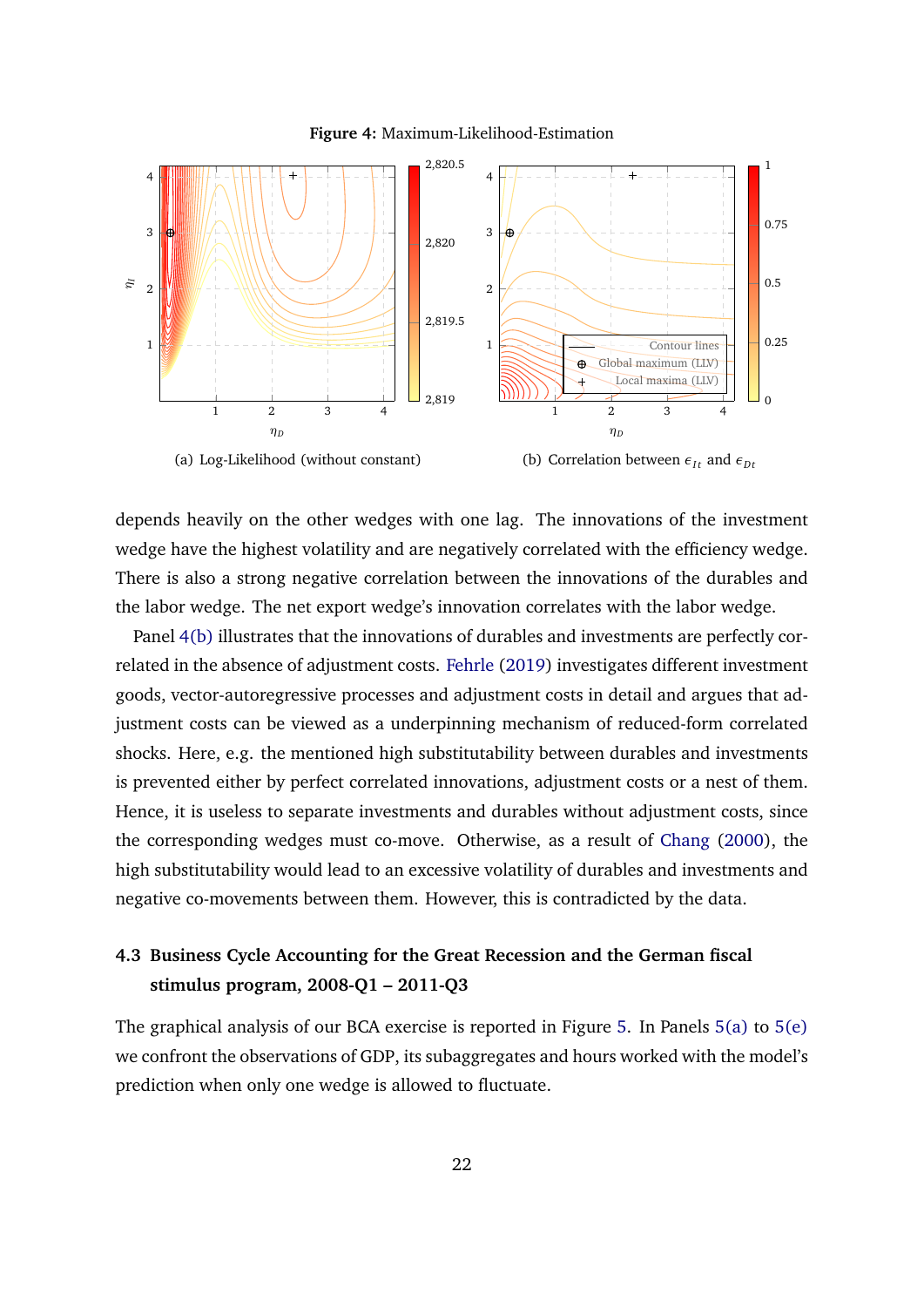<span id="page-23-0"></span>

| <b>Autoregressive Matrix</b> |           |         |         |         |         |           |  |  |  |
|------------------------------|-----------|---------|---------|---------|---------|-----------|--|--|--|
| $\prod$                      | $ln(s_A)$ | $s_N$   | $S_I$   | $s_D$   | $S_E$   | $ln(s_G)$ |  |  |  |
| $ln(s_A)$                    | 0.90      | 0.41    | 0.00    | 0.07    | $-0.21$ | $-0.16$   |  |  |  |
| $S_N$                        | 0.01      | 0.83    | 0.01    | $-0.02$ | $-0.12$ | $-.01$    |  |  |  |
| $S_I$                        | 0.70      | $-1.71$ | 0.96    | $-0.52$ | 1.44    | 1.07      |  |  |  |
| $s_D$                        | 0.27      | $-0.05$ | $-0.00$ | 0.66    | 0.16    | $-0.01$   |  |  |  |
| $S_E$                        | 0.06      | $-0.03$ | 0.01    | $-0.05$ | 0.62    | $-0.12$   |  |  |  |
| $ln(s_G)$                    | $-0.05$   | 0.17    | $-0.01$ | $-0.05$ | $-0.22$ | 0.80      |  |  |  |

**Table 6:** Estimation of exogenous shock process

| Correlation and standard errors   |              |                |                |                |                                   |                |                             |  |
|-----------------------------------|--------------|----------------|----------------|----------------|-----------------------------------|----------------|-----------------------------|--|
| $Corr(\epsilon_i, \epsilon_i)$    | $\epsilon_A$ | $\epsilon_{N}$ | $\epsilon_{I}$ | $\epsilon_{D}$ | $\epsilon_{\scriptscriptstyle E}$ | $\epsilon_{G}$ | $100 \cdot StD(\epsilon_i)$ |  |
| $\epsilon_{\scriptscriptstyle A}$ | 1.00         |                |                |                |                                   |                | 0.94                        |  |
| $\epsilon_{\scriptscriptstyle N}$ | 0.03         | 1.00           |                |                |                                   |                | 0.34                        |  |
| $\epsilon_I$                      | $-0.49$      | $-0.06$        | 1.00           |                |                                   |                | 7.12                        |  |
| $\epsilon_{D}$                    | 0.27         | $-0.83$        | 0.13           | 1.00           |                                   |                | 1.44                        |  |
| $\epsilon_{\scriptscriptstyle E}$ | 0.31         | 0.70           | $-0.02$        | $-0.36$        | 1.00                              |                | 0.59                        |  |
| $\epsilon_{G}$                    |              | 0.13           | $-0.19$        | $-0.16$        | $-0.13$                           | 1.00           | 0.80                        |  |

Panel [5\(a\)](#page-24-1) illustrates that the crisis was mainly driven by the efficiency wedge. The investment and net exports wedge also contributed to the crisis. These three wedges together induced the decrease in GDP. The labor wedge contributed to the crisis from 2009-Q2 to 2009-Q4. Before, the wedge was counter-cyclical and afterwards it introduced the recovery. The durables wedge and government consumption were anti-cyclical. Panel [5\(b\)](#page-24-3) illustrates that the investment wedge drove the decline in investment mostly, while the efficiency wedge mattered little. The efficiency wedge influenced durables negatively as Panel [5\(c\)](#page-24-4) shows. The durables wedge on its own increased durables up to almost 50% in 2009. Afterwards, the wedge only had a slight impact. Panel [5\(d\)](#page-24-5) indicates that the efficiency wedge caused the decline in non-durable consumption mostly and the labor wedge partly. The durables and government consumption wedge had little impact on non-durable consumption. Panel [5\(e\)](#page-24-2) predicts the decline in net exports to GDP and the investment wedge introduced the decline in hours worked. The labor market wedge drove the decline between 2009-Q2 and 2009-Q4. Besides, the labor wedge was counter-cyclical. The other wedges were counter-cyclical.

Theory teaches us that the wedges of both investment goods  $D_t$  and  $I_t$  react similar to monetary policy and financial frictions in general.<sup>[15](#page-0-0)</sup> Thus, [Chari et al.](#page-32-0) [\(2007\)](#page-32-0) and many

 $\frac{15}{15}$ [Gertler and Gilchrist](#page-33-11) [\(2018\)](#page-33-11) report for the U.S. financial frictions during the Great Recession a big negative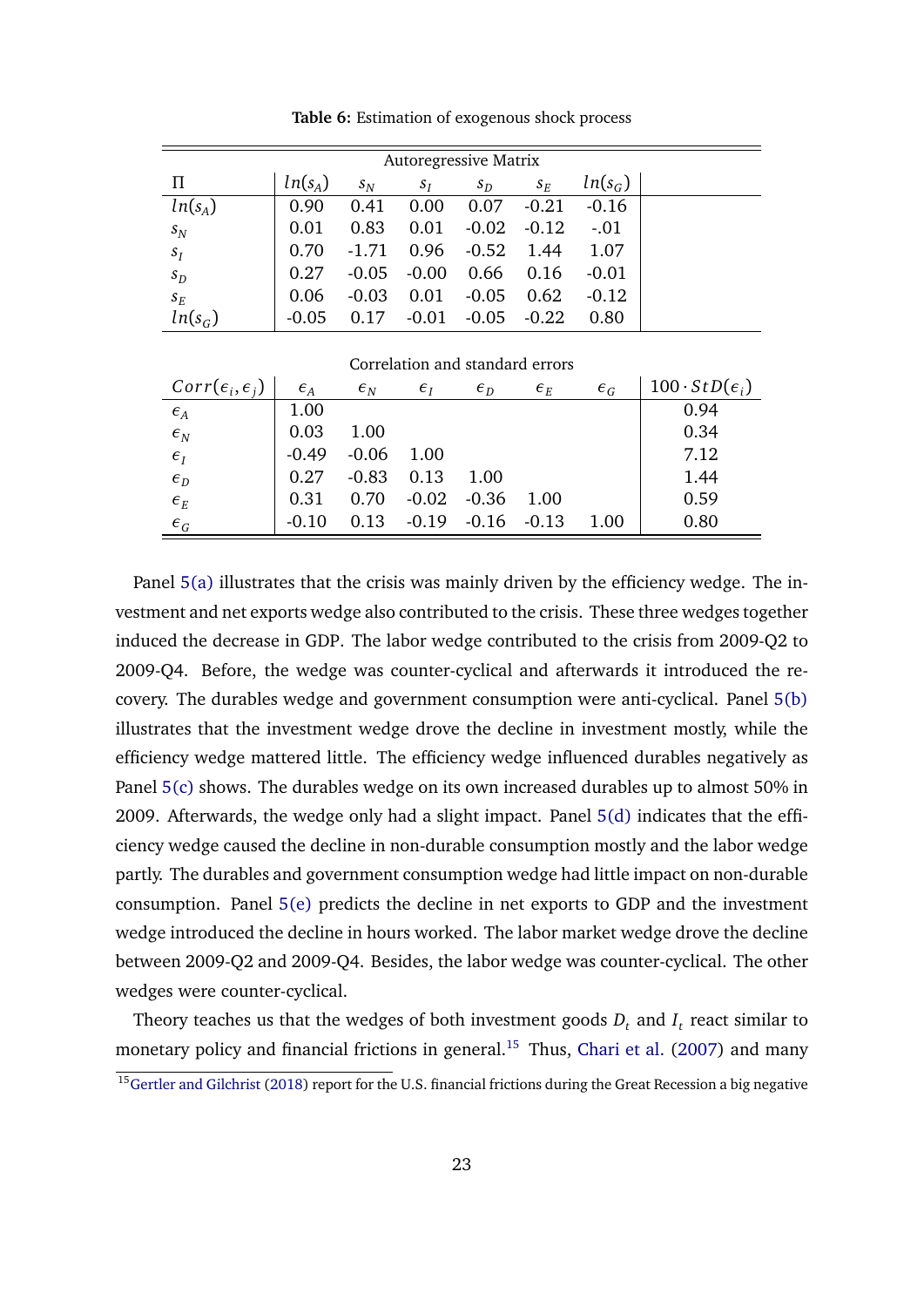<span id="page-24-3"></span><span id="page-24-0"></span>

<span id="page-24-5"></span><span id="page-24-4"></span><span id="page-24-2"></span><span id="page-24-1"></span>**Notes:** Dashed lines for GDP, investment, durables and hours are the data and the model's outcome. Here they are equivalent. The dashed lines for non-durable consumption is only the model's outcome. The gray area indicates the main effective period of the fiscal stimulus program 2008-Q4 – 2009-Q4.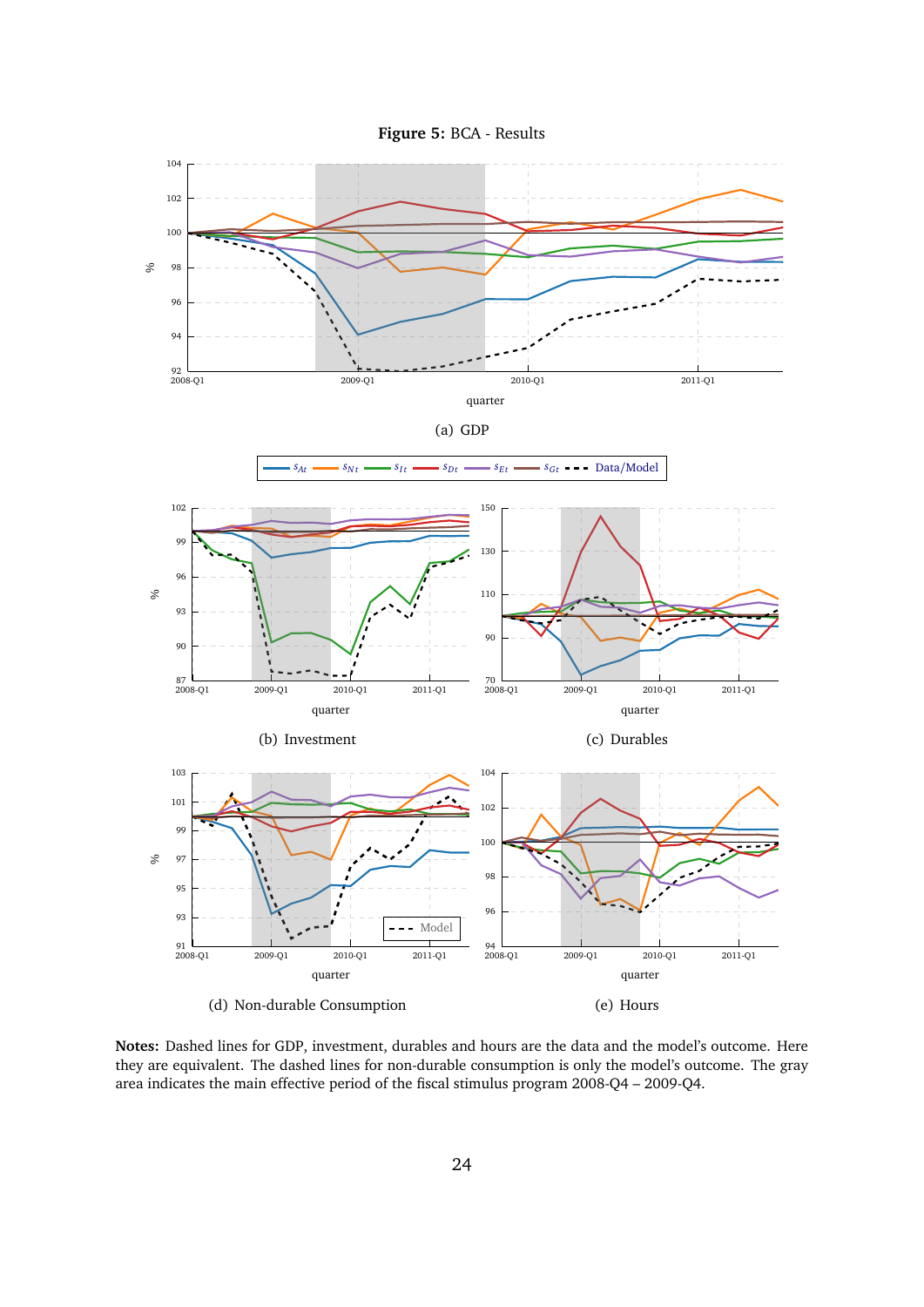others aggregate them. The business investment wedge drove the decline in business investment during the crisis. Financial frictions and other distortions dominated the fiscal and monetary policy measures. This is not true for durables. The only appreciable difference between the wedges during the crises were the car subsidies. Further, the positive impact of the durables wedge occurred simultaneously with the subsidies. The wedge began to stimulate the demand of durable goods with the introduction of the tax exemption for new cars in 2008-Q4. In 2009-Q1 the cash for clunkers program started, while the stimulating effect increased strongly. The stimulus disappeared between 2009-Q4 and 2010-Q1 while the last pay-off took place in 2009-Q4. Hence, we attribute the large increase due to the durables wedge to the car subsidies and can map changes due to the durables as well as government spending wedge to the fiscal stimulus program. The measures in other markets are dominated by frictions. Thus, it is unfortunately impossible to give statements about the measures with the chosen method.

With respect to GDP and hours, we find that the stimulus program due to the durables subsidies and government consumption had a positive effect during the crisis. The model predicts an approximately 2% bigger decline in GDP and an approximately 3.5% bigger decline in hours without changes in those wedges during the peak of the crisis (2009-Q2). Regarding non-durable consumption and investment the effect of the stimulus program is negative. Nevertheless, during the crisis the stimulus of durables and government consumption increased GDP and was not completely substituted by lower investments and non-durable consumption. Intertemporal substitution of durables investment in the aftermath of the program was small. The bust was driven by the efficiency wedge, which depressed durables over the whole period. The durables wedge virtually did not influence GDP negatively from 2008-Q1 till 2011-Q3.

The labor market wedge mitigated the crisis at the beginning and the end of the crisis. In particular at the end of the crisis, the model predicts an increase of more than 2% in GDP and more than 3% in hours worked.

The measurement  $\omega_i$  quantifies the contribution of each wedge to GDP during the Great

impact on the durables market. [Benmelech et al.](#page-31-7) [\(2017\)](#page-31-7) explain one third of the decline in the U.S. car demand by frictions on the asset-backed commercial paper market. The decline in U.S. house prices weakens the household balance sheets, which also had a negative effect on the U.S. auto market, as shown by [Mian et al.](#page-34-12) [\(2013\)](#page-34-12).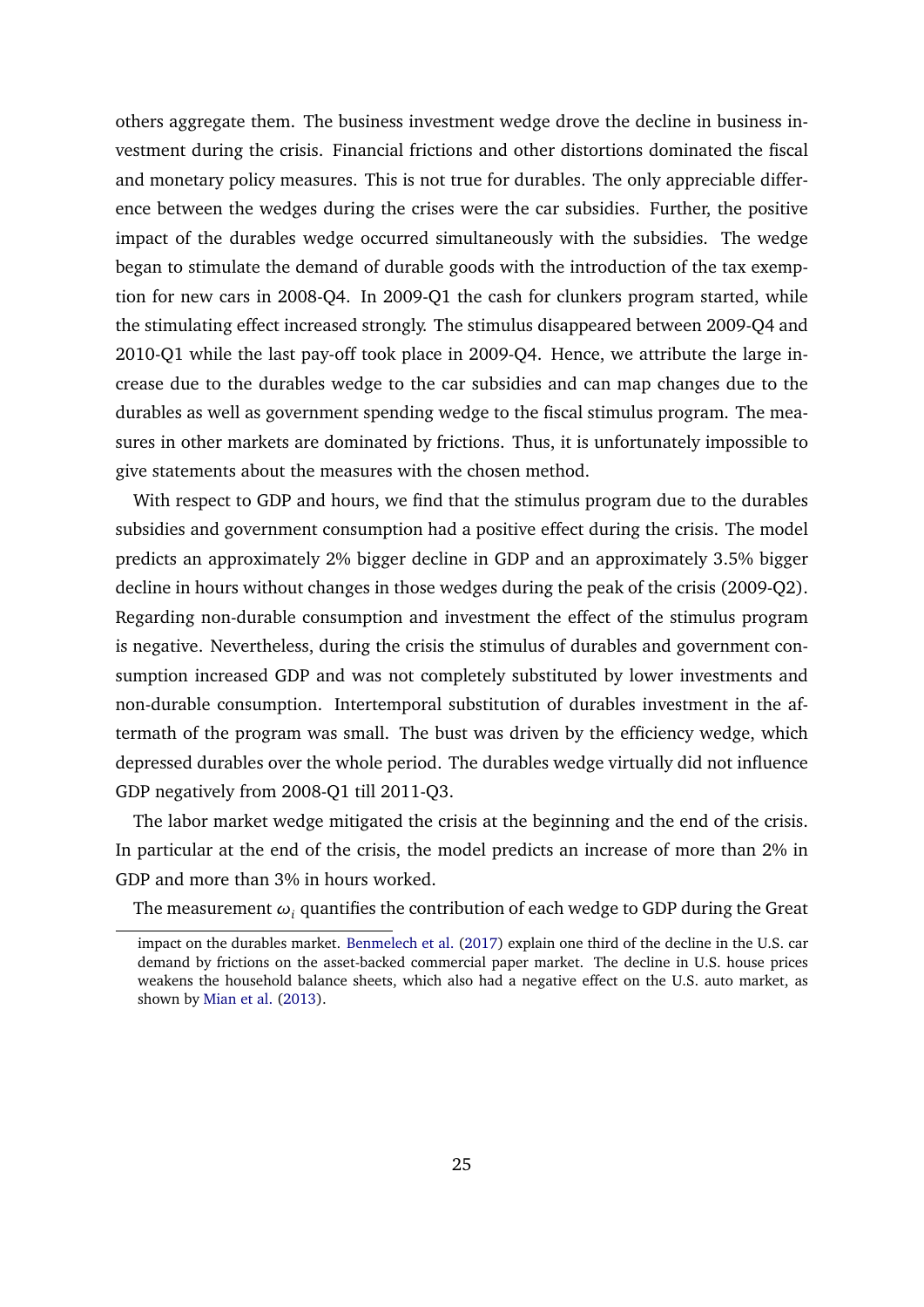Recession as

$$
\omega_i = \frac{\sum_t (\hat{y}_t^{GDP} - \hat{y}_t^i)}{\sum_j \sum_t (\hat{y}_t^{GDP} - \hat{y}_t^j)} \text{ with } i, j \in \{s_A, s_N, s_I, s_D, s_G, s_E\}, \ t \in [2008 \text{-}Q1, \dots, 2011 \text{-}Q3],
$$

where  $\hat{\mathbf{y}}_{t}^{GDP}$  $f_t^{GDP}$  is the GDP when all wedges are non-changing and  $\hat{y}_t^i$ *t* is the model outcome of wedge *i* alone. Thus, the contribution of all wedges together sums to 1, while the sign of *ω<sup>i</sup>* points out if wedge *i* has mitigated (−) or amplified (+) a crisis.

The efficiency wedge accounts for 62% of the decline in GDP during this period, net exports for 26%, the investment wedge for 19%, and the labor market accounts for 3%. Government consumption accounts for -5% and the durables wedge for -4%. Since the effect of the durables wedge during the durables subsidies was at least twice as large as the effect of government consumption and effects throughout the whole crisis were similar but expenditures for these subsidies only made up for about 25% of the increase of government consumption, durables subsidies were more efficient to stimulate aggregated demand than government consumption.

With the identifying assumption that the fiscal stimulus program together with monetary policy were the only counter-cyclical distortions, our results represent a lower bound for the impact of fiscal and monetary policy measures as well as for the pro-cyclical distortions.

#### **4.4 Robustness and discussion**

**Robustness in parameters.** The results depend potentially on the values of adjustment costs  $\eta_I, \, \eta_D$  and on the intertemporal elasticity of substitution  $\eta.$  To evaluate the sensitivity, we calculate *ω<sup>i</sup>* over a grid of the mentioned parameters. Therefore, we reestimate the (remaining) uncertain parameters at each node of the parameter grid.

Figure [6](#page-28-0) illustrates the contribution of the concerning wedges for different amounts of adjustment costs. The efficiency wedge contributed the most to the decline in GDP, followed by net export for the whole set of adjustment costs. The results for the labor market wedge and government consumption are robust as well. The durables wedge mitigated the crisis for most of the parameter combinations. The contribution would have been pro-cyclical without adjustment costs. As mentioned above, in the absence of adjustment costs a separation of the durables and investment wedge is meaningless. The investment wedge's contribution to the crisis would have been negative for  $\eta_I < 1/3$  where the likelihood is the lowest (see Panel [4\(a\)\)](#page-22-0) and positive otherwise.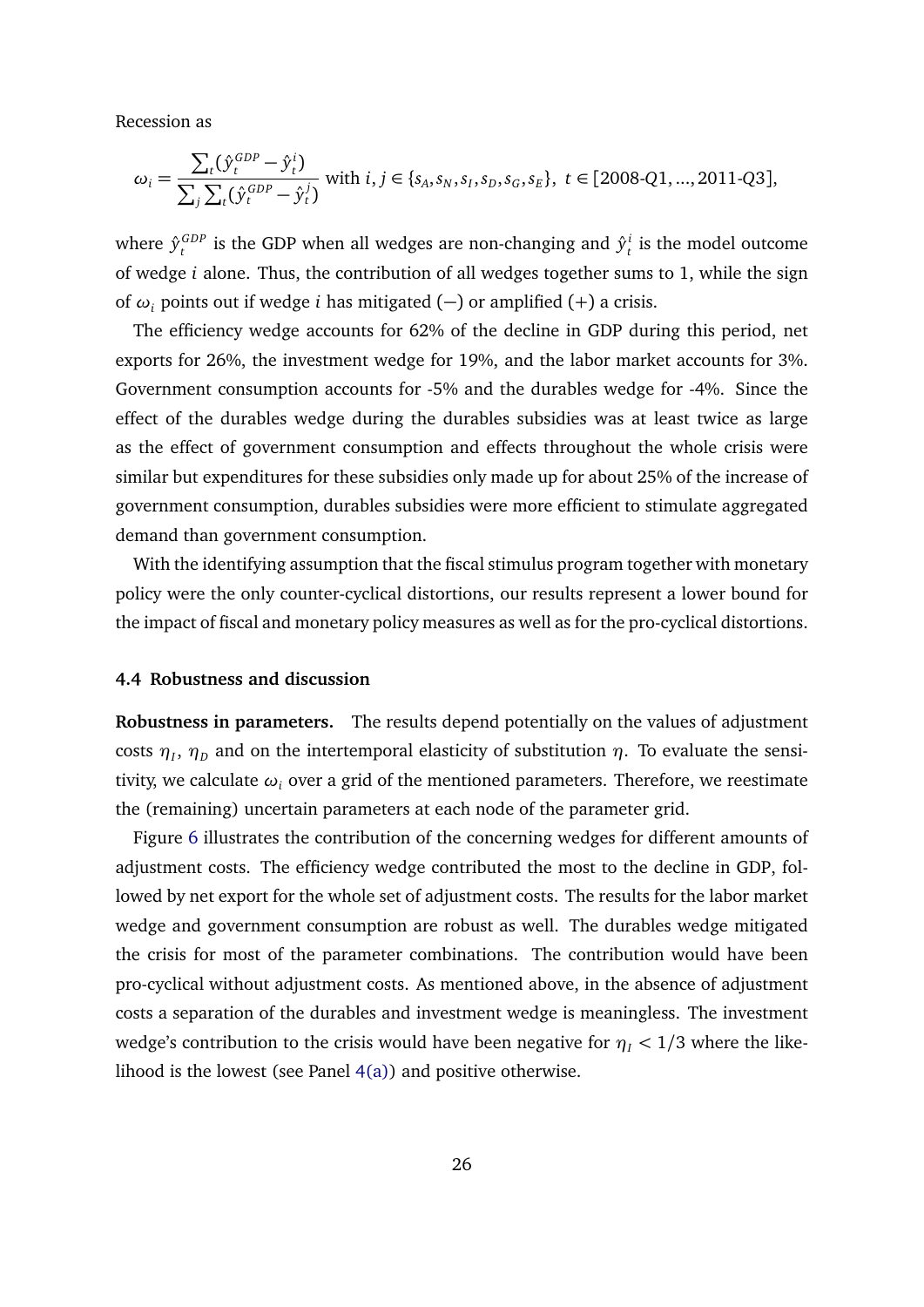Subsidies in durables change the intertemporal rate of substitution. Hence, a robustness check to the elasticity of the substitution rate is relevant. Figure [7](#page-29-0) presents the contribution to the decline in GDP over *η*. The contributions of the labor, investment, durables and the government consumption wedge are nearly constant. The contribution of net exports declines with a higher elasticity, nevertheless they contributed the second most over the whole domain. The contribution of the efficiency wedge increases with *η*.

**Robustness regarding the benchmark model.** The assessment of the joint contribution of the investment and durables wedge as well as the joint contribution of government consumption and net exports maps our economy into the benchmark BCA economy ex post. The left panel of Figure [8](#page-29-1) illustrates these effects. The right panel plots the impact of the investment and government spending wedge in the [Chari et al.](#page-32-0) [\(2007\)](#page-32-0) benchmark economy, where durables and investment as well as government spending and net exports are aggregated ex ante.<sup>[16](#page-0-0)</sup> The results are similar, except in the more detailed economy the investment wedge was slightly counter-cyclical during the cash for clunkers program. Thus, the results of the detailed model are not counterfactual to the benchmark BCA model, but provide deeper insights.

Although the impact of the composed investment wedge was negligible during the Great Recession, our results suggest that the decomposed wedges were not. The pro-cyclical effect of the investment wedge and the policy-driven counter-cyclical effect of durables wedge offset each other. Hence, without our decomposition the importance of the investment wedge and, by association, the importance of financial frictions during the Great Recession is underrated. For example, the financial frictions of [Carlstrom and Fuerst](#page-31-8) [\(1997\)](#page-31-8), [Kiyotaki and Moore](#page-34-13) [\(1997\)](#page-34-13), [Bernanke et al.](#page-31-9) [\(1999\)](#page-31-9), or [Gertler and Kiyotaki](#page-33-12) [\(2010\)](#page-33-12) are equivalent to the investment wedge.

**Comparing two durables boom-bust cycles.** As mentioned, there were two boom-bust cycles in the durables market. We compare them in Figure [9.](#page-30-0) Panels [9\(a\)](#page-30-1) and [9\(b\)](#page-30-2) show the data and the impact of the durables wedge on durables from 2008-Q1 to 2010-Q4 and from 2006-Q1 to 2007-Q4. The durables wedge accounts during the car subsidies programs for the boom, but only marginally for the bust afterwards. During 2006 the VAT increase announcement passed the institutions and at this time durables investments increased. The introduction of the increase was in 2007-Q1, when the bust took place. The durables

<sup>&</sup>lt;sup>16</sup> Appendix [B](#page-39-0) sketches the model and provides our estimation strategy and results for the [Chari et al.](#page-32-0) [\(2007\)](#page-32-0) benchmark economy of the presented time series.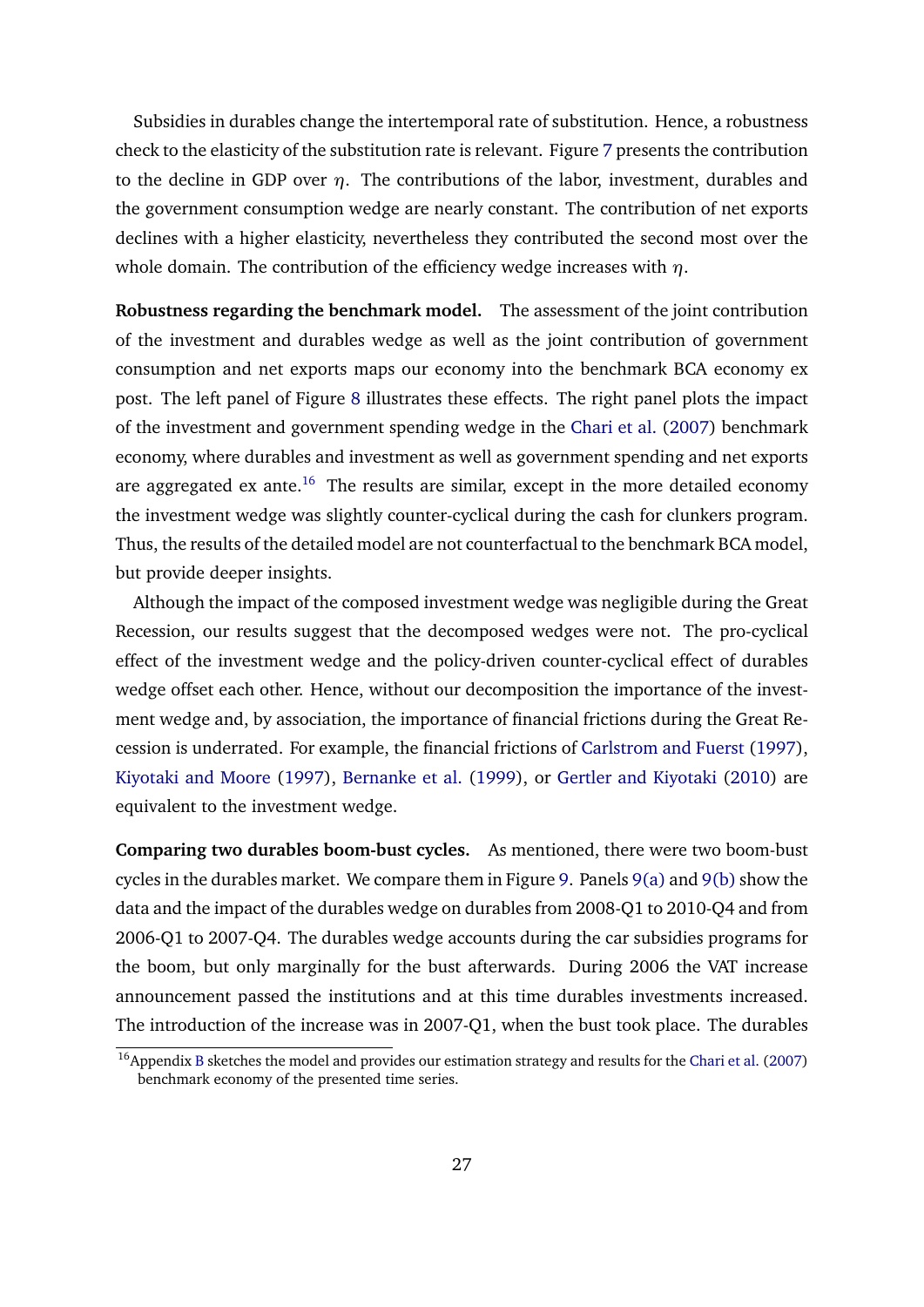<span id="page-28-0"></span>

**Figure 6:** Adjustment costs specific wedge contribution

28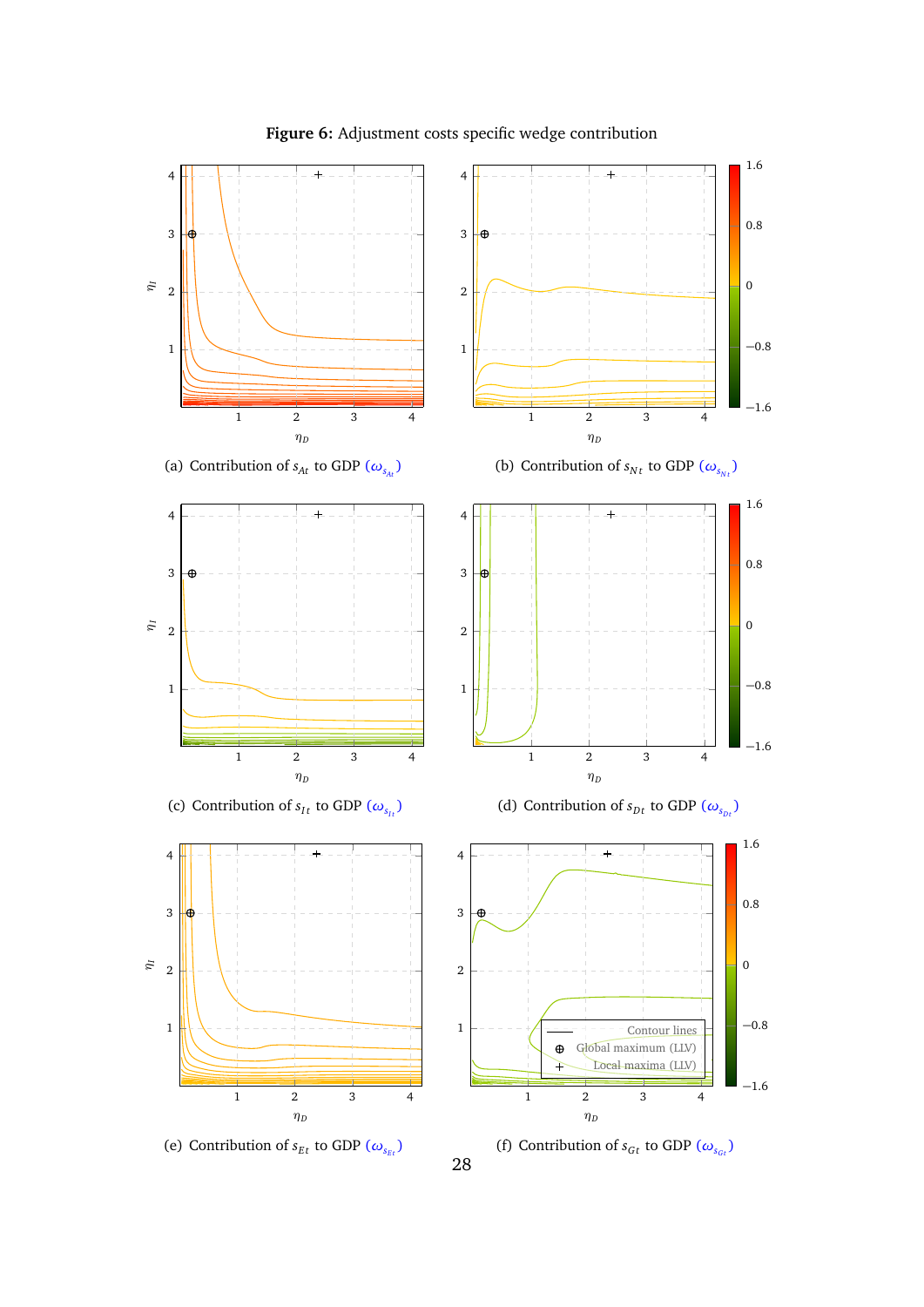

<span id="page-29-0"></span>**Figure 7:** Inverse elasticity of intertemporal substitution specific wedge contribution

**Figure 8:** Robustness to the [Chari et al.](#page-32-0) [\(2007\)](#page-32-0) benchmark economy

<span id="page-29-1"></span>

wedge caused the whole boom-bust cycle and illustrates intratemporal substitution.<sup>[17](#page-0-0)</sup>

### **5 CONCLUSION**

We use the BCA analysis to investigate the impact of the German stimulus program during the Great Recession from 2008-Q1 to 2011-Q3. We extended the prototype economy by two wedges. Wedges correspond to the following variables: *government consumption, durables, investment, labor, net exports, and efficiency*. To account for the fiscal stimulus we map fiscal and monetary policy towards these wedges, thus enabling a policy evaluation. We introduce two procedures that enable a fast and reliable MLE and the application

 $17$ Currently the German government adopted a temporary reduction of the VAT in the second half of 2020 to stimulate demand. This has the same intertemporal substitution effect as the policy under investigation. However, the temporary reduction of the VAT comes with a positive income effect.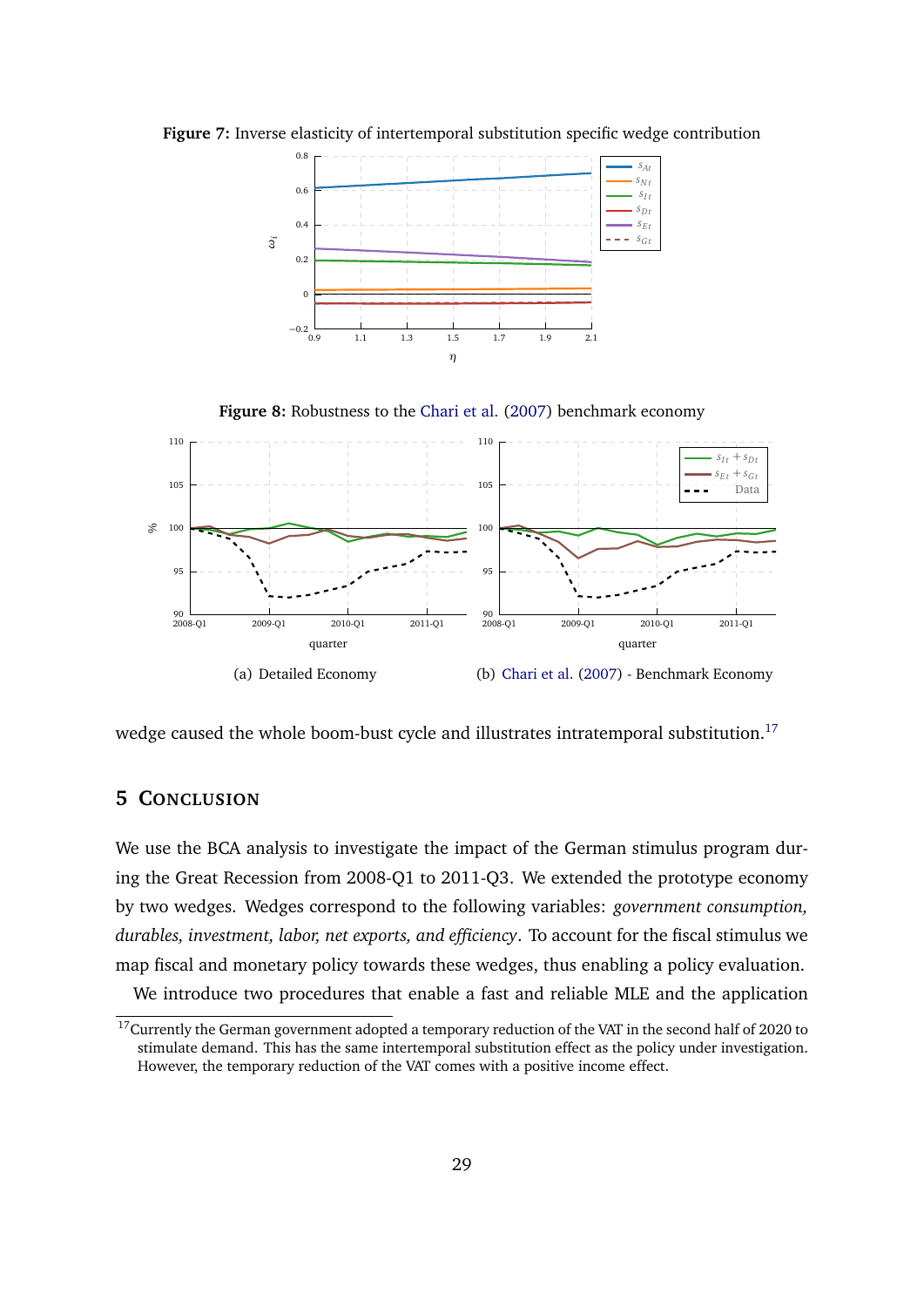<span id="page-30-1"></span><span id="page-30-0"></span>

**Figure 9:** The durables boom-bust cycles 2008-2010 and 2006-2007 in comparison

<span id="page-30-2"></span>of tools which help to overcome problems of weak identification. The first procedure separates between growth and business cycle accounting which ensures the stationarity of the underlying stochastic process. The second procedure is a new strategy to find a good guess for the argument maximum of the likelihood function. The applicability of MLE is crucial for, and one of the major advantages of BCA at the same time. Since MLE is difficult, and so Bayesian methods or other restrictions towards the stochastic process are used for BCA, we hope to give new impetus to the use of MLE and BCA with both procedures.

In our BCA analysis we find that the Great Recession in Germany was mainly driven by the efficiency wedge, net exports, and the investment wedge. In contrast, the durables and the government spending wedge acted counter-cyclical. We argue that the latter two collect parts of the German stimulus. The labor market wedge was pro-cyclical between 2009Q2 and 2009-Q4, besides it mitigated the crisis and especially induced the recovery. Due to higher expenditures for government consumption and a similar impact compared to the cash for clunkers program, subsidies for durable goods stimulated aggregated demand more efficiently. We check the robustness of our results to different choices of parameters that determine the elasticity of intertemporal substitution as well as capital and durables adjustment costs. We find that our results are robust for all wedges except the investment wedge. However, the results indicate that previous studies underrate the negative impact of the investment wedge and, as a consequence, the role of investment wedge equivalent financial frictions. We have to mention that BCA is only a first but useful step for the identification of market distortions, and thus we aim to motivate further research on the efficiency of durable goods' subsidies, the role of financial frictions during the Great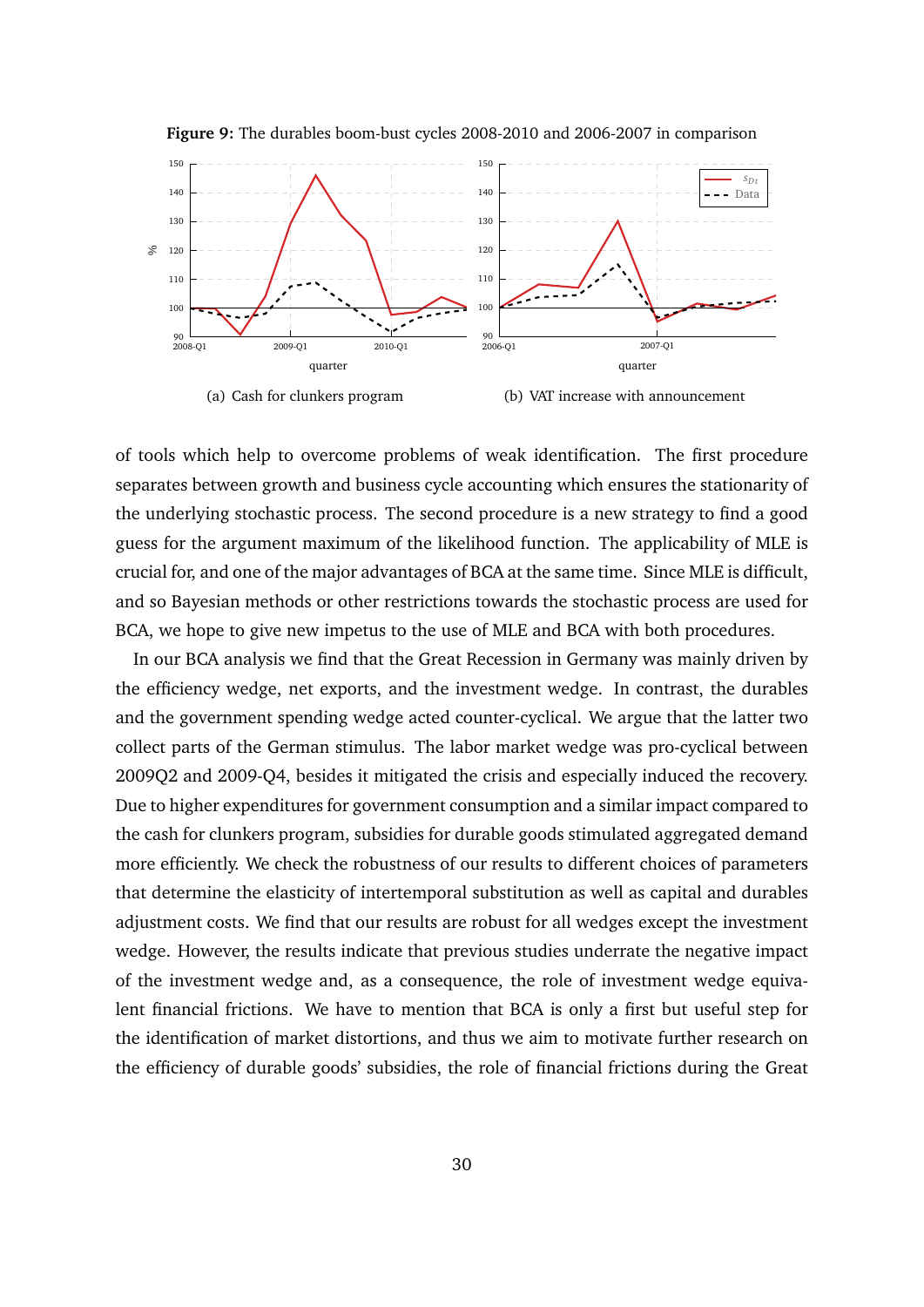Recession and the labor market driven recovery in Germany.

#### **REFERENCES**

- <span id="page-31-7"></span>Benmelech, E., R. R. Meisenzahl, and R. Ramcharan (2017, nov). The real effects of liquidity during the financial crisis: Evidence from automobiles. *The Quarterly Journal of Economics*.
- <span id="page-31-2"></span>Berger, D. and J. Vavra (2015, jan). Consumption dynamics during recessions. *Econometrica 83*(1), 101–154.
- <span id="page-31-9"></span>Bernanke, B., M. Gertler, and S. Gilchrist (1999). *Handbook of Macroeconomics*, Volume 1C, Chapter The Financial Accelerator in a Quantitative Business Cycle Framework, pp. 1341–1393. North-Holland.
- <span id="page-31-0"></span>Brinca, P., V. Chari, P. Kehoe, and E. McGrattan (2016). Accounting for business cycles. Volume 2, Chapter Chapter 13, pp. 1013–1063. Elsevier.
- <span id="page-31-1"></span>Brinca, P., N. Iskrev, and F. Loria (2018). On identification issues in business cycle accounting models.
- <span id="page-31-3"></span>Bundesgesetzblatt (2008, December). Gesetz zur Umsetzung steuerrechtlicher Regelungen des Maßnahmenpakets "Beschäftigungssicherung durch Wachstumsstärkung". Technical Report Nr. 64, Bonn. Teil I.
- <span id="page-31-4"></span>Bundesgesetzblatt (2009, January). Gesetz zur Sicherung von Beschäftigung und Stabilität in Deutschland. Technical Report No. 11, Bonn. Teil I.
- <span id="page-31-8"></span>Carlstrom, C. T. and T. S. Fuerst (1997). Agency costs, net worth, and business fluctuations: A computable general equilibrium analysis. *The American Economic Review 87*(5), 893– 910.
- <span id="page-31-6"></span>Chakraborty, S. and K. Otsu (2013, jan). Business cycle accounting of the BRIC economies. *The B.E. Journal of Macroeconomics 13*(1).
- <span id="page-31-5"></span>Chang, Y. (2000). Comovement, excess volatility, and home production. *Journal of Monetary Economics 46*(2), 385 – 396.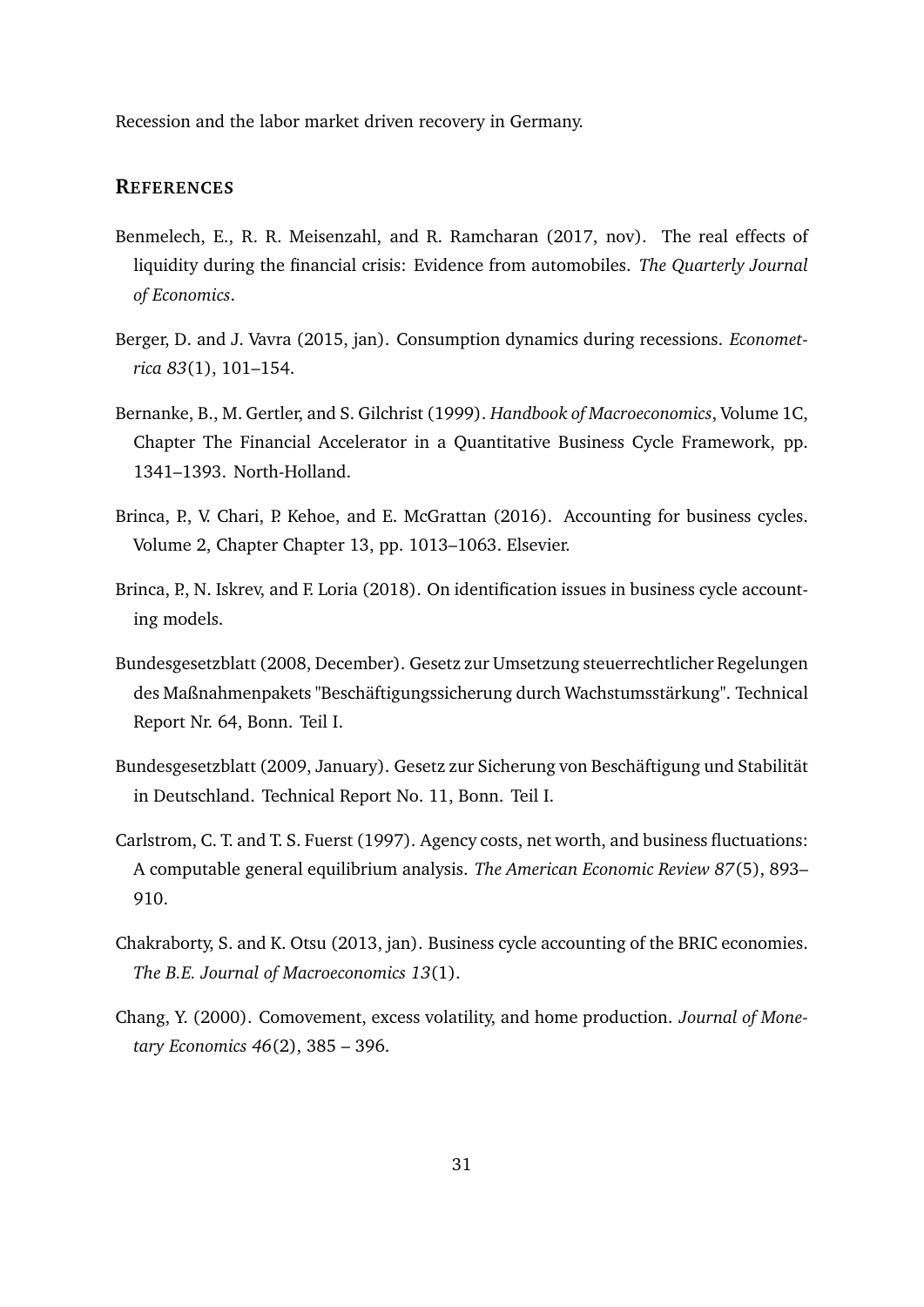- <span id="page-32-0"></span>Chari, V. V., P. J. Kehoe, and E. R. McGrattan (2007). Business cycle accounting. *Econometrica 75*(3), 781–836.
- <span id="page-32-1"></span>Chari, V. V., P. J. Kehoe, and E. R. McGrattan (2009). New keynesian models: Not yet useful for policy analysis. *American Economic Journal: Macroeconomics 1*(1), 242–266.
- <span id="page-32-2"></span>Cho, D. and A. Doblas-Madrid (2013, oct). Business cycle accounting east and west: Asian finance and the investment wedge. *Review of Economic Dynamics 16*(4), 724–744.
- <span id="page-32-10"></span>Christiano, L. J. (2002, Oct). Solving dynamic equilibrium models by a method of undetermined coefficients. *Computational Economics 20*(1), 21–55.
- <span id="page-32-3"></span>DeJong, D. N. and C. Dave (2011). *Structural macroeconometrics* (2. ed. ed.). Princeton, NJ [u.a.]: Princeton Univ. Press.
- <span id="page-32-5"></span>Drygalla, A., O. Holtemoeller, and K. Kiesel (2018). The effects of fiscal policy in an estimated dsge model – the case of the german stimulus packages during the great recession. *Macroeconomic Dynamics*, 1–31.
- <span id="page-32-11"></span>Durbin, J. and S. Koopman (2012). *Time Series Analysis by State Space Methods: Second Edition*. Oxford Statistical Science Series. OUP Oxford.
- <span id="page-32-7"></span>European Central Bank (2010, November). Chronology of monetary policy measures of the eurosystem. *Monthly Bulletin*.
- <span id="page-32-8"></span>European Central Bank (2011, November). Chronology of monetary policy measures of the eurosystem. *Monthly Bulletin*.
- <span id="page-32-12"></span>Fehrle, D. (2019). Housing and the business cycle revisited. *Journal of Economic Dynamics and Control 99*, 103 – 115.
- <span id="page-32-9"></span>Flor, M. (2014). Post reunification economic fluctuations in germany: a real business cycle interpretation. *Review of Business and Economics Studies 4*, 5–15.
- <span id="page-32-6"></span>Gadatsch, N., K. Hauzenberger, and N. Stähler (2016). Fiscal policy during the crisis: A look on germany and the euro area with gear. *Economic Modelling 52*, 997 – 1016.
- <span id="page-32-4"></span>Gehrke, B., W. Lechthaler, and C. Merkl (2019, may). The german labor market during the great recession: Shocks and institutions. *Economic Modelling 78*, 192–208.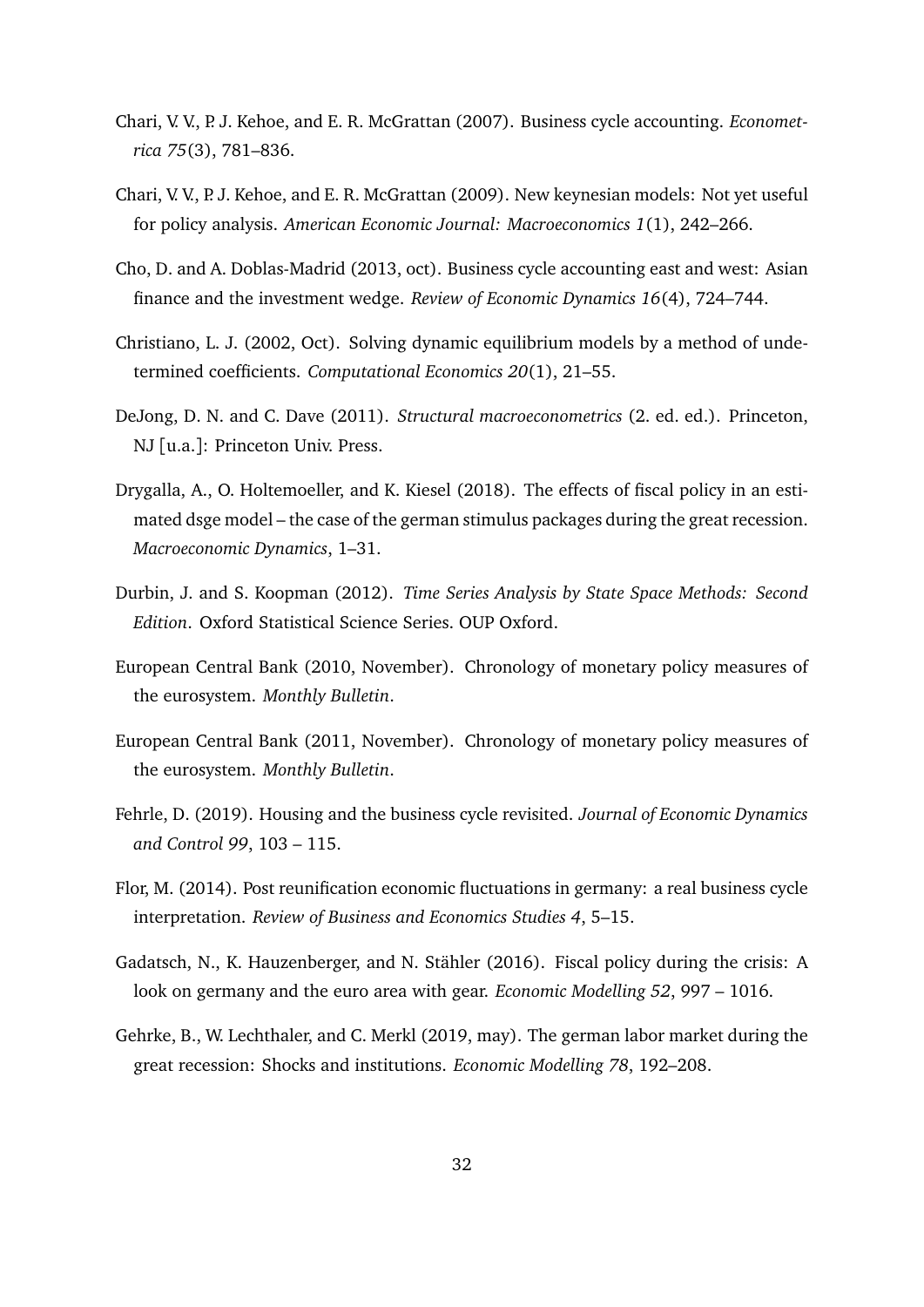- <span id="page-33-3"></span>Gerth, F. and K. Otsu (2018). The post-crisis slump in europe: a business cycle accounting analysis. *The BE Journal of Macroeconomics 18*(1).
- <span id="page-33-11"></span>Gertler, M. and S. Gilchrist (2018, aug). What happened: Financial factors in the great recession. *Journal of Economic Perspectives 32*(3), 3–30.
- <span id="page-33-12"></span>Gertler, M. and N. Kiyotaki (2010). Financial intermediation and credit policy in business cycle analysis. In B. M. Friedman and M. Woodford (Eds.), *Handbook of Monetary Economics* (1 ed.), Volume 3, Chapter 11, pp. 547–599. Elsevier.
- <span id="page-33-9"></span>Greenwood, J., Z. Hercowitz, and P. Krusell (1997). Long-run implications of investmentspecific technological change. *The American Economic Review 87*(3), 342–362.
- <span id="page-33-8"></span>Hamilton, J. D. (1994). *Time Series Analysis*. Princeton University Press.
- <span id="page-33-2"></span>Hansen, G. D. and L. E. Ohanian (2016, March). Neoclassical Models in Macroeconomics. NBER Working Papers 22122, National Bureau of Economic Research, Inc.
- <span id="page-33-0"></span>Hebous, S. (2010, dec). THE EFFECTS OF DISCRETIONARY FISCAL POLICY ON MACROE-CONOMIC AGGREGATES: A REAPPRAISAL. *Journal of Economic Surveys 25*(4), 674– 707.
- <span id="page-33-6"></span>Heer, B. and A. Maussner (2009). *Dynamic General Equilibrium Modeling: Computational Methods and Applications*. Springer Berlin Heidelberg.
- <span id="page-33-7"></span>Herbst, E. P. and F. Schorfheide (2015). *Bayesian estimation of DSGE models*. Princeton University Press.
- <span id="page-33-5"></span>Huber, J. (2020). Likelihood Evaluation of DSGE Models without Measurement Errors. Augsburg University.
- <span id="page-33-10"></span>in't Veld, J., L. Vogel, M. Ratto, R. Kollmann, and W. Roeger (2014, 12). What drives the German current account? And how does it affect other EU Member States? *Economic Policy 30*(81), 47–93.
- <span id="page-33-4"></span>Iskrev, N. (2010, mar). Local identification in DSGE models. *Journal of Monetary Economics 57*(2), 189–202.
- <span id="page-33-1"></span>Karabarbounis, L. (2014, apr). The labor wedge: MRS vs. MPN. *Review of Economic Dynamics 17*(2), 206–223.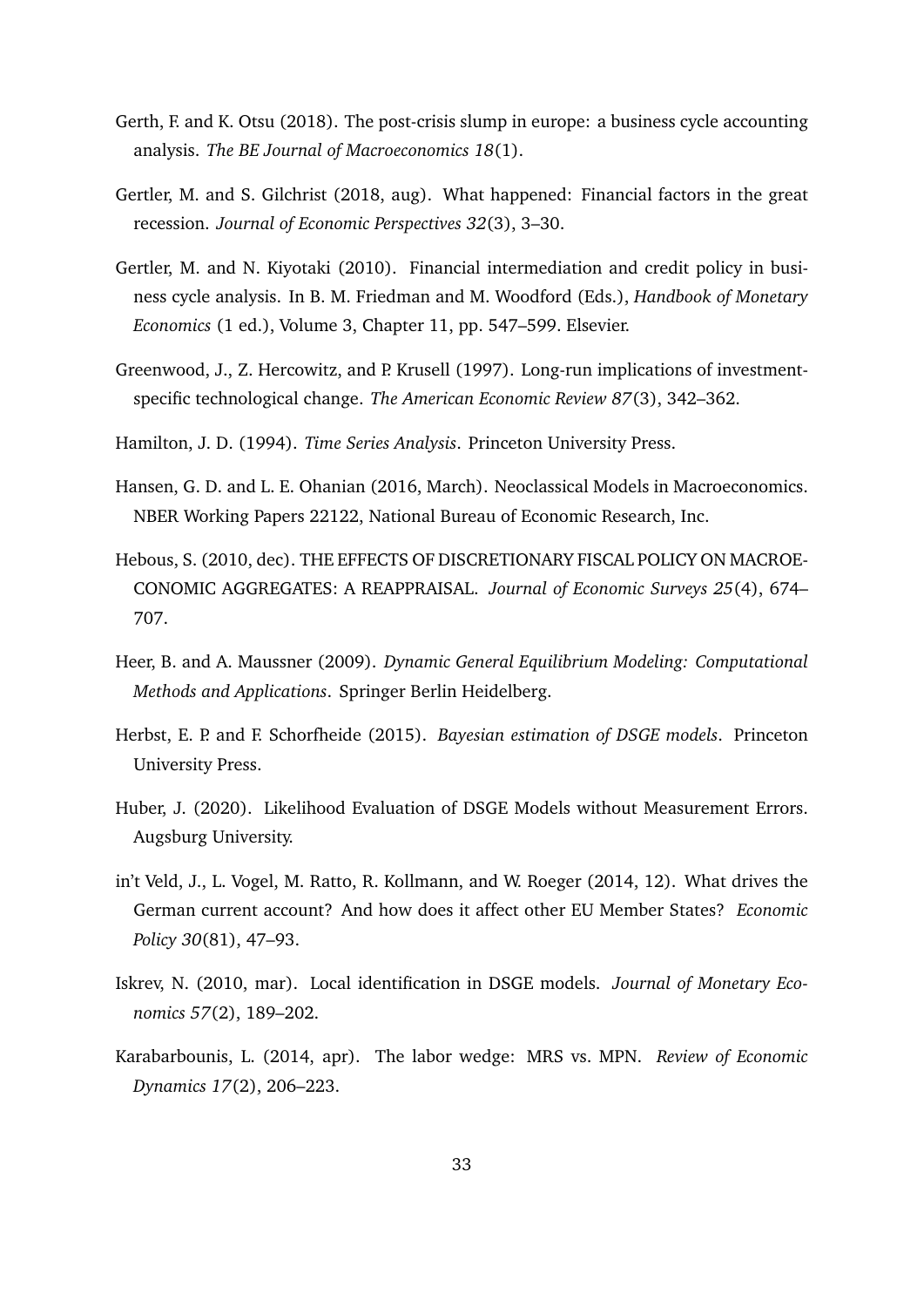- <span id="page-34-0"></span>Kehoe, T. J. and E. C. Prescott (Eds.) (2002, January). *Great Depressions of the 20th Century*, Volume 5 (1) of *Review of Economic Dynamics*.
- <span id="page-34-4"></span>Kersting, E. K. (2008, jan). The 1980s recession in the UK: A business cycle accounting perspective. *Review of Economic Dynamics 11*(1), 179–191.
- <span id="page-34-13"></span>Kiyotaki, N. and J. Moore (1997, apr). Credit cycles. *Journal of Political Economy 105*(2), 211–248.
- <span id="page-34-9"></span>Lama, R. (2011, apr). Accounting for output drops in latin america. *Review of Economic Dynamics 14*(2), 295–316.
- <span id="page-34-6"></span>Leuwer, D. and B. Süssmuth (2018). Assessing temporary product-specific subsidies: A time series intervention analysis. *CESifo WP* (6946).
- <span id="page-34-2"></span>Lu, S.-S. (2012, jul). East asian growth experience revisited from the perspective of a neoclassical model. *Review of Economic Dynamics 15*(3), 359–376.
- <span id="page-34-12"></span>Mian, A., K. Rao, and A. Sufi (2013, sep). Household balance sheets, consumption, and the economic slump. *The Quarterly Journal of Economics 128*(4), 1687–1726.
- <span id="page-34-5"></span>Mian, A. and A. Sufi (2012). The effects of fiscal stimulus: Evidence from the 2009 cash for clunkers program. *The Quarterly journal of economics 127*(3), 1107–1142.
- <span id="page-34-3"></span>Mulligan, C. B. (2005, oct). Public policies as specification errors. *Review of Economic Dynamics 8*(4), 902–926.
- <span id="page-34-8"></span>Nutahara, K. and M. Inaba (2012, apr). An application of business cycle accounting with misspecified wedges. *Review of Economic Dynamics 15*(2), 265–269.
- <span id="page-34-7"></span>OECD (2009). *OECD Economic Outlook, Volume 2009 Issue 1*.
- <span id="page-34-1"></span>Ohanian, L. E. (2010, nov). The economic crisis from a neoclassical perspective. *Journal of Economic Perspectives 24*(4), 45–66.
- <span id="page-34-10"></span>Otsu, K. (2010, jan). A neoclassical analysis of the asian crisis: Business cycle accounting for a small open economy. *The B.E. Journal of Macroeconomics 10*(1).
- <span id="page-34-11"></span>Plotnikov, D. (2017). *What prevents a real business cycle model from matching the US data? decomposing the labor wedge*. International Monetary Fund.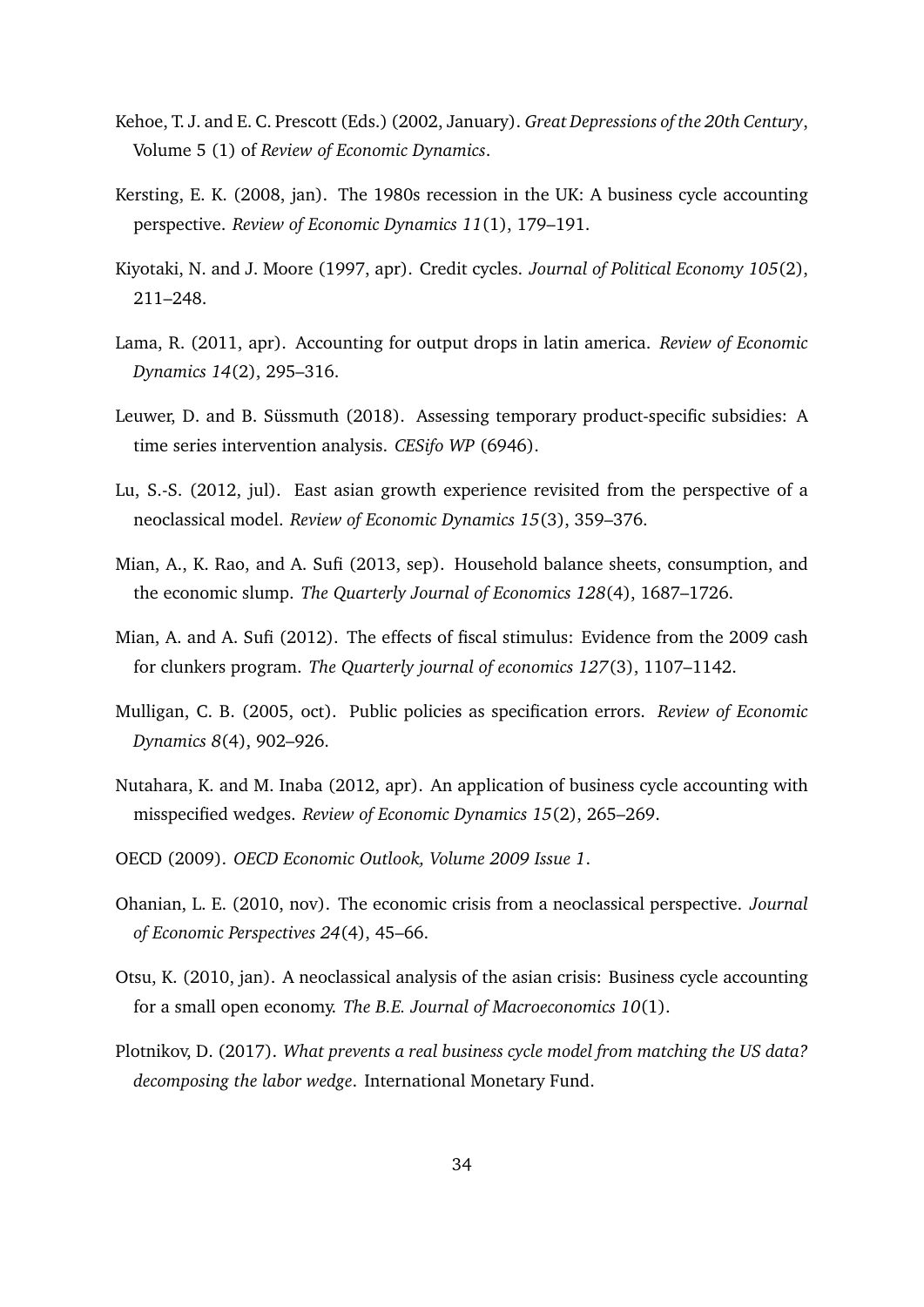- <span id="page-35-2"></span>Rosenberger, A. (2013). *Krisenmanagement in der Finanz-, Wirtschafts- und europäischen Staatsschuldenkrise*. Aktuelle Fragen der Wirtschaftspolitik. Bayreuth: Verl. für Nationalökonomie, Management und Politikberatung (NMP).
- <span id="page-35-0"></span>Solow, R. M. (1957). Technical change and the aggregate production function. *The Review of Economics and Statistics 39*(3), 312–320.
- <span id="page-35-1"></span>Šustek, R. (2011, oct). Monetary business cycle accounting. *Review of Economic Dynamics 14*(4), 592–612.
- <span id="page-35-3"></span>Uhlig, H. (1999). A toolkit for analysing nonlinear dynamic stochastic models easily. In R. Marimon and A. Scott (Eds.), *Computational Methods for the Study of Dynamic Economies*, pp. 30–61. Oxford: Oxford University Press.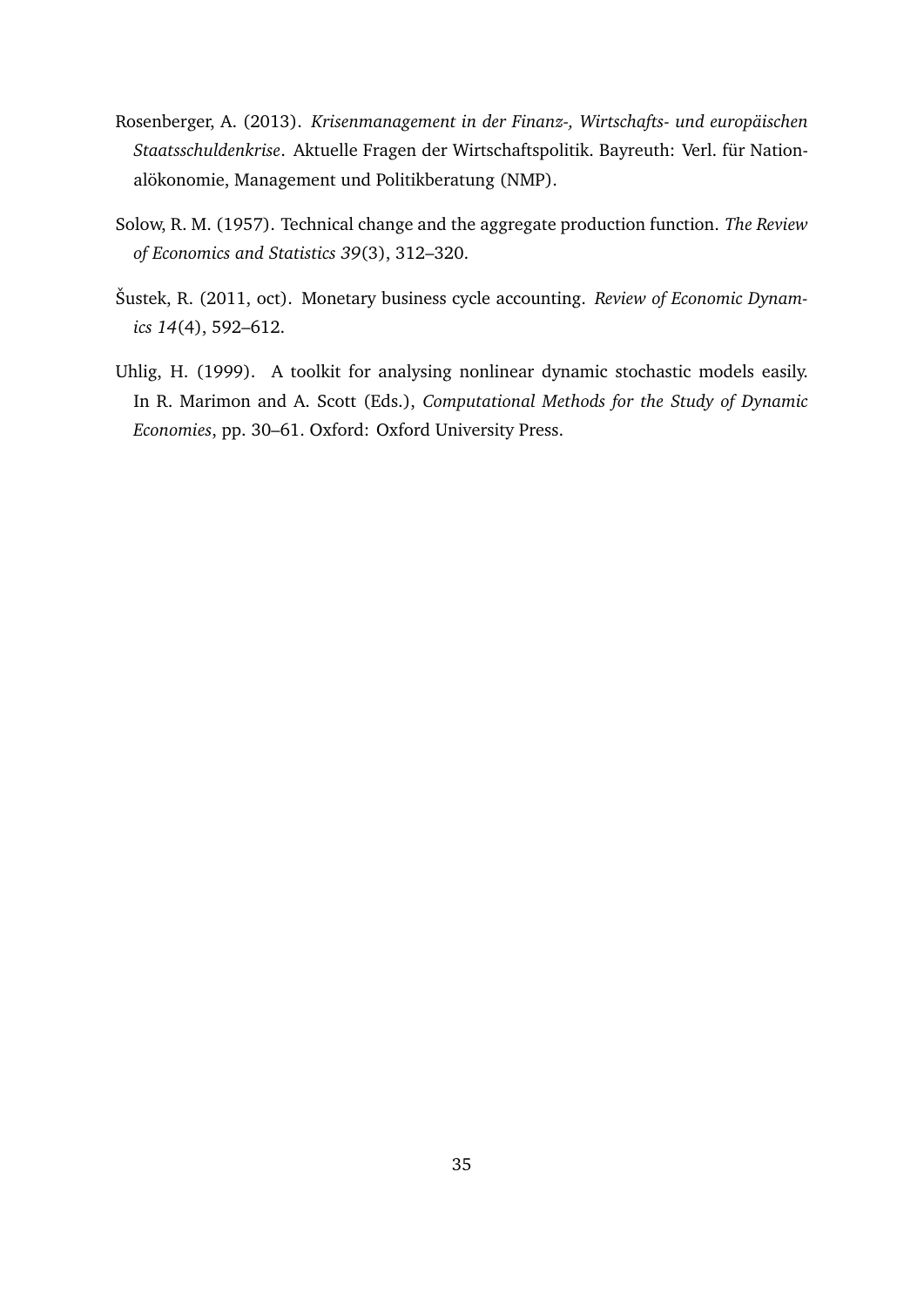# APPENDIX

Business cycle accounting for the German fiscal stimulus program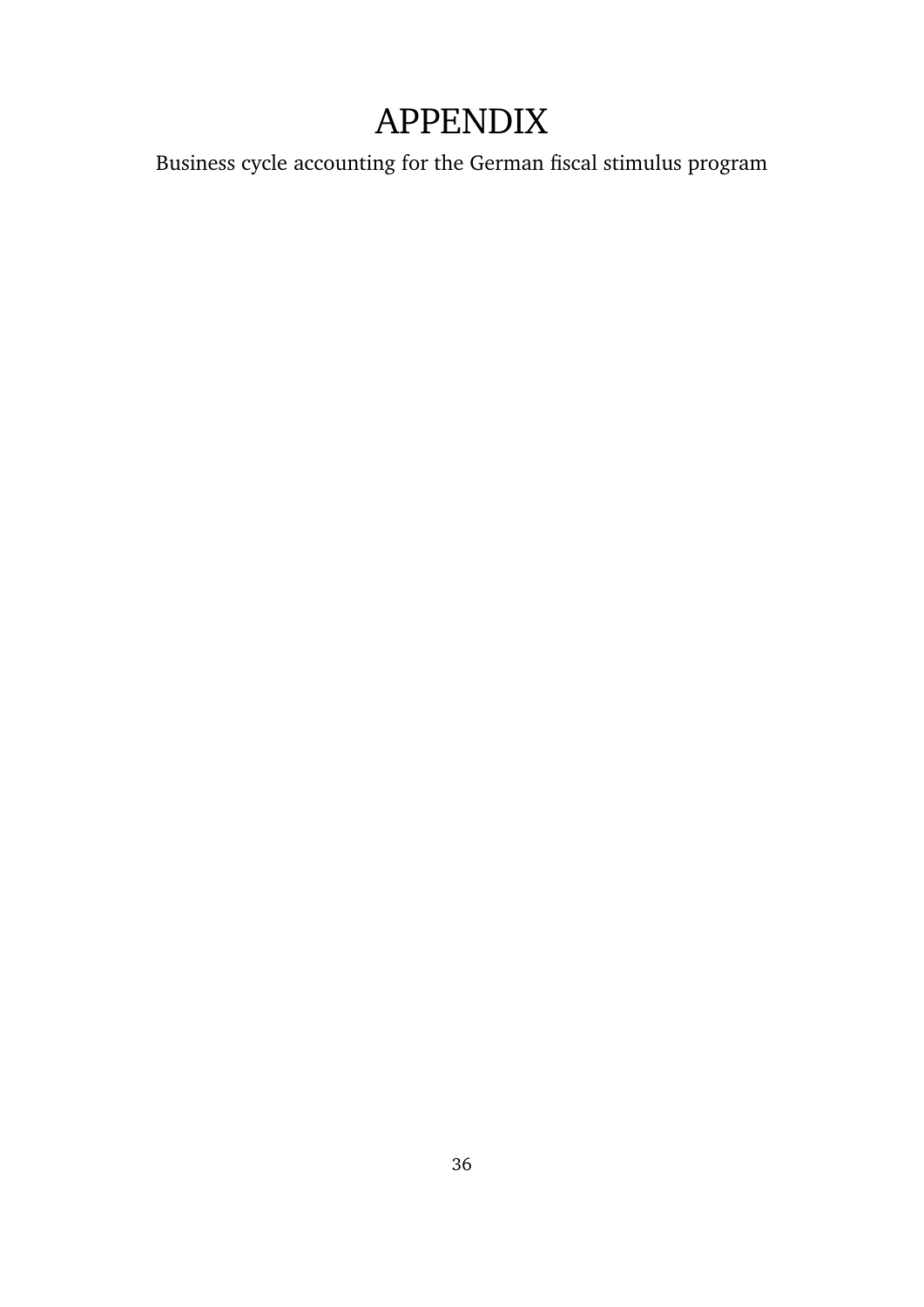# <span id="page-37-0"></span>**A MODEL**

The following equations determine the model with stationary variables

$$
y_t = k_{It}^{\alpha} (Z_t N_t)^{1-\alpha},
$$
\n
$$
y_t \tag{15}
$$

$$
r_t = \alpha \frac{y_t}{k_{It}},\tag{16}
$$

$$
w_t = (1 - \alpha) \frac{y_t}{N_t},\tag{17}
$$

$$
\lambda_t = \phi c_t^{\phi(1-\eta)-1} k_{Dt}^{(1-\phi)(1-\eta)} (1 - N_t)^{\psi(1-\eta)},
$$
\n(18)

$$
(1 - \tau_{Nt}) = \frac{\psi}{\phi} \frac{c_t}{(1 - N_t) w_t},\tag{19}
$$

$$
y_t = c_t + i_t + d_t + g_t + e_t,\tag{20}
$$

$$
\mu_{It} = \lambda_t \frac{1 + \tau_{It}}{1 - \Theta'_{It}},\tag{21}
$$

$$
\mu_{Dt} = \lambda_t \frac{1 + \tau_{Dt}}{1 - \Theta_{Dt}'},\tag{22}
$$

$$
g_I \cdot \gamma_n k_{It+1} = (1 - \delta_I)k_{It} + i_t - \Theta_{It} \cdot k_{It},
$$
\n
$$
(23)
$$

$$
g_D \cdot \gamma_n k_{Dt+1} = (1 - \delta_D)k_{Dt} + d_t - \Theta_{Dt} \cdot k_{Dt},
$$
\n(24)

$$
\mu_{It} = \beta g_{M_l} \mathbb{E}_t \left[ \mu_{It+1} \left( 1 - \delta_l - \Theta_{It+1} + \frac{i_{t+1}}{k_{It+1}} \Theta'_{It+1} \right) + \lambda_{t+1} r_{t+1} \right],
$$
(25)

$$
\mu_{Dt} = \beta g_{M_D} \mathbb{E}_t \left[ \mu_{Dt+1} \left( 1 - \delta_D - \Theta_{Dt+1} + \frac{d_{t+1}}{k_{Dt+1}} \Theta'_{Dt+1} \right) + \lambda_{t+1} \frac{1 - \phi}{\phi} \frac{c_{t+1}}{k_{Dt+1}} \right],
$$
(26)

with

$$
g_{M_I} = g_Y^{\phi(1-\eta)} \cdot g_D^{(1-\phi)(1-\eta)} \cdot g_I^{-1},\tag{27}
$$

$$
g_{M_D} = g_Y^{\phi(1-\eta)} \cdot g_D^{(1-\phi)(1-\eta)-1},\tag{28}
$$

$$
\Theta_{Xt} = \frac{a_X}{2} \left( \frac{x_t}{k_{Xt}} - b_X \right)^2,\tag{29}
$$

$$
\Theta'_{Xt} = a_X \left( \frac{x_t}{k_{Xt}} - b_X \right),\tag{30}
$$

$$
b_X = x^*/k_X^*,\tag{31}
$$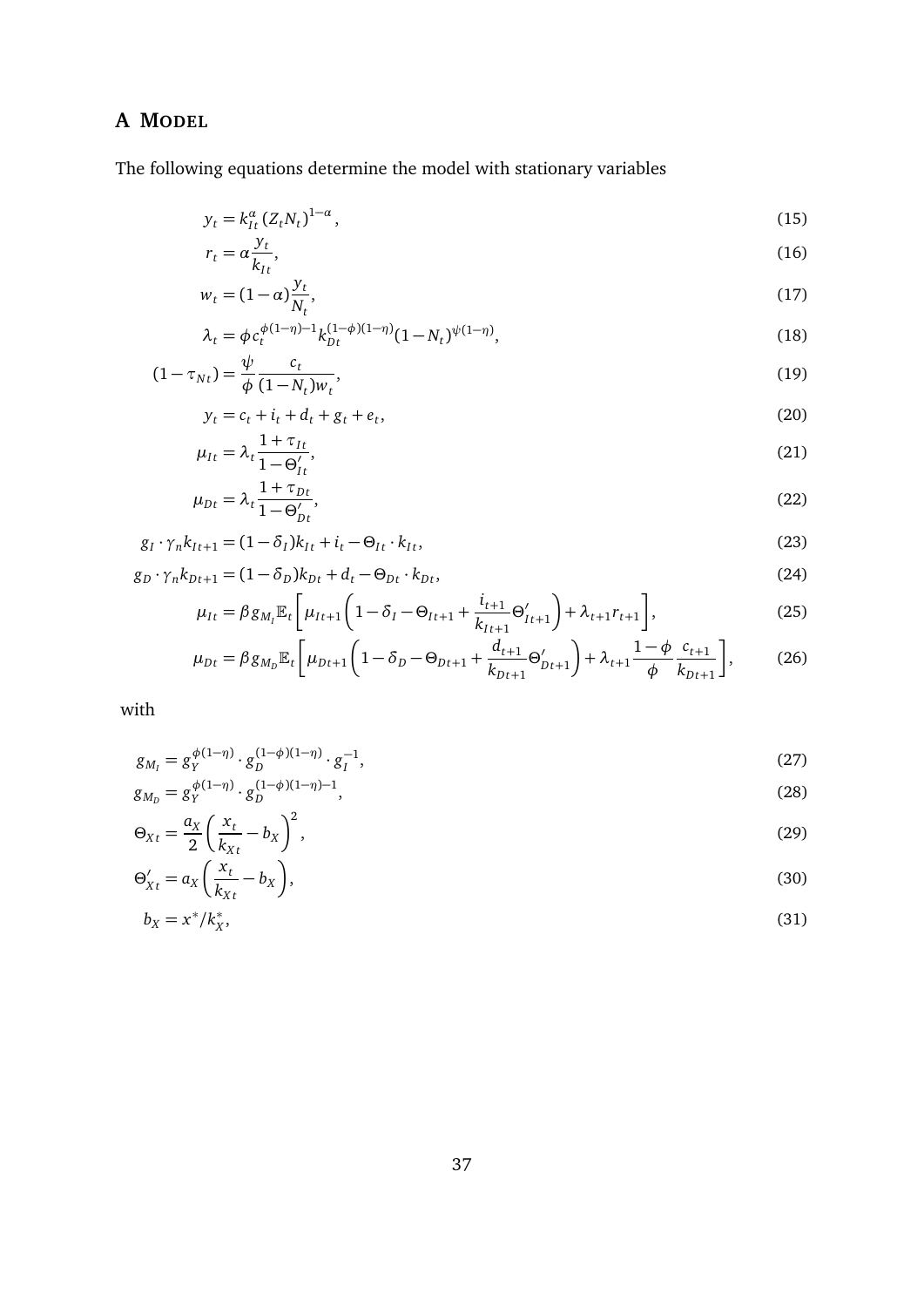with  $X \in \{I, D\}$ ,  $x \in \{i, d\}$  and where  $*$  indicates the steady-state value. The fluctuation in the model is driven by the VAR(1)-process

$$
\begin{bmatrix}\n\ln(s_{At+1}) \\
s_{Nt+1} \\
s_{It+1} \\
s_{Dt+1} \\
s_{Et+1} \\
\ln(s_{Gt+1})\n\end{bmatrix} = \Pi \begin{bmatrix}\n\ln(s_{At}) \\
s_{Nt} \\
s_{It} \\
s_{Dt} \\
s_{Dt} \\
s_{Et} \\
\text{if } s_{St}\n\end{bmatrix} + \begin{bmatrix}\n\epsilon_{At+1} \\
\epsilon_{Nt+1} \\
\epsilon_{It+1} \\
\epsilon_{Dt+1} \\
\epsilon_{Et+1} \\
\epsilon_{Et+1} \\
\epsilon_{Gt+1}\n\end{bmatrix}, \quad \epsilon_t \sim \mathcal{N}(0, \Sigma). \tag{32}
$$

The stochastic process affects the wedges as follows

$$
Z_t = A^* \cdot s_{At},\tag{33}
$$

$$
\tau_{Nt} = \tau_N^* + s_{Nt},\tag{34}
$$

$$
\tau_{It} = \tau_I^* + s_{It},\tag{35}
$$

$$
\tau_{Dt} = \tau_D^* + s_{Dt},\tag{36}
$$

$$
e_t = e^* + s_{Et},\tag{37}
$$

$$
g_t = g^* \cdot s_{Gt}.\tag{38}
$$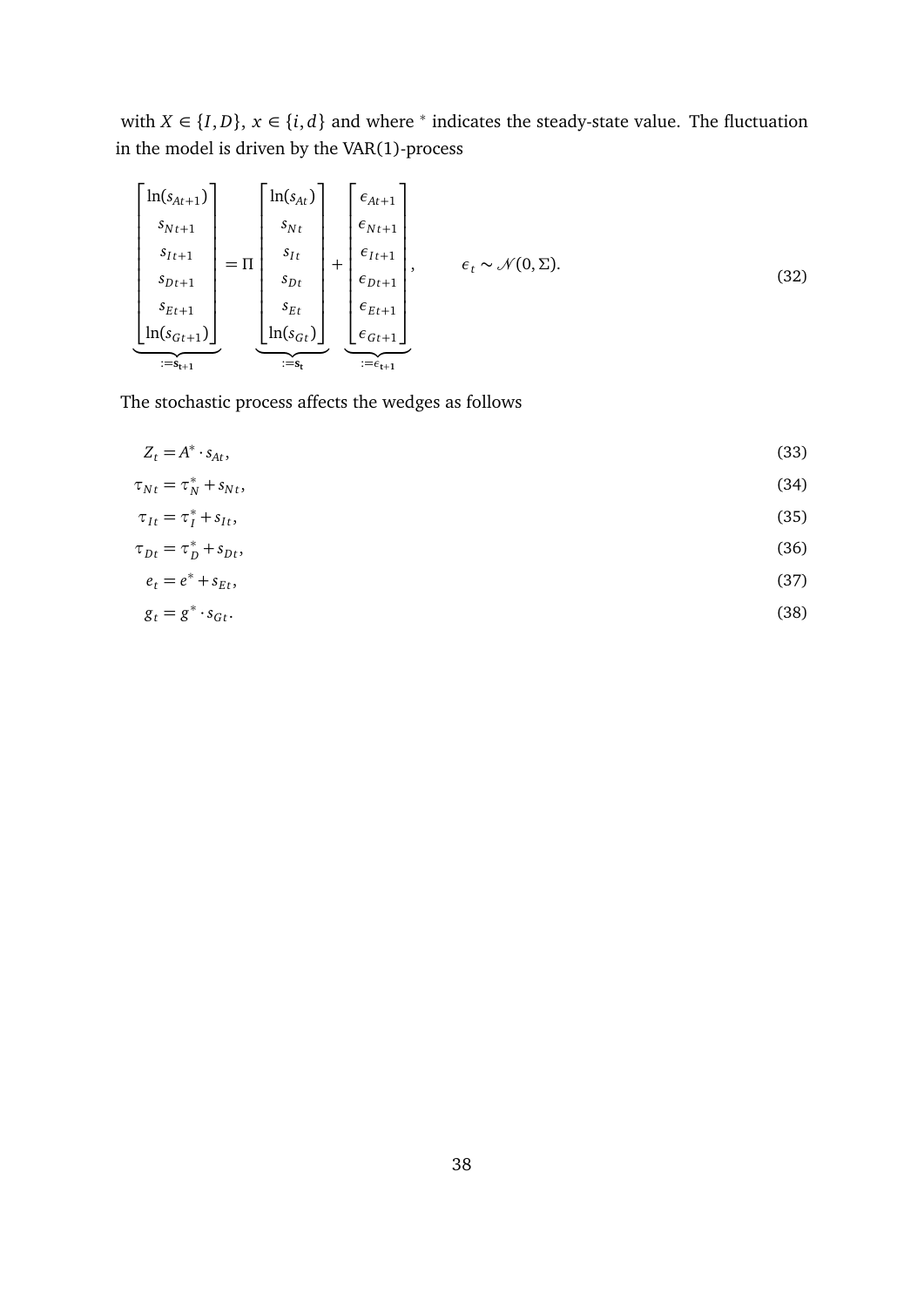# <span id="page-39-0"></span>**B C[HARI ET AL](#page-32-0). [\(2007\)](#page-32-0) BENCHMARK**

### **B.1 Model**

$$
y_t = k_t^{\alpha} (Z_t N_t)^{1-\alpha}, \qquad (39)
$$

$$
r_t = \alpha \frac{y_t}{k_t},\tag{40}
$$

$$
w_t = (1 - \alpha) \frac{y_t}{N_t},\tag{41}
$$

$$
\lambda_t = c_t^{(1-\eta)-1} (1 - N_t)^{\psi(1-\eta)},\tag{42}
$$

$$
(1 - \tau_{Nt}) = \psi \frac{c_t}{(1 - N_t) w_t},
$$
\n(43)

$$
y_t = c_t + i_t + g_t,\tag{44}
$$
\n
$$
y_t = 2 \quad 1 + \tau_{It} \tag{45}
$$

$$
\mu_{It} = \lambda_t \frac{1 - \mu_t}{1 - \Theta_{It}'}\tag{45}
$$

$$
g_l \cdot \gamma_n k_{t+1} = (1 - \delta_l)k_t + i_t - \Theta_{lt} \cdot k_t,
$$
\n
$$
\begin{array}{ccc}\n\cdot & \cdot & \cdot & \cdot & \cdot \\
\Gamma & \cdot & \cdot & \cdot & \cdot & \cdot \\
\Gamma & \cdot & \cdot & \cdot & \cdot & \cdot\n\end{array}
$$
\n(46)

$$
\mu_{It} = \beta g_{M_I} \mathbb{E}_t \left[ \mu_{It+1} \left( 1 - \delta_I - \Theta_{It+1} + \frac{i_{t+1}}{k_{t+1}} \Theta'_{It+1} \right) + \lambda_{t+1} r_{t+1} \right],
$$
\n(47)

with

$$
g_{M_I} = g_Y^{1-\eta} \cdot g_I^{-1},\tag{48}
$$

$$
\Theta_{It} = \frac{a_I}{2} \left( \frac{i_t}{k_t} - b_I \right)^2,\tag{49}
$$

$$
\Theta_{It}' = a_I \left( \frac{i_t}{k_t} - b_I \right),\tag{50}
$$

$$
b_I = i^* / k^*,\tag{51}
$$

where <sup>\*</sup> indicates the steady-state value.

The fluctuation in the model is driven by the VAR(1)-process

$$
\left[\begin{array}{c}\n\ln(s_{At+1}) \\
s_{Nt+1} \\
s_{It+1} \\
\ln(s_{Gt+1})\n\end{array}\right] = \Pi \left[\begin{array}{c}\n\ln(s_{At}) \\
s_{Nt} \\
s_{It} \\
\ln(s_{Gt})\n\end{array}\right] + \left[\begin{array}{c}\n\epsilon_{At+1} \\
\epsilon_{Nt+1} \\
\epsilon_{It+1} \\
\epsilon_{Gt+1}\n\end{array}\right], \qquad \epsilon_t \sim \mathcal{N}(0, \Sigma). \tag{52}
$$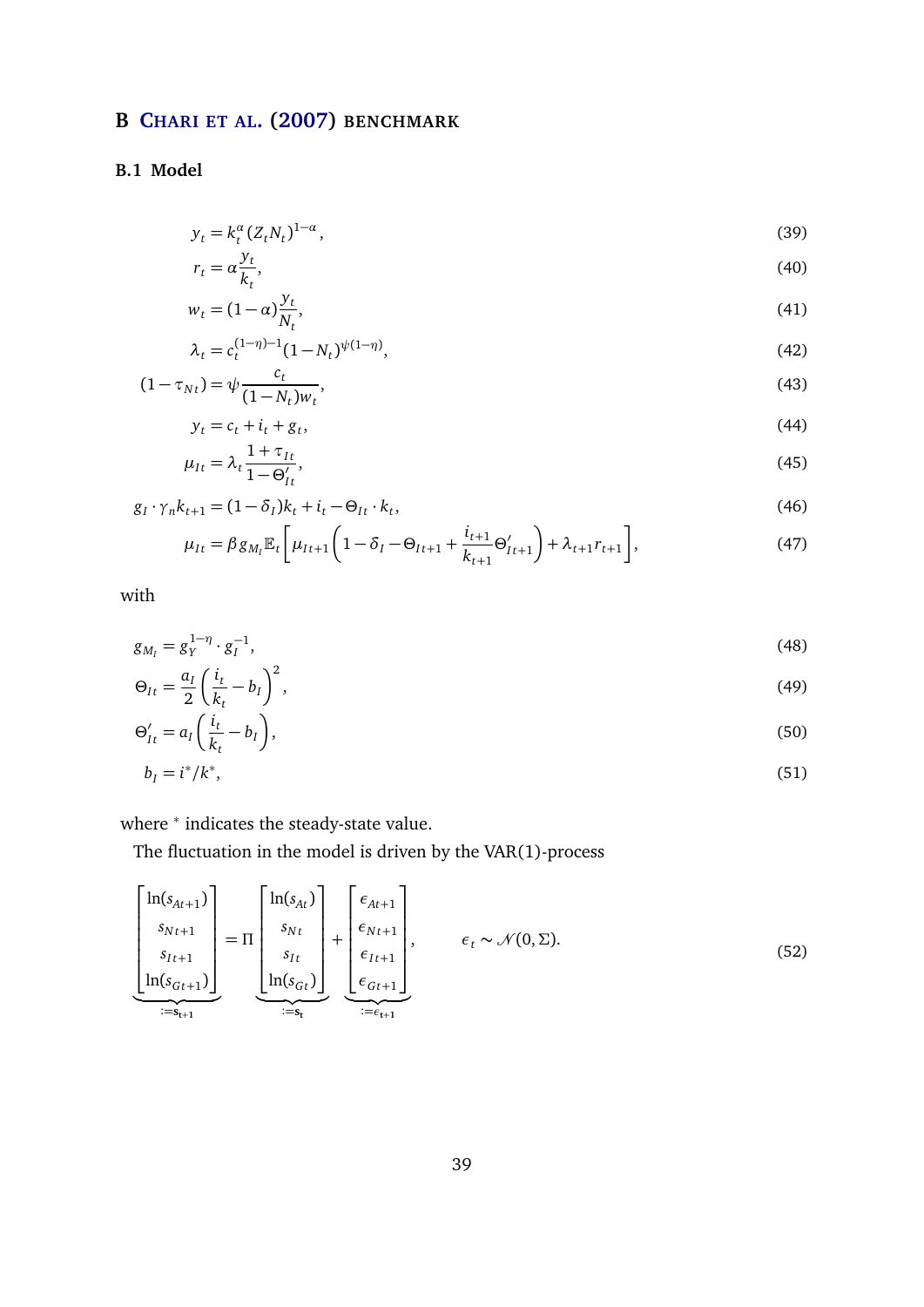The stochastic process affects the wedges as follows

$$
Z_t = A^* \cdot s_{At},\tag{53}
$$

$$
\tau_{Nt} = \tau_N^* + s_{Nt},\tag{54}
$$

$$
\tau_{It} = \tau_I^* + s_{It},\tag{55}
$$

$$
g_t = g^* \cdot s_{Gt}.\tag{56}
$$

#### **B.2 Observables and data manipulation**

The vector of observables reads as follows  $\mathbf{y_t} = \begin{bmatrix} \hat{y}_t & \hat{N}_t & \hat{t}_t & \hat{g}_t \end{bmatrix}^{\text{T}}$ . In contrast to our modified model government consumption is the sum of government consumption and net exports and investments are the sum of durables and investments.

#### **B.3 Calibration and estimation**

The calibration and estimation strategy is similar to our modified model. We estimate the elasticity of the price of capital  $\eta_I$  as well as the parameters of the stochastic process. All other parameters are calibrated and the long-run ratios are pined down to their long-run averages. Tables [7](#page-40-0) and [8](#page-41-1) present all relevant parameters.

| Parameter                        | Description                        | Value  |
|----------------------------------|------------------------------------|--------|
| $\alpha$                         | Capital share                      | 0.34   |
| ß                                | Discount factor                    | 0.994  |
| $\delta_{\scriptscriptstyle{I}}$ | Rate of capital depreciation       | 0.0203 |
| ψ                                | Preference weight of labor         | 2.24   |
| η                                | Risk aversion                      |        |
| $\eta_I$                         | Elasticity of the price of capital | 0.86   |
| $ln(\gamma_n^4)$                 | Annual growth rate of population   | 0.03%  |
| $\ln(g_v^4)$                     | Annual growth rate of GDP          | 1.32%  |
| ln(g)                            | Annual growth rate of investment   | 0.79%  |

<span id="page-40-0"></span>**Table 7:** Calibration and growth accounting for the [Chari et al.](#page-32-0) [\(2007\)](#page-32-0) economy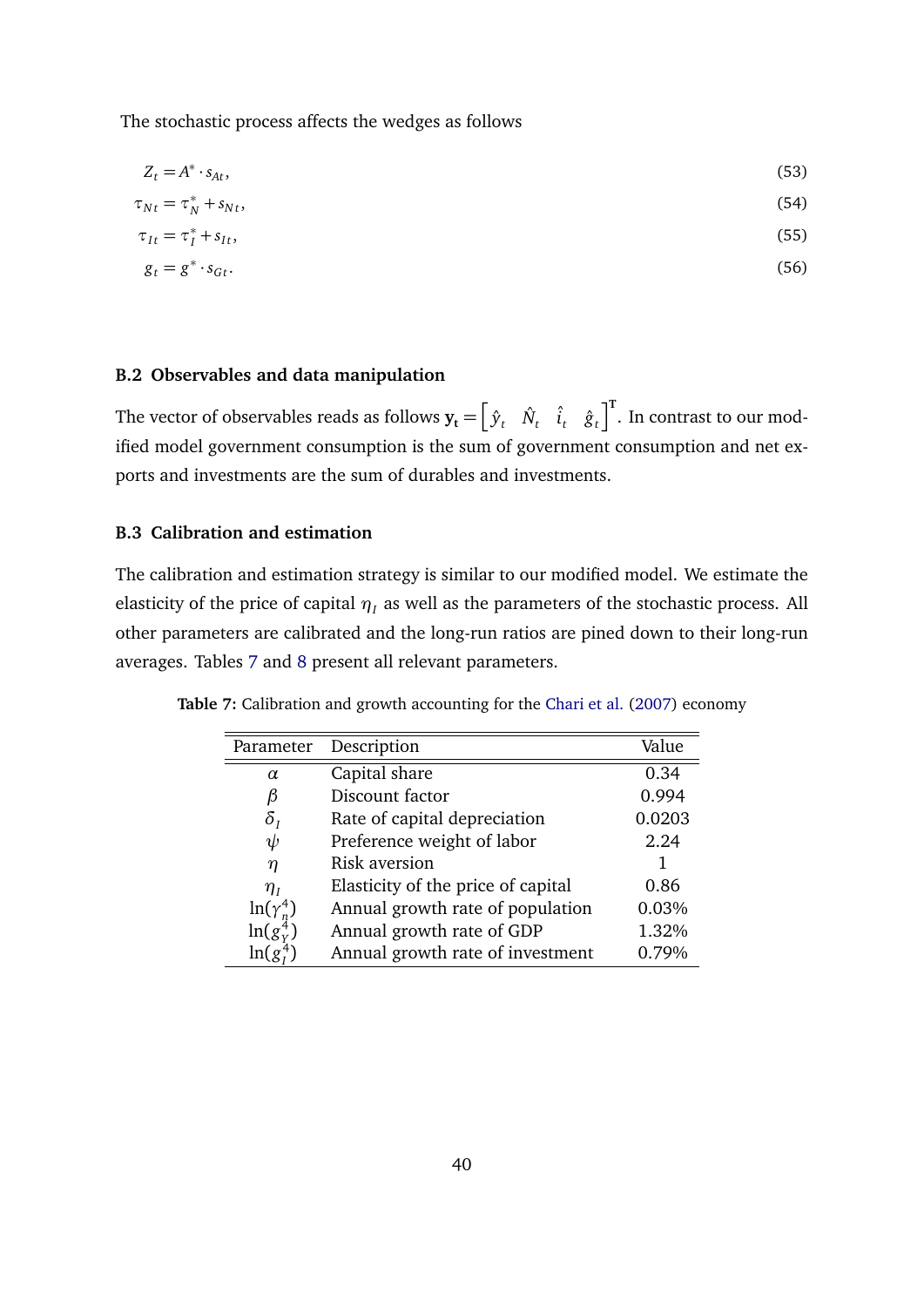| <b>Autoregressive Matrix</b> |           |         |       |           |  |
|------------------------------|-----------|---------|-------|-----------|--|
| П                            | $ln(s_A)$ | $S_{N}$ | $S_I$ | $ln(s_G)$ |  |
| $ln(s_A)$                    | 0.93      | 0.09    | 0.05  | $-0.03$   |  |
| $s_N$                        | $-0.01$   | 0.73    | 0.04  | $-0.00$   |  |
| $S_I$                        | 0.03      | 2.03    | 0.67  | $-0.02$   |  |
| $ln(s_G)$                    | 0.09      | $-1.17$ | 0.08  | 0.84      |  |

<span id="page-41-1"></span>**Table 8:** Estimation of exogenous shock process of the [Chari et al.](#page-32-0) [\(2007\)](#page-32-0) economy

| Correlation and standard errors   |                |                                   |                |                |                             |  |  |  |
|-----------------------------------|----------------|-----------------------------------|----------------|----------------|-----------------------------|--|--|--|
| $Corr(\epsilon_i, \epsilon_i)$    | $\epsilon_{A}$ | $\epsilon_{\scriptscriptstyle N}$ | $\epsilon_{I}$ | $\epsilon_{G}$ | $100 \cdot StD(\epsilon_i)$ |  |  |  |
| $\epsilon_{A}$                    | 1.00           |                                   |                |                | 0.94                        |  |  |  |
| $\epsilon_{N}$                    | 0.21           | 1.00                              |                |                | 0.29                        |  |  |  |
| $\epsilon_{I}$                    |                | $-0.27 -0.61$                     | 1.00           |                | 1.77                        |  |  |  |
| $\epsilon_{\scriptscriptstyle G}$ | 0.43           |                                   | $0.77 -0.34$   | 1.00           | 2.71                        |  |  |  |

## <span id="page-41-0"></span>**C DATA**

The data is taken from the Fachserie 18: National accounts, domestic product from the German Federal Statistical Office.

• **Pop:** Total Population 1991:I-2018:I

Source: 2.1.7 Population and labour force participation 1; Seasonally adjusted quarterly results using Census X-12-ARIMA and BV4.1 - Fachserie 18 Reihe 1.3 - 1st Quarter 2018

• **Hours:** Hours worked by persons in employment 1991:I-2018:I

Source: 2.1.8 Persons in employment, employees and hours worked (domestic concept) 2; Seasonally adjusted quarterly results using Census X-12-ARIMA and BV4.1 - Fachserie 18 Reihe 1.3 - 1st Quarter 2018

• **GDP:** 1991:I-2018:I

Nominal source: 2.3.1 Use of gross domestic product at current prices 2; Seasonally adjusted quarterly results using Census X-12-ARIMA and BV4.1 - Fachserie 18 Reihe 1.3 - 1st Quarter 2018

Real source: 2.3.2 Use of gross domestic product, price-adjusted 2; Seasonally adjusted quarterly results using Census X-12-ARIMA and BV4.1 - Fachserie 18 Reihe 1.3 - 1st Quarter 2018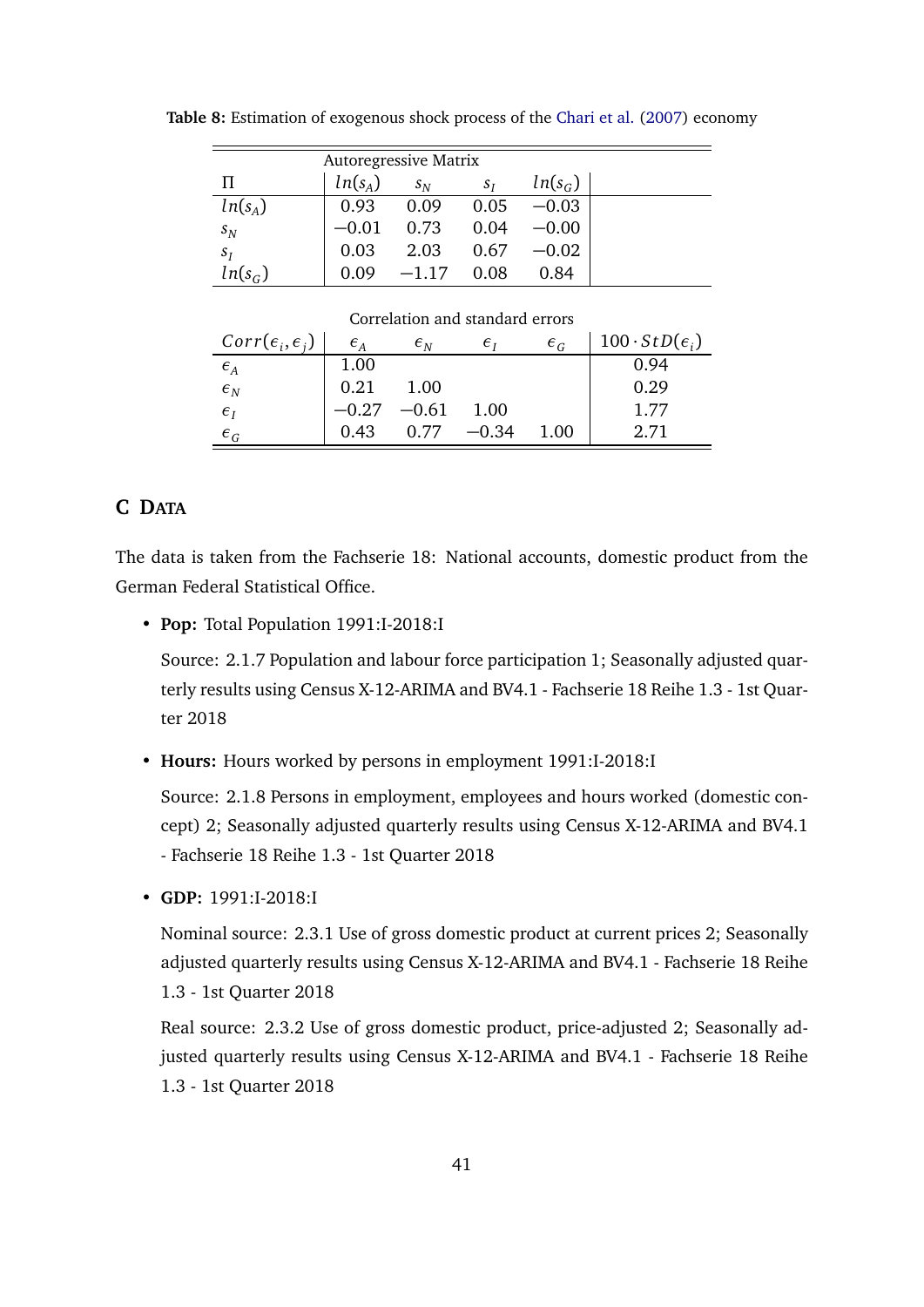• **PCE:** Private Consumption Expenditures of households 1991:I-2018:I

Nominal source: 2.3.3 Final consumption expenditure at current prices 3; Seasonally adjusted quarterly results using Census X-12-ARIMA and BV4.1 - Fachserie 18 Reihe 1.3 - 1st Quarter 2018

Real source: 2.3.4 Final consumption expenditure at , price-adjusted; Seasonally adjusted quarterly results using Census X-12-ARIMA and BV4.1 - Fachserie 18 Reihe 1.3 - 1st Quarter 2018

• **Govern. Consumption:** Government final consumption expenditure (domestic use) 1991:I-2018:I

Nominal source: 2.3.3 Final consumption expenditure at current prices 3; Seasonally adjusted quarterly results using Census X-12-ARIMA and BV4.1 - Fachserie 18 Reihe 1.3 - 1st Quarter 2018

Real source: 2.3.4 Final consumption expenditure at , price-adjusted; Seasonally adjusted quarterly results using Census X-12-ARIMA and BV4.1 - Fachserie 18 Reihe 1.3 - 1st Quarter 2018

• **Investment:** Gross fixed capital formation 1991:I-2018:I

Nominal source: 2.3.1 gross fixed capital formation at current prices 2; Seasonally adjusted quarterly results using Census X-12-ARIMA and BV4.1 - Fachserie 18 Reihe 1.3 - 1st Quarter 2018

Real source: 2.3.2 gross fixed capital formation, price-adjusted 2; Seasonally adjusted quarterly results using Census X-12-ARIMA and BV4.1 - Fachserie 18 Reihe 1.3 - 1st Quarter 2018

• **Net Exports:** Balance of exports and imports 1991:I-2018:I

Nominal source: 2.3.1 Balance of exports and imports at current prices 2; Seasonally adjusted quarterly results using Census X-12-ARIMA and BV4.1 - Fachserie 18 Reihe 1.3 - 1st Quarter 2018

Real source: 2.3.2 Balance of exports and imports, price-adjusted 2; Seasonally adjusted quarterly results using Census X-12-ARIMA and BV4.1 - Fachserie 18 Reihe 1.3 - 1st Quarter 2018